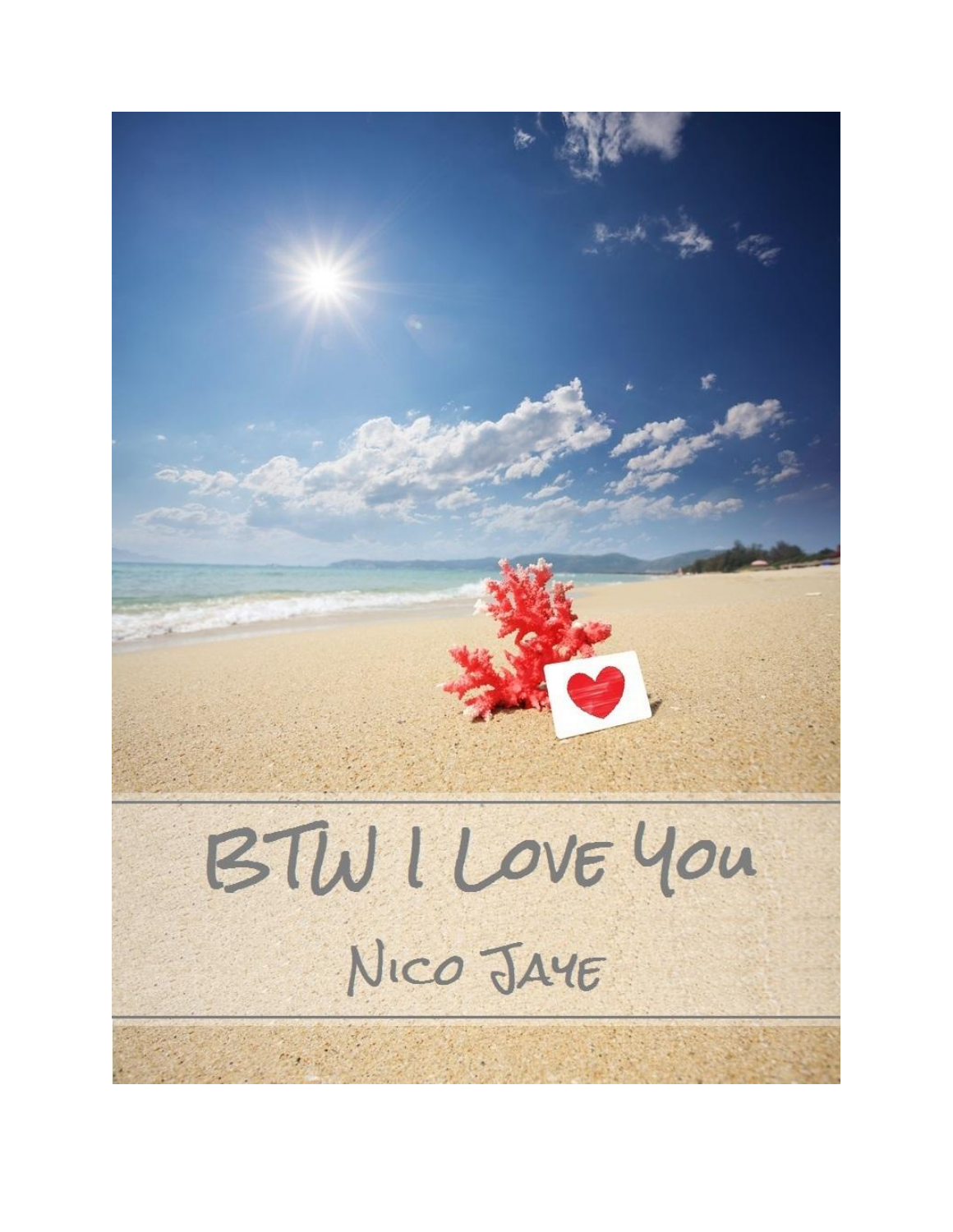BTW I Love You by Nico Jaye

Free Short Fiction

Word count: 18,519

This is a work of fiction. All characters, places, and events appearing in this work are fictitious. Any resemblance to actual events, places, or persons, living or dead, is purely coincidental and beyond the intent of the author.

BTW I Love You © 2013 Audrey Jeung

All rights reserved worldwide. This eBook may be distributed freely in its entirety courtesy of the author. This work may not be sold, manipulated, or reproduced in any format without express written permission from the author.

Cover Design © 2013 Audrey Jeung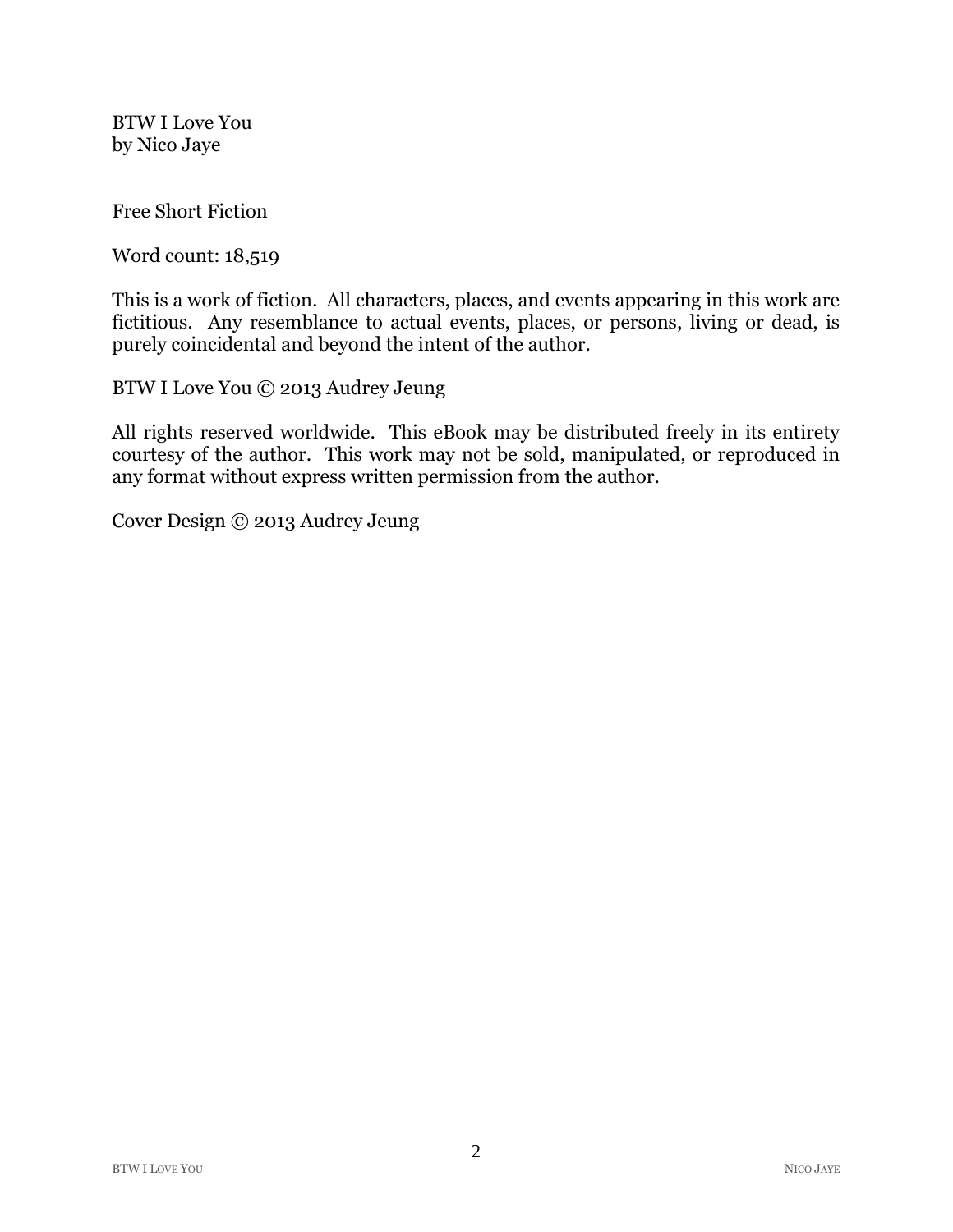**CONTENT WARNING:** This work contains sexually explicit scenes and adult language and may be considered offensive to some readers.

**A DON'T READ IN THE CLOSET EVENT:** This story was written as a part of the Goodreads M/M Romance group's 2013 Love Has No Boundaries event. For more free stories and to view the original request letter and photo for this story, please feel free to join the Goodreads M/M Romance group and visit the discussion section titled "Love Has No Boundaries."

**PHOTO DESCRIPTION:** On a sunny day and surrounded by tall grass, a young man with medium-length red curls and wearing a fitted blue T-shirt embraces another young man with short dark hair from behind. The dark haired man, who wears a dark grey shirt, hugs the red haired man's arm close to his chest. Their eyes are closed, and faint smiles linger on their faces. Their expressions reflect satisfaction and contentment. All is right in their world.

#### **STORY INFO:**

genre: contemporary tags: college, friends-to-lovers, geeks-dorks, Internet relationship, long distance, chatty boyz, emoticon abuse

**ACKNOWLEDGMENTS:** A big thank you to the Goodreads M/M Romance group for hosting this wonderful event. Thanks also to Jane A. for the inspiring picture and prompt. Gratitude.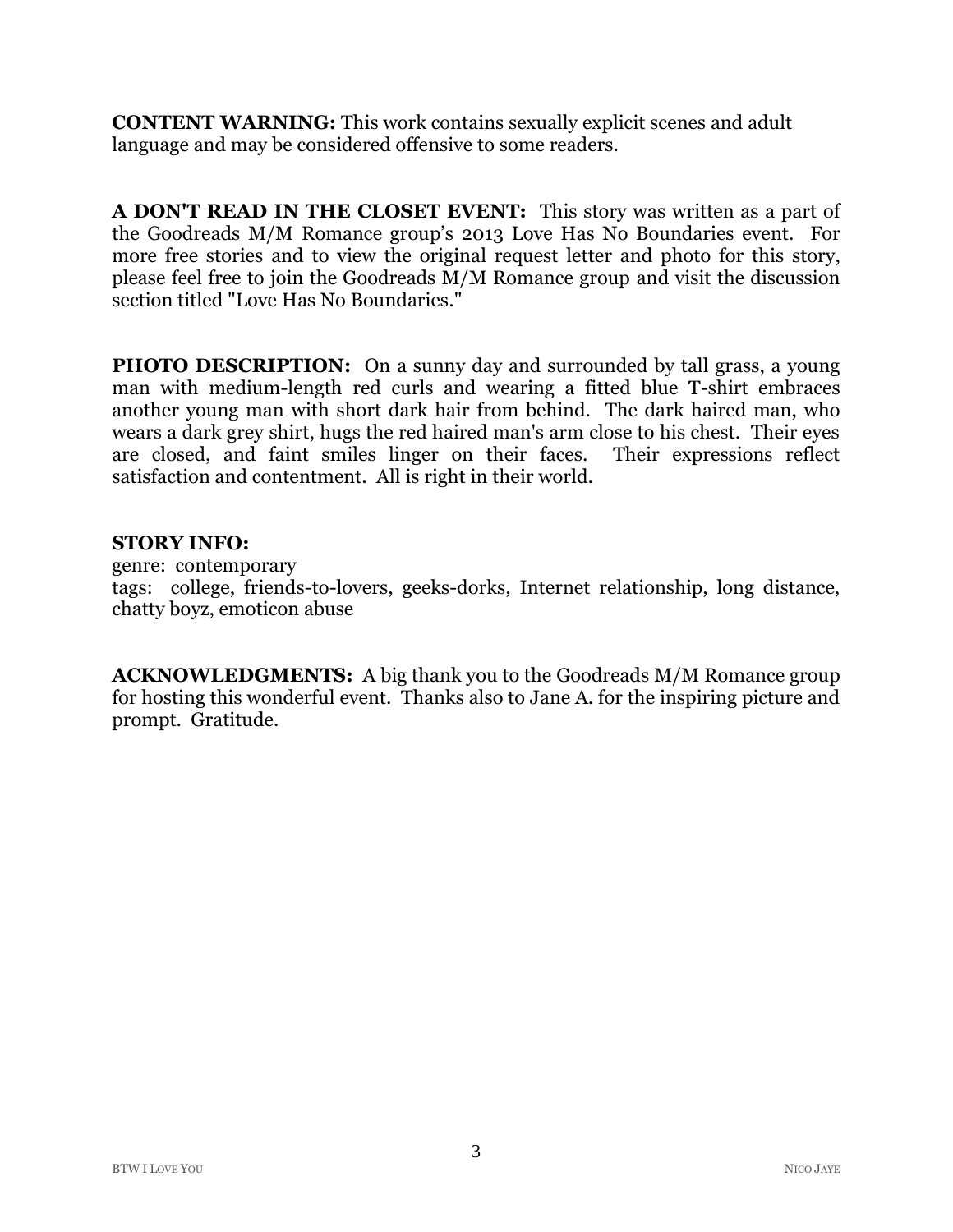# BTW I LOVE YOU BY NICO JAYE

#### Prologue

The afternoon SoCal sun was bright and cheerful two days before Memorial Day weekend. Aidan was walking back to his student housing apartment when his phone buzzed in his pocket. He'd just taken his last final – a hellacious combination of lab and written exam for his upper div Environmental Engineering class – and the day that greeted him upon exiting the science lab was glorious. Provided everything went well, *knock on wood*, he would at last be graduating next weekend from UCLA.

Aidan shifted his backpack to his other shoulder to fish out his phone. When he saw who'd sent the text message, he grinned.

*24 hrs until some fun in the sun! check your email. ;)*

He glanced up to make sure he wasn't going to walk into a tree like he did last week and, seeing the coast was clear, tapped his screen to check his email.

*To: Aidan Montgomery From: Jake Everett Subject: You & Me? Attachments (1)*

Once the picture loaded, Aidan let out a bark of surprised laughter as his heart warmed at the sight. Grinning, he quickly texted a reply to Jake.

### *If you're lucky. ;)*

Aidan slipped his phone back into his pocket and turned the corner to approach his apartment building. It was pretty standard-issue university housing with that anonymous new construction feel of solid straight lines and whitewashed stucco exteriors. That said, he and his roommate Kai had been lucky to have been placed here and not the Riordan complex, with its less than savory nickname of Rodent Riordan.

He took the steps up to his building two at a time and keyed in the code to buzz himself into the security gate. Whistling tunelessly and feeling much freer now that the weight of finals had been lifted, he made his way down the narrow hallway with its navy industrial carpeting until he reached the similarly navy door to number 203B. As he let himself into the apartment, his pocket buzzed again.

The small two bedroom flat was dark, which made sense since Kai had finished up with his finals on Tuesday and was probably out and about enjoying his hard-won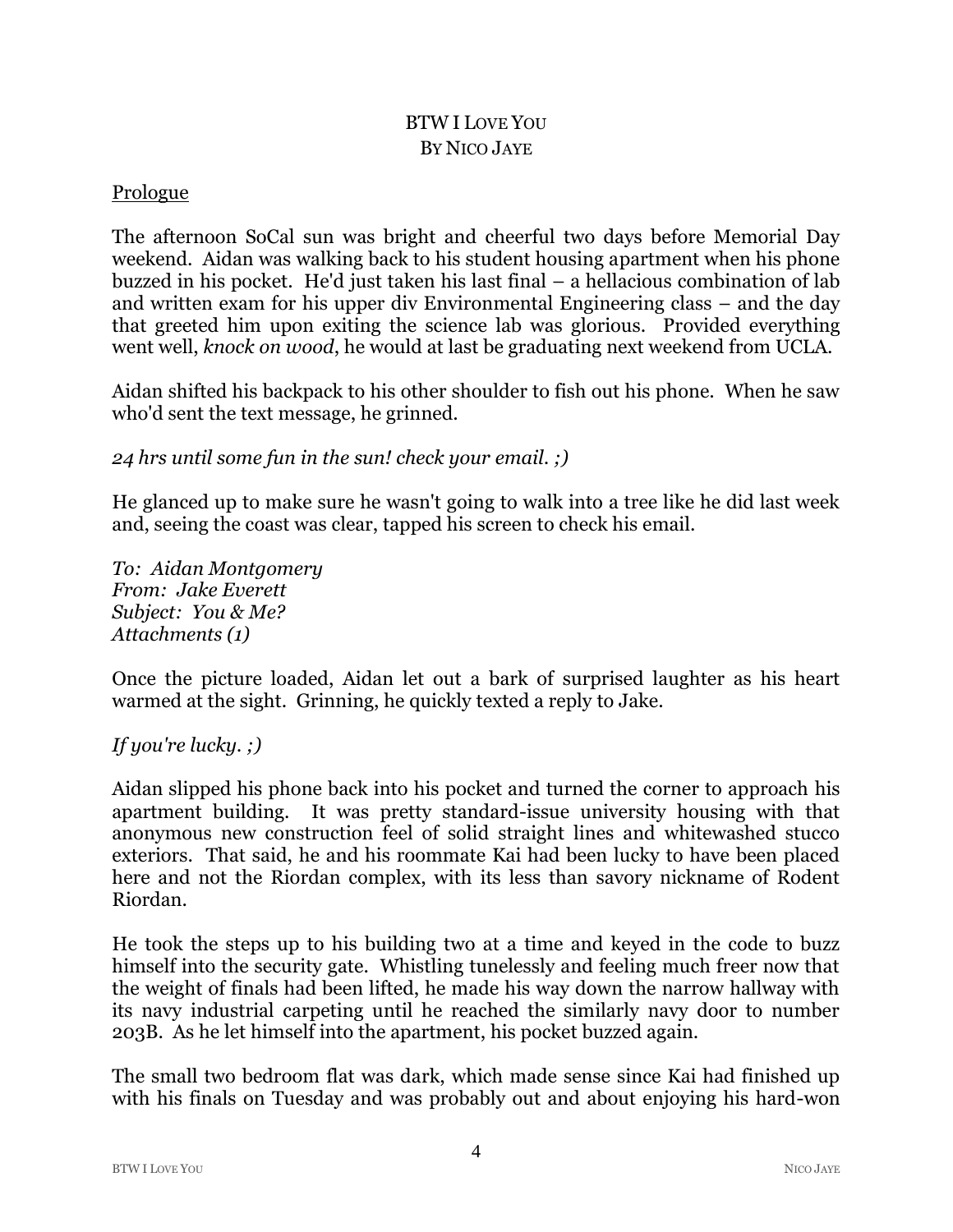freedom already. Aidan made his way through the apartment by the afternoon light filtering through the university-issued horizontal blinds and grabbed a Coke from the fridge on his way to his room. After adjusting the blinds to let in some of the sunlight and setting his Coke on his dresser, he tossed his backpack by his desk and pulled out his phone again.

*I'm always lucky. x*

Aidan blushed and, with a grin, started writing a response.

*And I'm packing. Can't wait. See you soon.*

Aidan hesitated as he considered saying more. Instead, he typed in his own series of *xoxo*.

It was just easier that way.

He'd thought about telling Jake the four letter word before. Well, he'd felt it often, but what he meant was he'd thought about saying it out loud before. Once, actually, two months ago, and it had been slightly traumatizing as he worked up his courage to do so. But when Jake had intercepted what Aidan might have said – even before Aidan said it – with a kiss, Aidan had backtracked and let it go, returning the kiss and putting off the moment for another day.

As though he could put off the fact that his world secretly revolved around Jake, and he never wanted it to stop orbiting that way, that is.

Damn, it was complicated.

Once their relationship had gotten off the ground, Aidan had discovered that Jake didn't really talk about his feelings…at all, actually, so between the two of them – what with his shyer ways and Jake's proclivity towards more...physical expression – Aidan had grown accustomed to this state of just having to assume that they were on firm ground.

But then Jake would go and do something unexpectedly sweet. And thoughtful. And loving. And make Aidan want to melt into a pile of mushy feelings. Gawd, he was such a girl about this stuff sometimes.

Like that picture Jake had just sent.

The stylized fan art of Batman and Wolverine in a passionate embrace – with locked lips, hands exploring, and tiny little pink hearts floating around them – may have meant absolutely nothing to ninety-nine percent of the population. For Aidan, though, it caused a rush of warmth to blossom through him.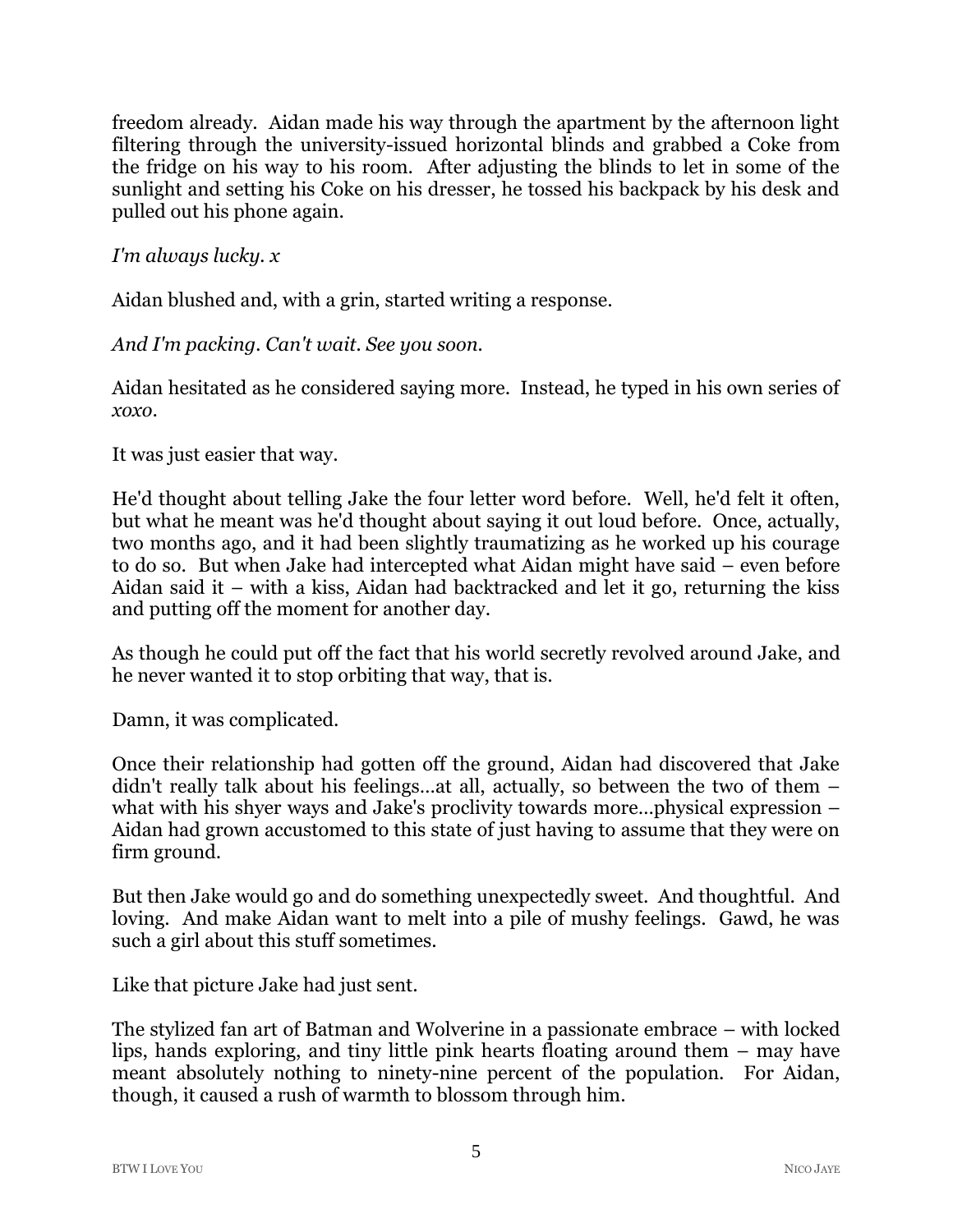To think that Jake would see that and think of them.

To think that Jake would still remember that night they first met…

### Chapter One

The winter night air was still as Aidan sat at his desk in his parents' house. Winter break was awesome and everything now that finals were over for the quarter, but there honestly wasn't that much to do out here in Calistoga on a Tuesday night. Most of his friends from high school weren't around anymore because they had different semester breaks; UCLA, on the other hand, was on the much less common quarter system.

He would never admit it to his parents or his friends, who would just roll their eyes and call him a nerd, but a tiny part of him was actually looking forward to making the drive back to campus at the end of the week. And perhaps a tiny part of him was missing the insanely fast T-1 Ethernet connection, too.

By the light of his small desk lamp, Aidan propped his chin up on his left hand as he clicked around on his external mouse with his right. The heat in the house was off to save energy – or, more specifically, energy costs – so he had on multiple layers, including black gloves with the fingers cut off so that they wouldn't interfere with his typing. He wiggled his toes inside his thick socks and scanned his laptop screen. His browser had tabs open to Facebook – *so predictable, right?* – Twitter, Buzzfeed, Reddit, and Gmail. And nothing interesting was happening on any of them at one in the morning.

He was just about to call it a night when he caught sight of his *The Dark Knight* poster from back when he was a high school senior a few years ago. Even though his dark red hair and blue eyes may have been more suited to playing an anime character – or, even worse, Archie from those old school comic books his mom loved – he'd dressed up as Batman that year for Halloween.

Suddenly wide awake, Aidan crossed over to his closet and started digging around in one of the boxes in the corner. When he unearthed the Batman mask, his face lit up with a mischievous grin. He'd saved his summer earnings to put together this costume, and finding the mask – a full deluxe rubber one that could be pulled over the head and that included everything, right down to the pointy tipped ears – had been the icing on the cake that year.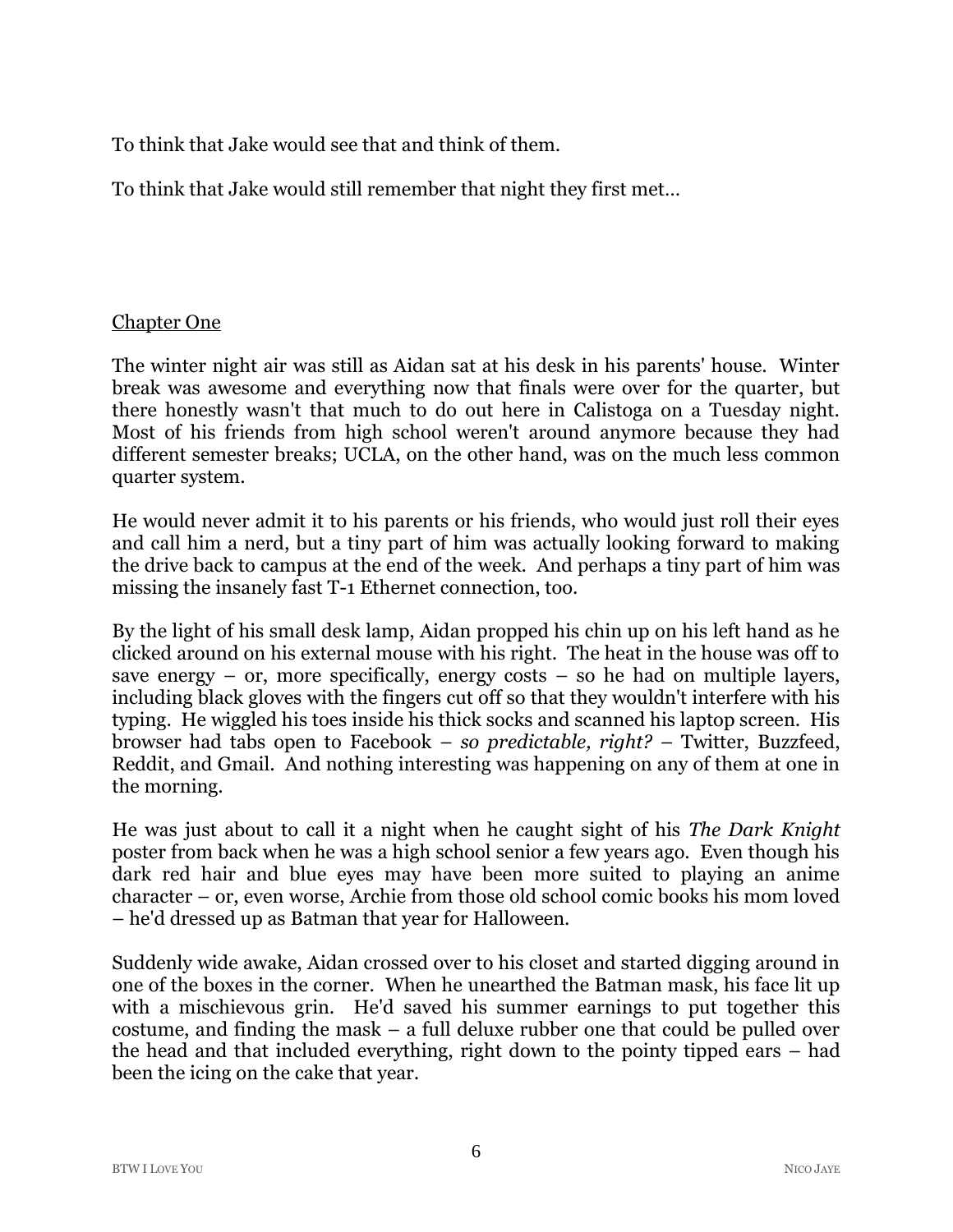After fitting it over his head and tugging the edge to ensure it sat properly, Aidan reclaimed his seat at his desk, his eyes bright with the promise of geek humor. With a few keystrokes, he clicked over to Chatroulette and began spinning.

His first spin showed a desk chair and a white wall. *Um, not so awesome*.

His second spin? At least there was a poster on the wall this time. Fluffy white kittens rolling in green grass stared back at him.

He hit "Next" one more time, but when it landed, he reared back and hurriedly clicked to spin again.

While he was just as – *ahem* – big of a fan of an erect dick as the next gay guy, he didn't necessarily want to see one and/or chat with one when he was in his childhood bedroom at his parents' house.

It just didn't feel right when his set of Harry Potter books – relics from his adolescence – were staring back at him from the bookcase.

The next spin landed him on a real live person. A teenaged girl with dark bangs, heavy eyeliner, and a black hoodie stared sullenly back at him. Aidan sat up straighter and was about to type a greeting when he received her message.

*Stranger: ugh Stranger: geek*

Then she left.

Frowning, Aidan hit "Next" again. *That was harsh.* He was ready to give up on his admittedly dorky attempt at entertaining himself when he glanced at the screen.

His brows lifted, and Aidan let out a surprised shout. With a grin, he hurried to stifle his ensuing laughter as he rushed to answer.

*Stranger: Batman. You: Wolverine??? Stranger: come here often? :) You: lol You: You might have seen me around as Bruce. Stranger: \*gasp\* letting me in on your secrets already? ;) You: You look like a guy w/his own secrets to deal with. :P Stranger: ain't that the truth*

Aidan's gaze lit up, and he leaned forward, his fingers flying as he typed to – *he grinned* – Wolverine. He couldn't see too much of him other than the oversized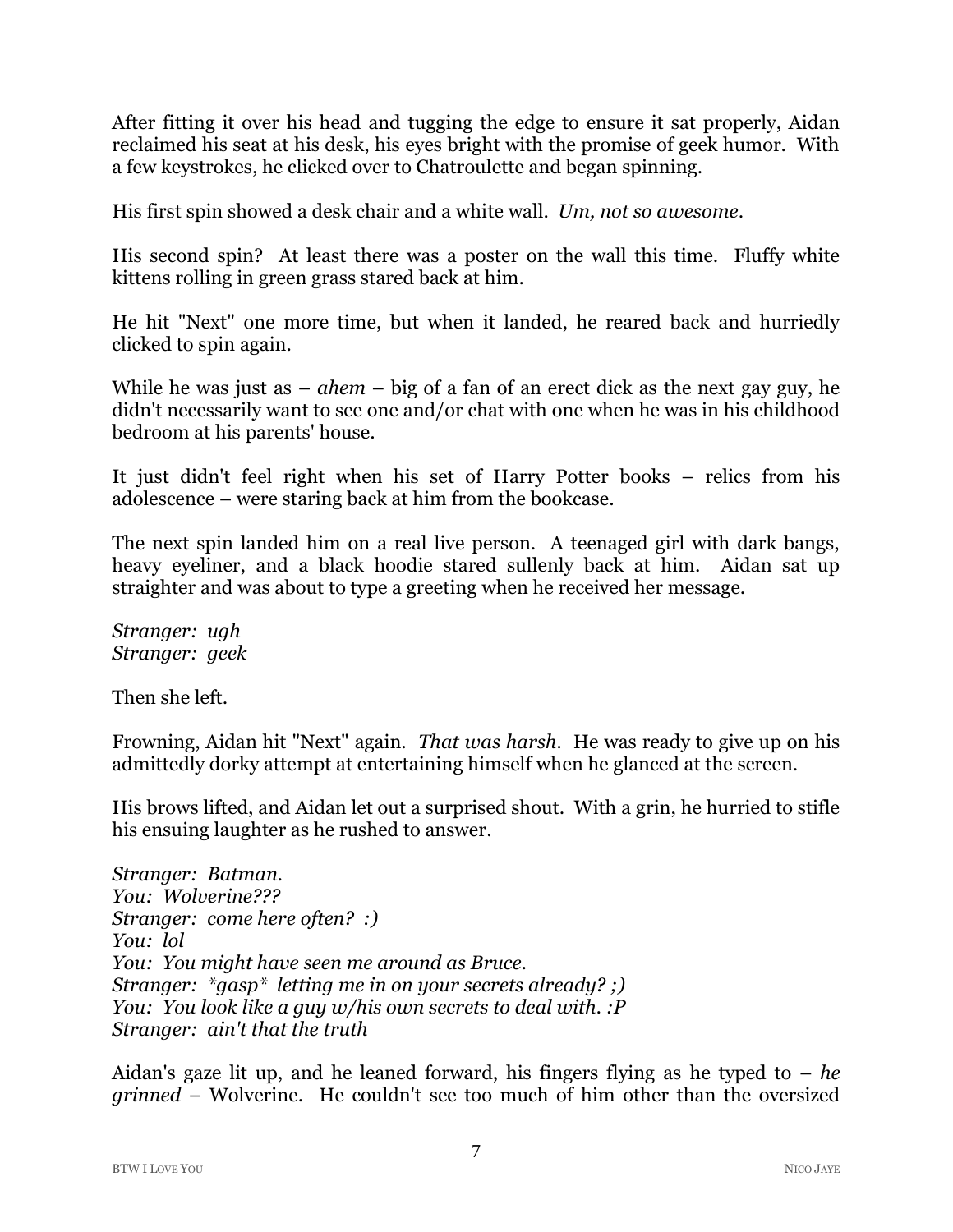Wolverine mask that covered nearly his whole face, but Aidan could make out broad shoulders covered by a thin dark grey T-shirt.

And lips. Beautiful, sculpted lips with a strong chin beneath them.

After Aidan explained that he had his webcam's volume and microphone muted due to the late hour, they continued typing up a steady stream of chat banter about nothing in particular. Looking closer at the chat window, Aidan grew curious about the sunlight that appeared to stream into Wolverine's room.

*You: So, uh, this might sound weird, but where exactly are you?? Stranger: why? gonna stalk me and peek in my window? :) You: No…maybe…would you like that? \*lifts eyebrow\* Stranger: maybe I would… always had a thing for Batman…*

Aidan blushed and looked around, even though he knew he was alone in his room. He blushed again when he realized that Wolverine could see his every move and didn't hesitate to call him out on it.

*Stranger: looking for something? someone…? You: Maybe…*

After a bit more chatter, Aidan discovered that Wolverine actually was from the U.S., but he was currently in Australia for a year abroad program in some city called Perth. As Aidan made a mental note to Google Perth, his eyes widened at Wolverine's next comment.

*Stranger: so…dunno about you, but it's getting hot under here Stranger: if I can trust you with my secret ID, figure I could lose the mask Stranger: ? You: Hrmmm…okay. If you lose yours, I'll lose mine. You: Besides, you already know MY secret ID.*

Curiosity piqued, Aidan reached for his mask at the same time Wolverine reached for his. After peeling off the rubber covering, Aidan tossed it onto his bed and ran a hand through his curly red hair, which was slightly dampened with sweat. It was pretty wild and unruly on a good day, so after some time under the mask, he wouldn't be surprised if his hair were sticking up every which way at this point. *Oh well, too late to fix it now.*

When he faced his laptop again, Aidan made eye contact with a dark-haired hunk. His hair was cropped short, and Aidan could just make out the glint of a silver bar that was pierced across the upper curve of his right ear. His features were even and strong with a defined jawline that swept down to a determined chin. Shining grey eyes glinted at him with good humor. And that mouth. Oh god, that mouth. As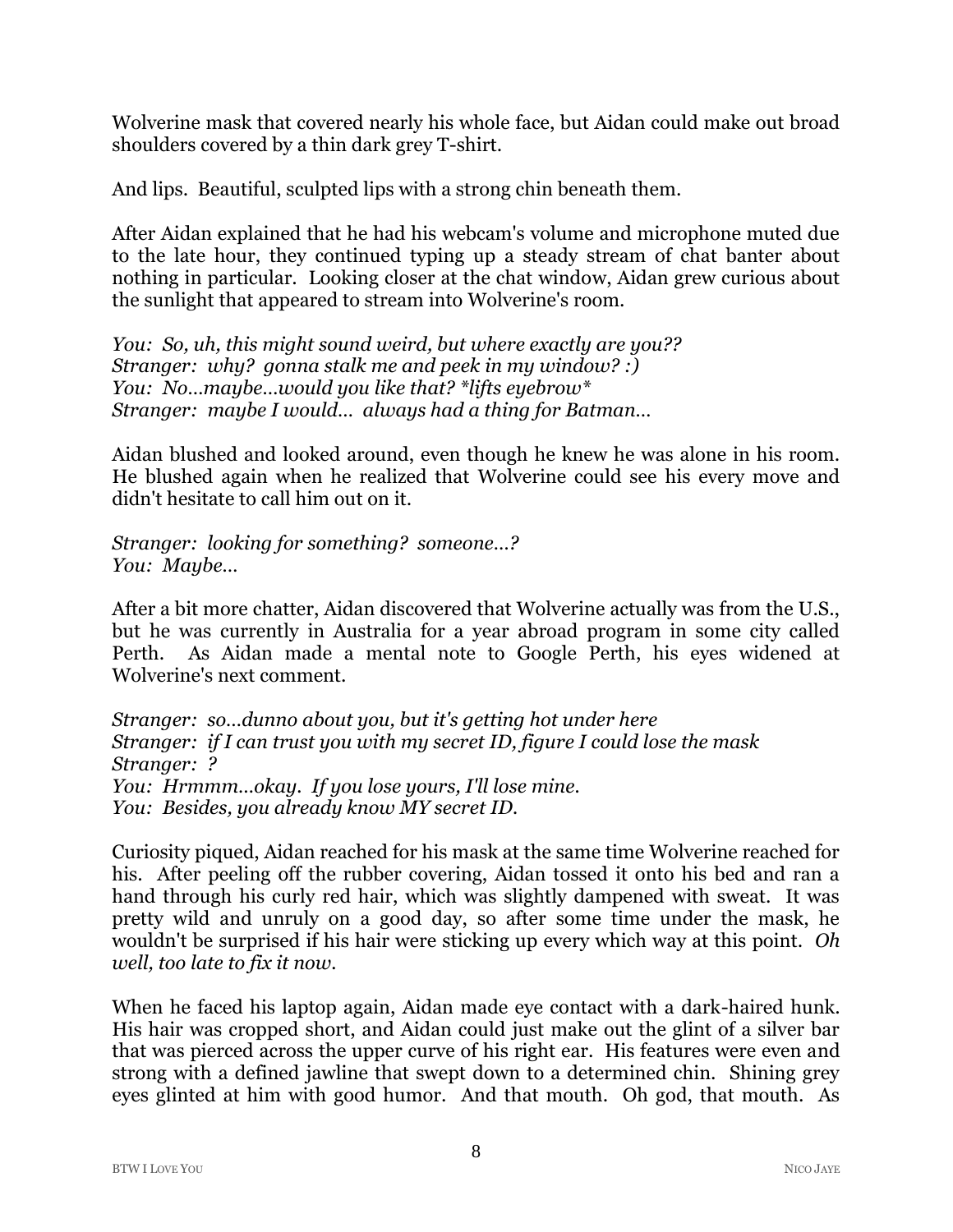Aidan's gaze returned to the stranger's mouth, those beautiful lips curled up in a little half-smile. Aidan flushed. *Wow*.

*Stranger: hello, stranger You: lol You: Hi. Stranger: I'm Jake.*

They spent the next hour chatting, and Aidan's eyes went wide when he found out that, even though Jake was from New York and had just arrived in Australia for his year abroad program, he was actually a poli sci undergrad going to school in California. In fact, not only was he in school in California, but he was studying at USC, just across the city and down the 10 freeway.

*You: USC? You: You realize this conversation flies in the face of a hundred years of school rivalry? You: j/k :) Stranger: maybe I'm just a spy trying to get insider knowledge Stranger: y'know…seducing the information out of you with my huge… Stranger: amount of charm ;)*

Aidan bit his lip at the provocative words and glanced at the screen. Jake's smile was playful and not pervy, instead inviting him to share in on the joke. With a quirk of his lips, Aidan typed in his response.

*You: ha You: And who says I'd give it up? You: …the information, that is ;) Stranger: nobody, but a guy could hope :)*

Aidan told himself to calm down and that it didn't mean anything, but that didn't stop his heart from beating a little faster when, later on in their conversation, Jake suggested that they exchange email addresses.

As the hour grew late, fatigue took Aidan by surprise, and he smothered a sudden yawn. He was afraid he'd have to cut short their chat, which had veered into a lively discussion about their favorite childhood cereals – his, Corn Pops; Jake's, Frosted Flakes – when Jake mentioned he had to head out for dinner.

*You: Yum. Stranger: very – Thai place You: Double yum! Hot date? Stranger: maybe…*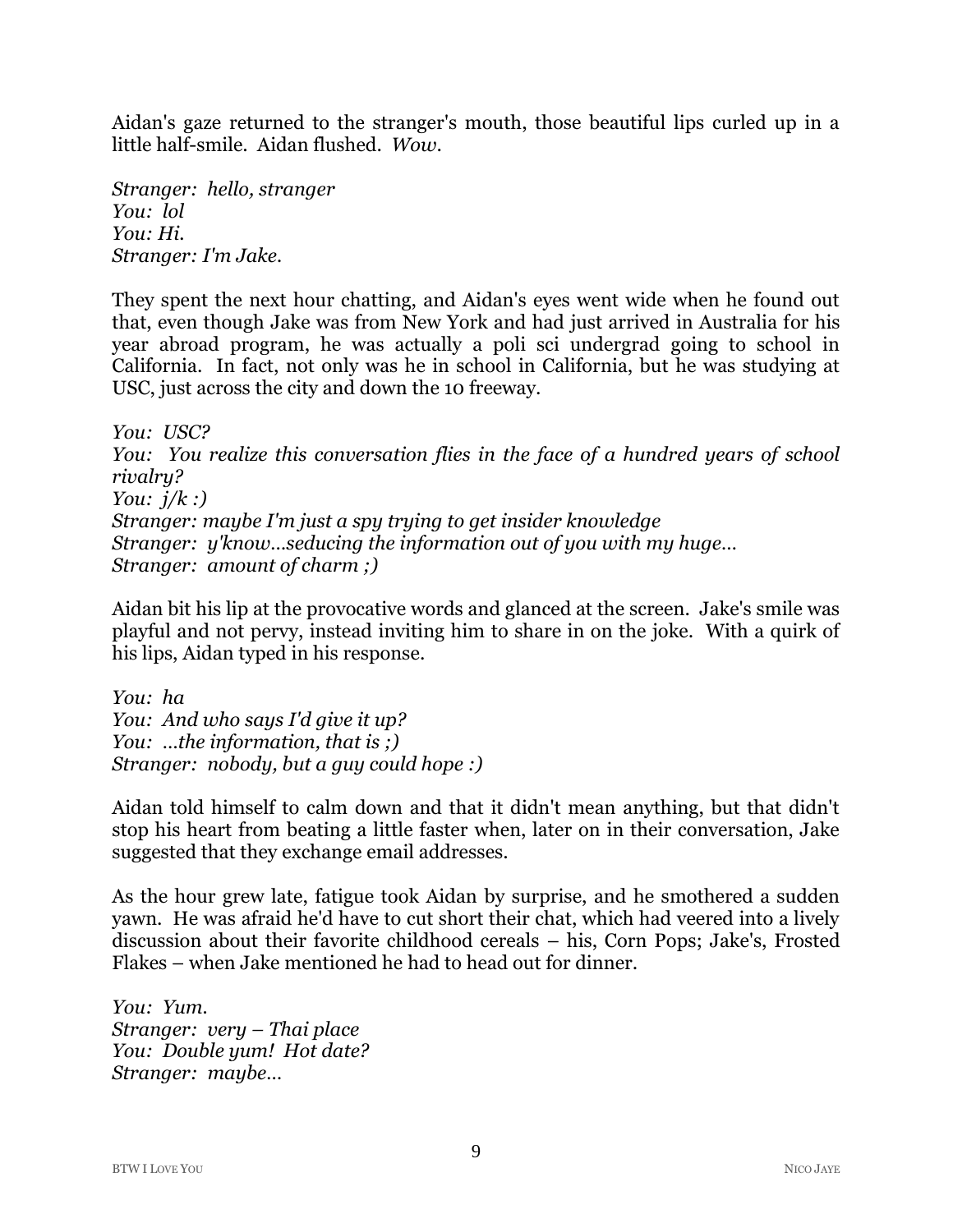There was a long pause, during which Aidan was kicking himself for fishing like that. It was none of his business if Jake had a date, after all. Why did Aidan care? He shouldn't. But he kinda did…

Glancing at Jake's screen, Aidan saw him lift a glass of water to his lips. He watched the smooth movement of Jake's throat as he took a sip. Yeah… Aidan swallowed hard. He kinda did care…

He was about to type a response when the chat window indicated Jake was typing again.

*Stranger: j/k Stranger: no hot date – just going with my roommate. my FEMALE roommate…*

Aidan looked at Jake's video screen and caught a half-smile that quirked those full lips. When Jake sent him a wink, Aidan grinned and ducked his head as he tried not to blush too hard. With his fair coloring, though, he was sure he was beet red.

*You: Well, hope you have a good time. Stranger: I'm gonna try You: Try not to meet any cute boys. :) Stranger: I think it's too late for that ;)*

Aidan blushed his way through their farewells. He couldn't believe he'd said that, but just as unbelievable was Jake's flirty response. As was always the case, Aidan had found it easier to be, well, a little bolder when he was in the privacy of his own room. When Jake left the conversation, Aidan reached for a pen and paper and jotted down Jake's email address before closing the chat window.

After shutting the lid on his laptop and switching off the desk lamp, Aidan pulled off his hoodie, socks, and gloves as he stripped down to his plaid pajama pants and a white T-shirt. With a wide yawn, he caught sight of his alarm clock and was startled to see the numbers 3:02 lit up in neon green. He settled into his twin-sized bed, his hands smoothing over the soft forest green flannel sheets as he found refuge from the chill winter air. As he drifted to sleep, the thought crossed Aidan's mind that it was summertime in Australia.

The next day, Aidan tried to put it out of his mind that he'd chatted with a seriously hot guy last night, but that didn't stop his heart from speeding up when he woke and saw a little red number pop up on his phone's Mail app. Nor did it stop him from feeling a bead of disappointment when it only turned out to be an email from Kai and the other usual array of daily newsletters and digests.

\*\*\*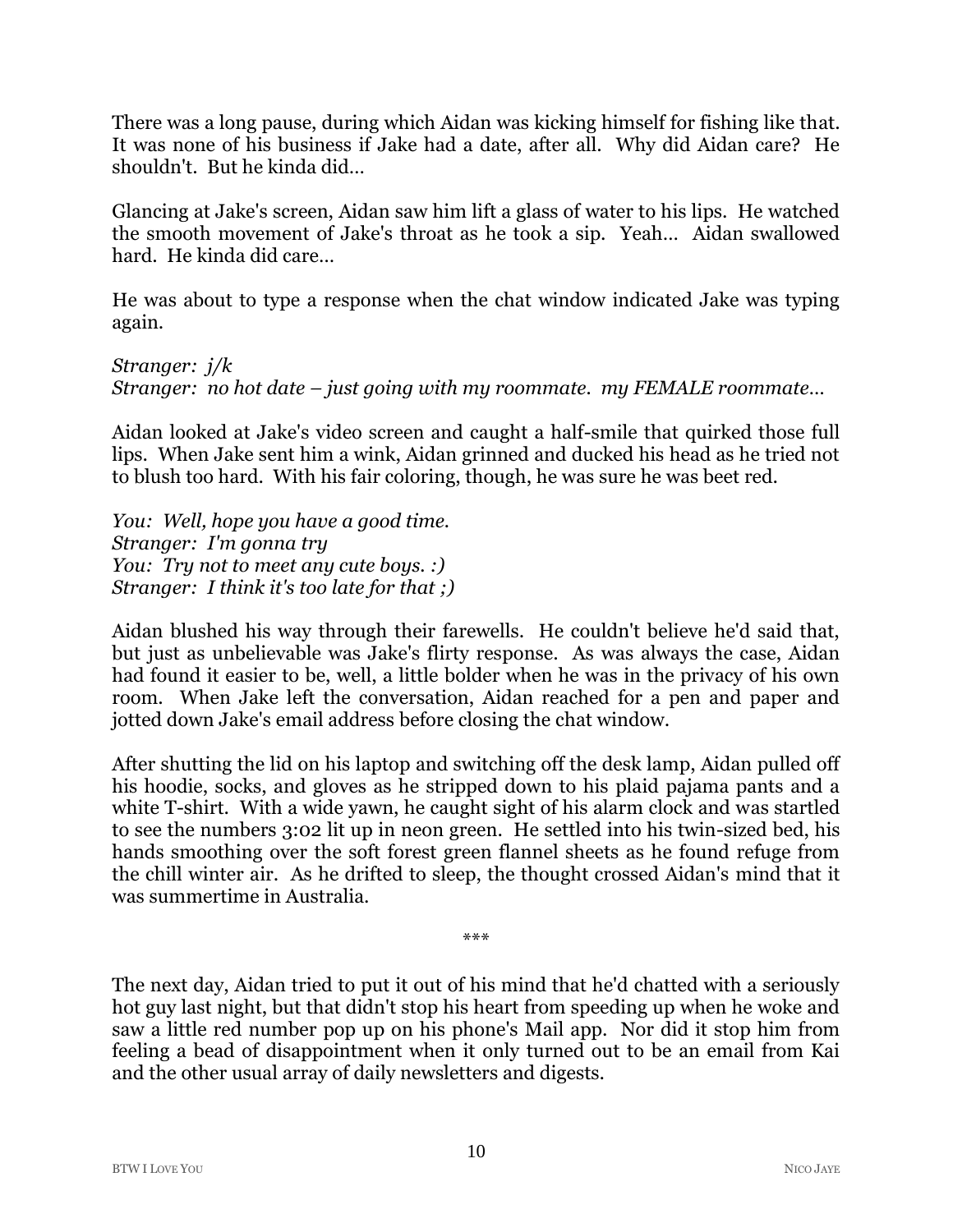That afternoon, Aidan was grocery shopping with his mom when he saw a display for Frosted Flakes in the cereal aisle. It reminded him of Jake and their late night conversation, and he smiled at the thought of his fellow masked superhero. To be honest, he thought Jake was fun and ridiculously hot, and he wanted to know more. A lot more. He'd been psyched when Jake suggested they exchange contact info, and even though he wasn't usually this forward, Aidan really wanted to continue their conversation. *Maybe I'll email him later.* He grew a little flustered just at the thought.

\*\*\*

Dinner that night was his favorite: mashed potatoes, sautéed kale, and his mom's awesome salt-and-pepper roast chicken.

"So do you have all your stuff packed up, honey?" His mom glanced in his direction as she reached over to scoop some more potatoes onto his sister's plate.

"Yeah, I'm almost done." Aidan smiled at her before turning to his right. "Hey, Dad, do you have an extra hammer or something that we could use? Kai and I were thinking we'd put up some shelves, and I figured you might know what we'd need to do it."

His dad, from whom Aidan had inherited his dark red crop, furrowed his brow for a moment and chewed thoughtfully on his bite of roast chicken. "Depending on what you're putting on those shelves, you're probably going to want something a little more heavy duty than a hammer. Why don't we bring that old drill gun when we drive down this weekend? You remember how to use it, right?"

"Yeah, I do," Aidan said, his mind flashing back to doing fix-it projects with his dad around the house and at the family's general store when he was younger. "Cool. Thanks, Dad."

"I wanna come, too!" Alli piped up from across the table. When Aidan shot her a surprised look, she grinned shamelessly. "Justin lives there," she explained with a sigh and a flutter of preteen lashes.

"You're not gonna fit in my bag, squirt," Aidan said to his eleven year old sister with a roll of his eyes. *God save him from his Belieber sister*. "Besides, you gotta keep Mom company while the menfolk are gone," he added with a teasing smile.

"You'll head off to college when you're ready, sweetie," his mom said, a pleased look on her face. He knew they were proud of him for being the first one in the family to go to college, and they would love it if and when Alli made her own decision to do so.

Aidan was amused by the loving look his parents exchanged then. He'd already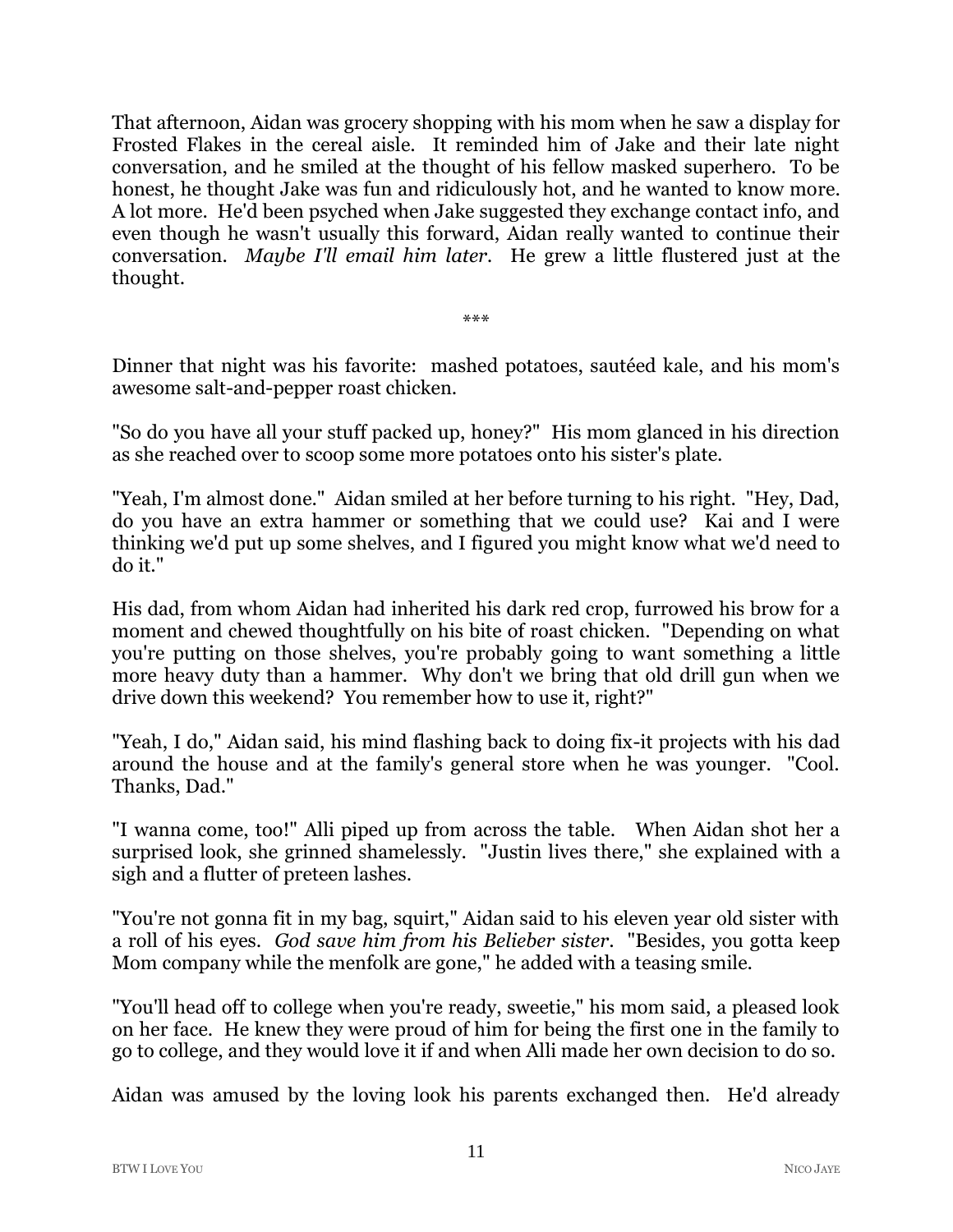worked it out that, considering the nearly ten year age gap between him and his sister, his parents may not have been one hundred percent prepared for that addition to the family. Having a much younger sibling had been…interesting, and when he was growing up, he'd had a hand in helping to raise her and babysit. Even though times could be tough, they'd managed well enough with the quality local public schools and the hard-won academic scholarship he'd earned to attend college. There may not have been any exotic family vacations growing up, but there'd been enough camping in the backyard and drives up to Muir Woods to keep growing kids entertained. They were a close bunch, and, when he thought about it, he knew he'd been incredibly lucky because that meant his coming out in high school had been met with warmth, support, and acceptance.

Aidan took a last sip from his water glass and moved to pick up his plate. "I'm gonna head up to finish packing, okay?"

"Sure, just bring down your bags later so I can load up the car," his dad reminded him.

"Will do. Thanks, Dad." He stood up to clear his setting, then leaned over to kiss his mom's cheek. "And thanks for making the chicken, Mom. As always, it rocked."

Upstairs in his room, Aidan finished packing up his clothes and books. He zippered his duffle bag closed and took a look around. The only thing he had left to put away was his laptop, which should be easy enough to do tomorrow morning.

He realized he'd left his phone downstairs in his jacket, so he decided to take a break and check his email. After logging in, Aidan looked at his screen and bit his lip. Still no message from Jake.

He was debating whether or not to email him now or if it was too soon. Or if that would appear too forward. Or desperate. Or weird.

Then a window appeared in the corner of his screen.

### *jake.everett09@gmail.com added you to Contacts. Accept?*

A burst of pleasure shot through Aidan as he clicked "Yes." He quickly checked his Gchat contacts and felt another zing when he saw Jake Everett and a little green availability button listed. He debated starting a chat. He gnawed on his lip again. *What would I say?*

#### *Jake: hey Red*

The chat window popped up on his screen as Aidan was just deciding on a greeting. He grinned and IMed back.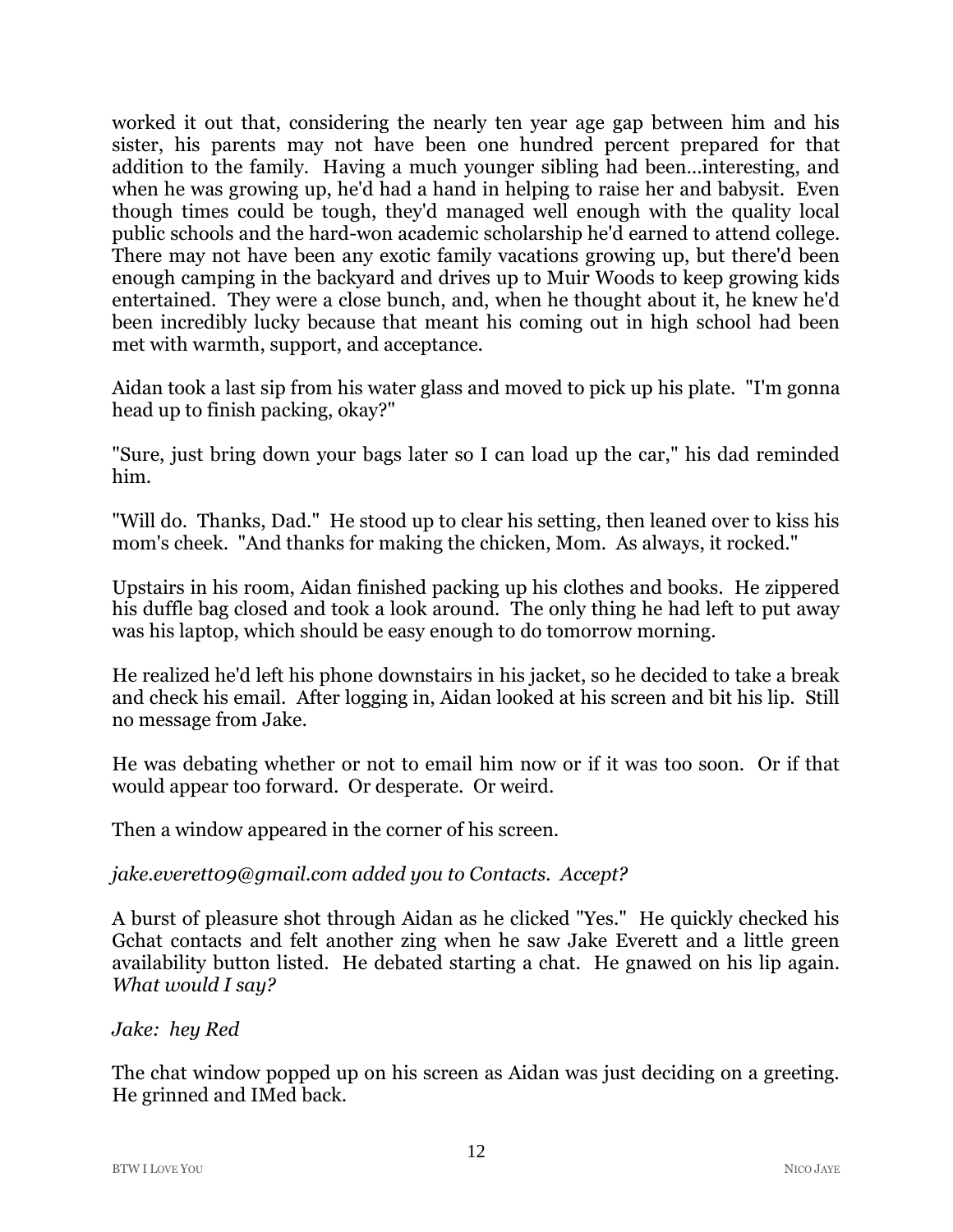*Aidan: Hey! Aidan: Red?? Jake: for obvious reasons :) Aidan: Hrm… Jake: you don't like? Aidan: I dunno… Jake: b/c I do… Jake: very much Jake: :)*

Aidan blushed and was glad that this time there wasn't a webcam to capture it.

*Aidan: Then I guess it's okay. Aidan: I GUESS. :) Jake: better than okay… pretty damn adorable if you ask me Jake: oh wait, you didn't ask me Jake: did I say that out loud? :) Aidan: Well, dunno if you said it out loud, but you um…typed it out loud. :) Jake: haha Jake: true, didn't SAY it out loud, but thought it out loud :) Aidan: And I thought it…but didn't say or think it out loud. Aidan: Until now. :) Aidan: Whatcha up to? What time is it over there?*

Aidan finally remembered to Google Perth. He pulled up a browser window and clicked around, landing on the Wiki entry.

*Jake: not much. almost 10am. got a few min between classes, so just checking email and stuff Jake: but saw you come online and thought I'd say hi... Jake: so… Jake: hi :) Aidan: Hi :)*

Aidan knew he had a grin on his face. It was there for no reason at all, and he couldn't lose it if he tried.

*Aidan: Fun class? Jake: eh, it's okay so far. only the first week and I'm still getting used to the new place. ppl are cool, though Jake: what're you up to? Aidan: Packing stuff. Heading back to SoCal tmrw b/c the quarter starts next week. Ugh. :( Jake: awww, but LA's fun, though :) go have some Roscoe's for me*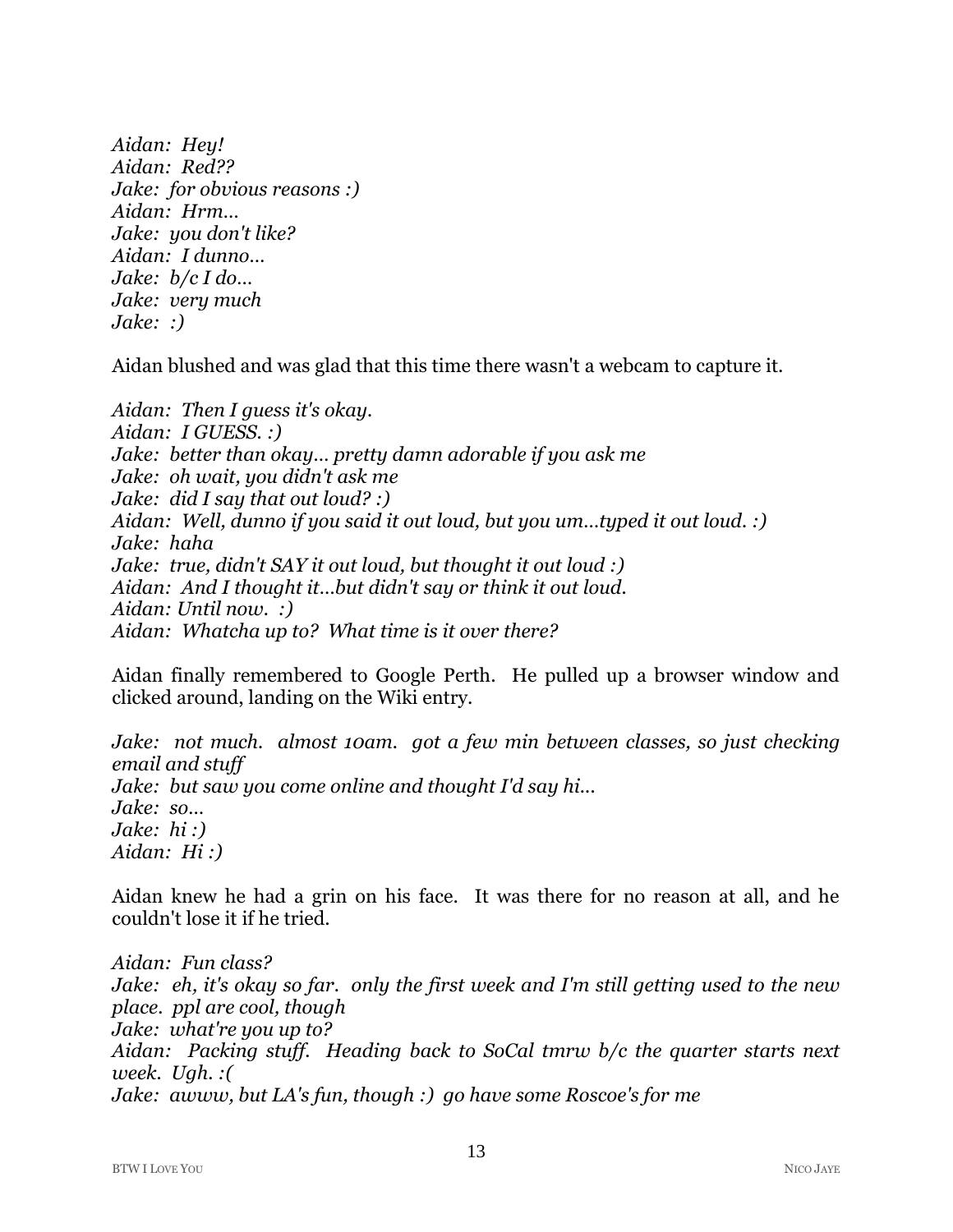They chatted for a couple more minutes about their favorite haunts in LA before Jake had to sign off and head to class. With a smile lingering on his lips, Aidan skimmed through the Perth entry on Wikipedia, then sent Kai an email about the shelves.

He was still smiling when he took his duffle bags downstairs to leave them in the front hallway for tomorrow's drive down south.

Chapter Two

"Dude, you ready?"

Aidan glanced over his shoulder and saw Kai's familiar form framed by the doorway. Kai lifted his eyebrows. "Geoff's party? Down on Kelton?"

"Party…?" Aidan cleared his throat. "Oh, right. Um, gimme five minutes, 'kay?"

With his hands on hips clad in tight black jeans, Kai rolled his eyes dramatically. "Don't tell me you forgot! I thought I told you we needed to go because Dean would be there. Dean. You know. *Dean*," Kai said with a pointed look for emphasis. He sighed, then gave Aidan a you're-impossible-but-that's-okay smile. "You weren't listening, were you? You South Campus science kids," he said with a comical pout.

Aidan protested. "Hey, I was so listening! Dean, the one from your psych section that you 'can't wait to see naked,'" Aidan said with a slight flush, repeating the words from their earlier conversation verbatim. He could never be as forward as Kai, but somehow, miraculously, their friendship still worked. It was probably because Kai was forward to the point where Aidan didn't have to be. He usually was okay just going along with Kai's shenanigans as long as they weren't gonna land them in jail.

"Uh huh, that's the one," Kai said with a purposeful gleam in his eye. "And if we don't get a move on, it might not happen," he added with a huge exaggerated gasp of horror. He then flashed Aidan a good-natured grin as he drifted back towards his bedroom. "Five minutes," Kai called out.

With one last glance at his computer screen, Aidan went to grab a shirt out of his dresser. He hurriedly stripped out of his ratty sweatshirt and threw on a navy polo. Even though it was late February, the Los Angeles winters weren't ever really cold, so he decided against adding a sweater. He squeezed a bit of hair gel onto his palms and worked his fingers through his impossible curls.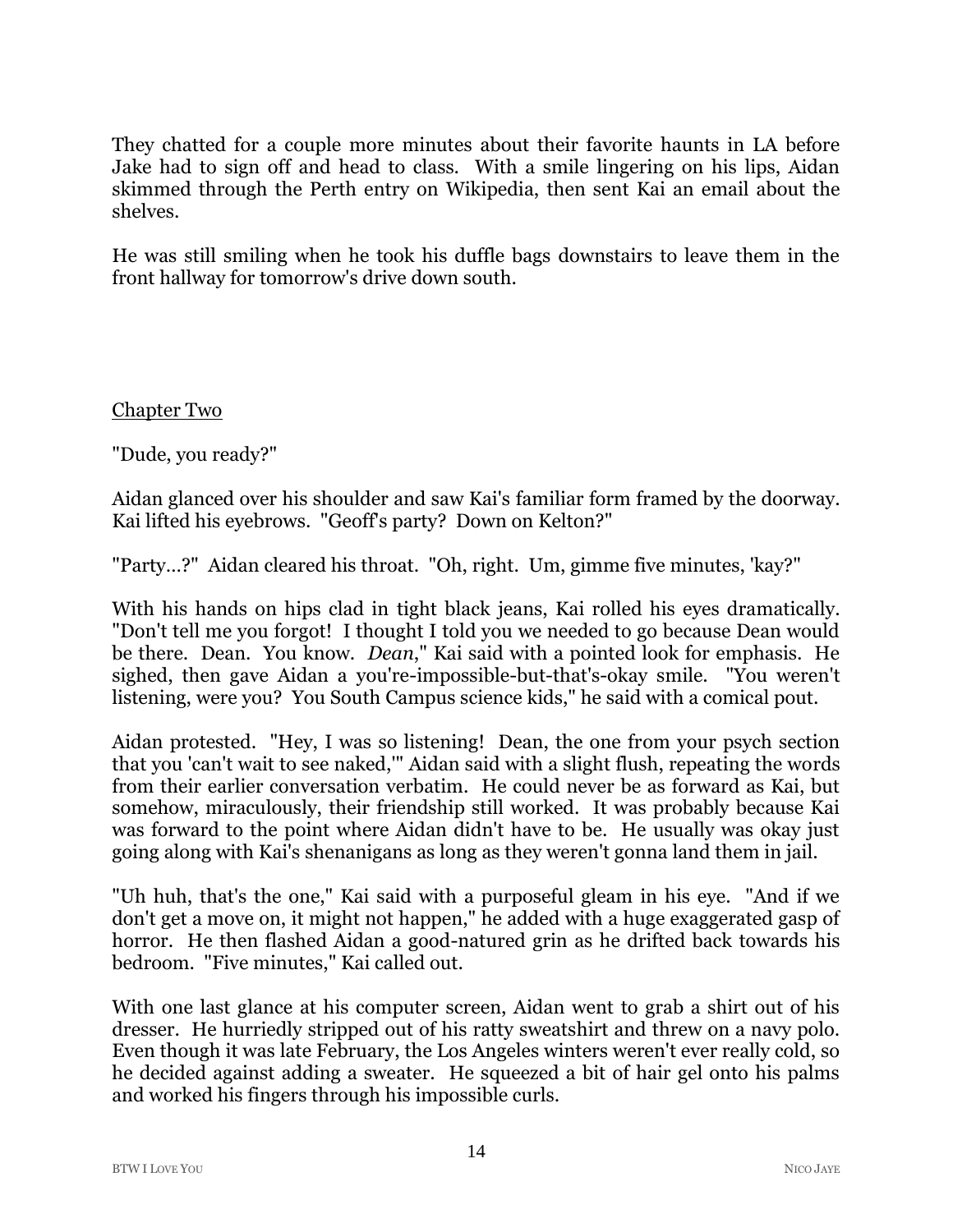Aidan wondered where Jake was because he was usually online around now. With the fifteen hour time difference, Aidan had become an expert at calculating the time out in Perth, and if it was nine on a Friday night, then he knew it was around noon on Saturday out there.

### *So…where's Jake?*

Over the last two months, they'd been chatting regularly at least once or twice a week. Aidan would check in before heading to class in the morning and say hi if Jake was around; then, when Jake was finished up with classes, Aidan would be up late indulging his night owl routine. They could chat for hours – well into the night – and Aidan was always left wishing they could chat more. He still felt a little thrill whenever he saw Jake's name in his list with the little green button lit. The schedule was challenging, but it worked.

And the challenge, in Aidan's opinion, was so so worth it.

They were friends on Facebook, too, but Jake didn't update very often. Aidan had felt slightly stalkeresque when he'd Googled him, but he hadn't come up with very much info other than Jake's Facebook account and some statistics for high school track and field meets, at which it appeared Jake had competed as a sprinter. So even though they were connected elsewhere, they mainly chatted. And emailed. And, occasionally, Skyped.

He couldn't explain what it was about Jake and their conversations, but they talked about everything and nothing – and anything in between. Aidan knew Jake loved spicy food, and Jake knew he had a preference for Asian cuisine. Jake told him about doing track in high school and some of the shenanigans he and his team had caused during their meets. In the true vein of environmental science geekiness, Aidan even confessed about his attempt at starting his own windowsill garden, which he admitted probably wasn't the most practical thing to do in an apartment in Los Angeles. They shared a secret fascination with unique architecture and, not surprisingly, comic book characters. They found common ground in the most ridiculous things – from loving oatmeal cookies without raisins to growing up with much younger siblings to being amazed by the multifunctional fix-it uses of duct tape. And it was honest, lighthearted, silly, awesome…and slightly terrifying.

Aidan didn't know how this could happen, but he had very quickly grown attached to someone halfway around the world. And it scared him slightly that Jake's was the first name he looked for in his contact lists and the first person he hoped for as a sender whenever he saw a new email.

He didn't know how to explain it, but he just knew he'd grown to want it. Simply talking with Jake and sharing their inside jokes and knowing that Jake would just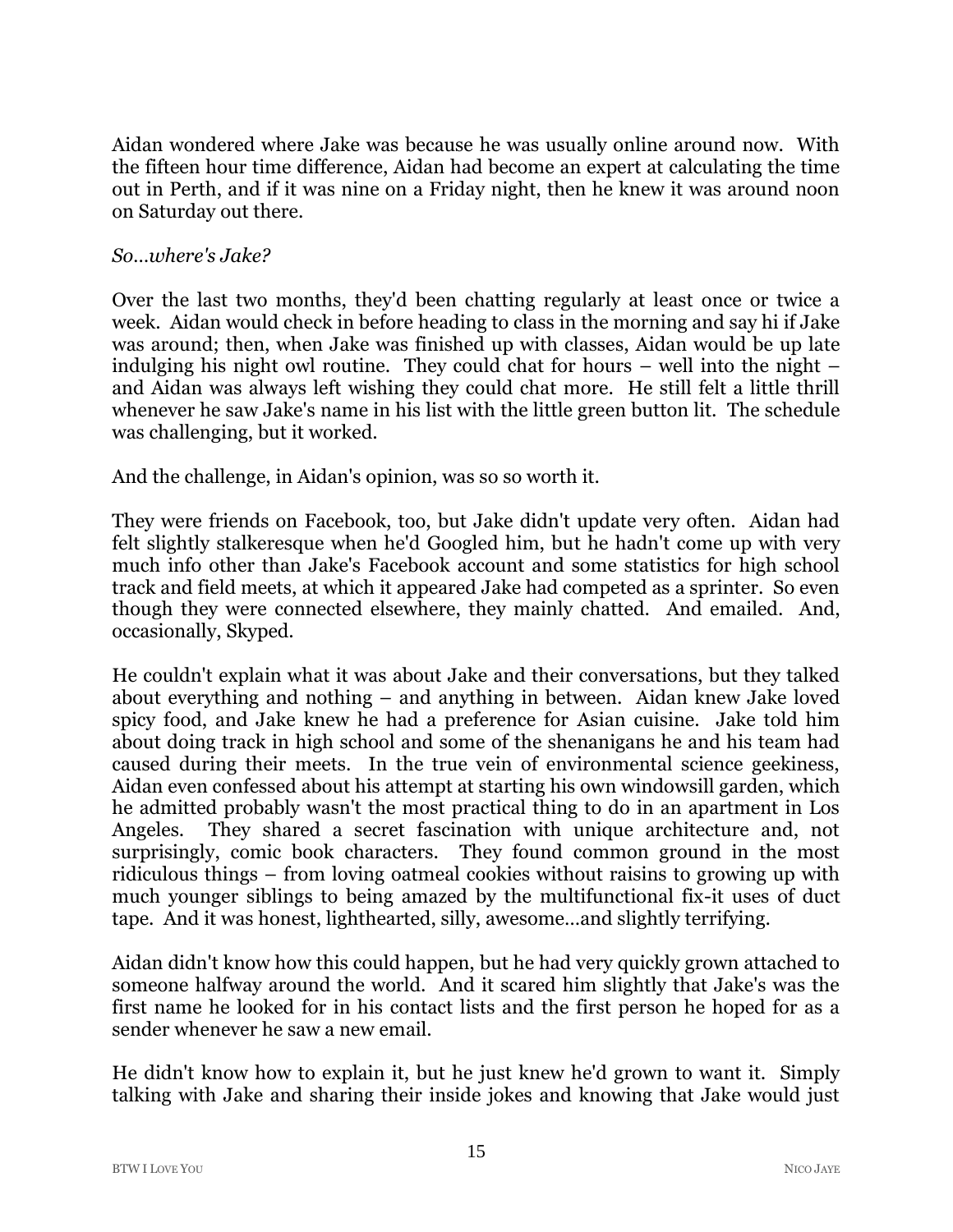get it brought more sunshine to his day.

*Is it possible to have a crush on someone you've never met before?*

Shaking his head at himself, Aidan bent down to tie on his red Chucks. He did a quick phone-wallet-keys check before heading towards Kai's room.

He didn't know, but he was a little bit afraid of the answer.

\*\*\*

"So then, when the girl went up to talk to the prof afterward, Professor Hammer just raised his hand like 'talk to the hand'…! And we were all like 'oh my god!'" Dean's eyes were wide as he mimed the motion.

"Ooooh, burn," Kai said, making a sympathetic noise as he reached over and snagged a fry from Dean's stash. They'd been dating since Geoff's party two weeks ago.

"Yeah, but then we kinda felt she had it coming because she always speaks up in class. Like, always. And the one time she gets asked something, she seriously hasn't done the reading? Like, at all?" Dean lifted his brows pointedly.

"Total karma attack," Kai finished for him, nodding in agreement.

Aidan took a sip of his chocolate shake, savoring its thick sweetness. They were at the nearby In-N-Out with some of their friends for a "last supper" of sorts before Week 10 and major cramming sessions for finals began. He still couldn't believe how quickly winter quarter had flown by.

"Hey, Aidan."

Aidan glanced up and smiled. "Tyler. Hey." He recognized the blond hair and hazel eyes easily. There weren't many majors within the Environmental Science program, so they were all at least acquainted with each other. Tyler Hill, a senior in his Environmental Economics class, was one of them.

"That lecture on Thursday was a real beast, huh? All those graphs and charts," Tyler said with a comical shudder as he adjusted his grip on his tray of food.

"Seriously," Aidan said, making a face. "I must've missed the memo that said we were signing up for a math class."

"No kidding. I can barely draw a straight line, and they expect me to draw graphs in five colors?" Tyler grimaced. He hesitated a moment, then cleared his throat. "You know, I was gonna get together a study group next week if you're interested. Maybe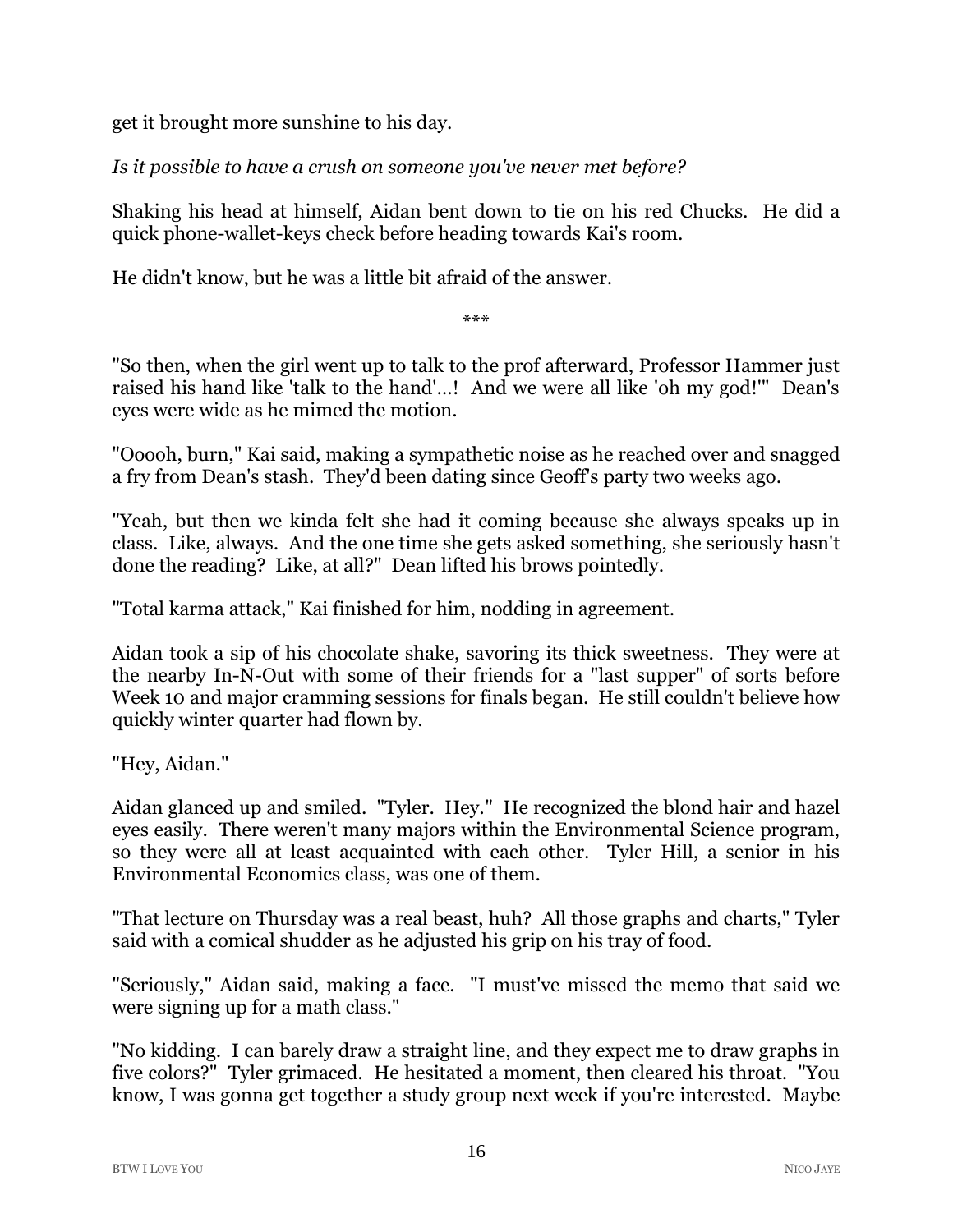we could pool all of our resources and figure out what the hell's going on in that class."

The invitation caught Aidan by surprise, but he agreed and gave Tyler his email when asked.

"See ya around," Tyler said, flashing a smile as he went to join his group of friends in a booth by the windows.

Kai cleared his throat loudly and deliberately. Aidan looked at him, brows lifted.

"Someone's got yo' digits," Kai said in a low singsong voice as he drew out the last syllable. What Aidan thought of as Kai's evil grin was spreading slowly across his face.

Aidan flushed. "Oh, c'mon. It's for a study group."

"Studyin'. Smexin'. Same difference," Kai said with a sage nod. He made eye contact with Dean, who answered with his own nod. "Psych discussion," they commented in unison, then shared a cuddle.

"Maybe he wants to "study" some anatomy together," their friend Bryan said with a suggestive waggle of his blond brows. Aidan just rolled his eyes at the lame joke.

"Or maybe he really is putting together a study group," Martin said calmly with a pointed look of bright green eyes above the silver frames of his glasses. He and Bryan were friends of theirs from a freshman GE writing class they had all had together, where the four of them had all bonded over a mutual admiration of their seriously attractive TA. Unfortunately, Martin ruined the momentary showing of support by adding, "Too bad, though. That boy is hot." Martin was openly staring at Tyler, who Aidan supposed would be considered pretty attractive in that blond California granola-eating way. Aidan thought he preferred darker features himself.

Aidan dropped his forehead into his hands. "You guys are hopeless."

"Aw, we just care, babe," Kai said as he rubbed his hand over Aidan's shoulder. "We care about your love life. We want you to be happy."

"I am happy," Aidan said, lifting his head. He squinted at the guys. "Who said I wasn't?"

"I know, hon, but it's just…you haven't dated anyone since Eric," Bryan pointed out delicately while at the same time jabbing a fry in his direction.

"Eric?" Dean murmured to Kai.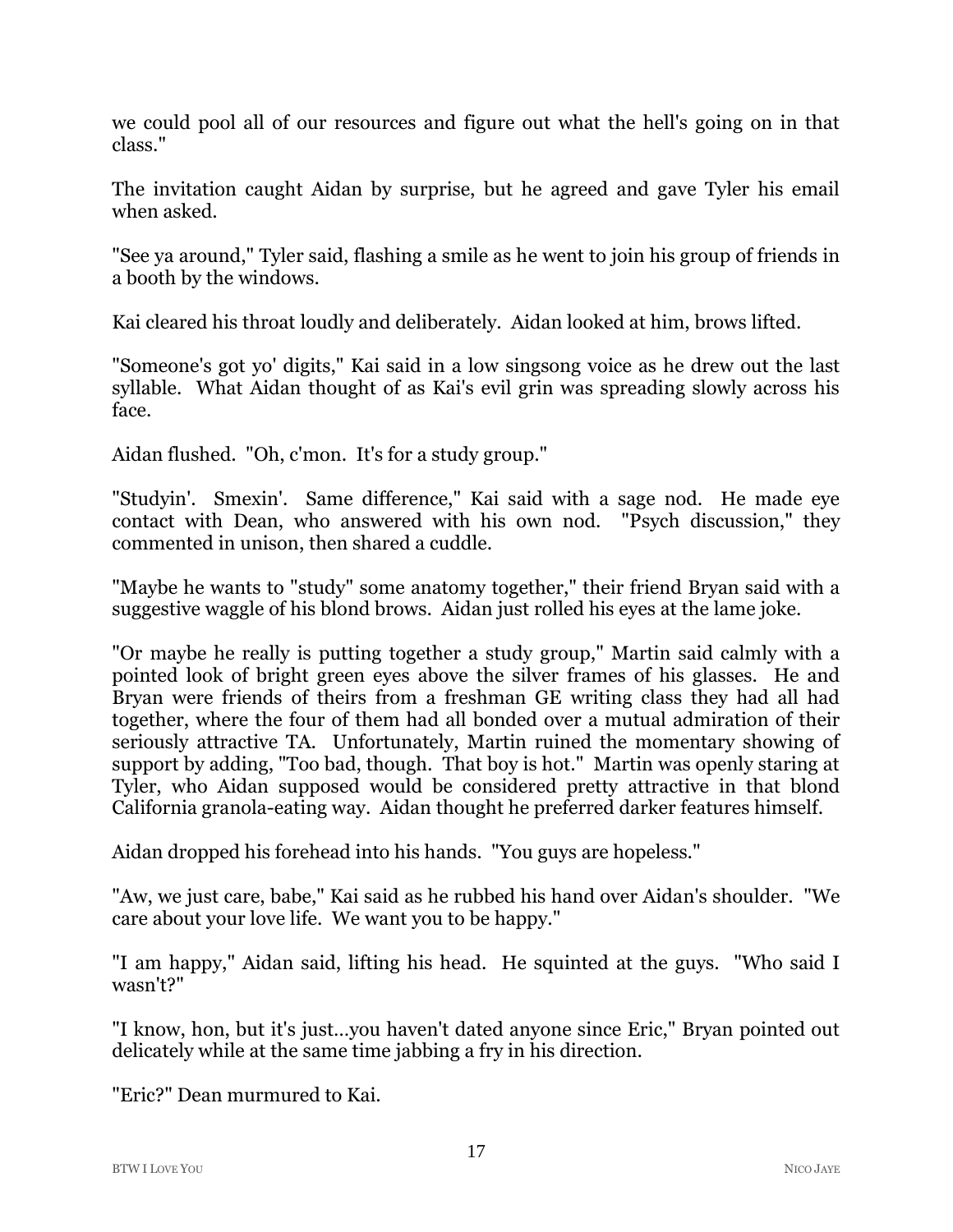"Film student, sophomore year, very emotional," Kai whispered back. Dean nodded a "gotcha."

Aidan groaned. Did they really have to talk about this? He hated being in the spotlight, especially this increasingly familiar you-should-date-more spotlight. Why couldn't they just talk about Bryan's weekly dating disasters? Or speculate on whatever extracurricular activities would require Martin's roommate to make biweekly trips to Mexico?

"Some of us don't have to be seeing someone every single minute of the day to be happy," Aidan said patiently. His brain picked up on the word happy, and Jake's user pic flashed across his mind. Aidan's eyes went wide, and he shoved the thought aside.

"I know. We just don't want you to, y'know, collect twelve cats and wither on the vine. Or internet line," Kai added after a pregnant pause. His dark eyes were soft with concern, and Aidan knew then that his very astute roommate had picked up on the fact that he'd been on his computer way more than usual in the past couple of months.

Kai was good at calling things like he saw them, which meant he was also pretty brazen since he saw quite a bit. And no matter what, he was always sure to make his point somehow. Aidan sighed, then acknowledged the words with a reluctant smile. "Fine. I promise not to turn into a grape and die a lonely and dehydrated death."

Kai returned the smile. "Good."

"You guys are crazy, you know that, right?" Aidan looked around the table before he turned his attention back to his chocolate shake.

"Yeah, but you still love us," Bryan said matter-of-factly, stabbing another fry in his direction.

\*\*\*

*Aidan: So I have finals in two weeks. Blech. Aidan: Then heading back home for break. Jake: awww… you'll do great Aidan: I hope so. Aidan: But yeah…won't be around much for a few weeks. :/ Jake: :( Jake: yeah, I'm heading up the coast for a bit too Aidan: Ohhh, jealous! I love the beach. Aidan: Pack me in your suitcase. :)*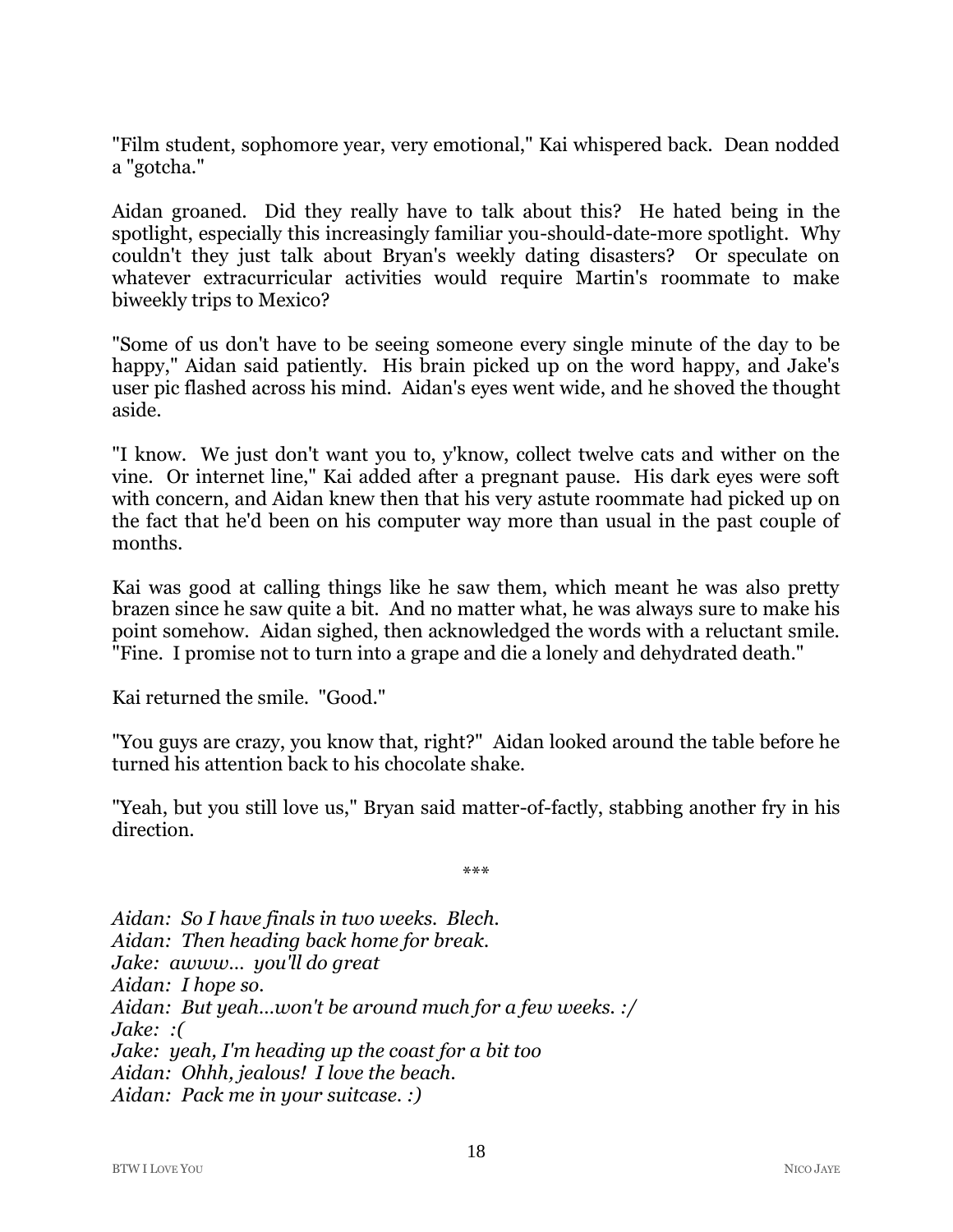#### *Jake: wish I could*

There was a pause.

*Jake: um…hope this won't sound weird, but… Jake: I'll miss you, Red*

Aidan's heart pounded in double time. It was the first time Jake had ever said something like that. Usually, he was flirty, fun, and sometimes outrageous, but this felt…different. Sweet. Even though he was also feeling the same way, Aidan hadn't been planning to say anything himself because, honestly, he hadn't been sure of the reception. Now, though…

Aidan swallowed hard before responding.

*Aidan: I'll miss you, too.*

\*\*\*

Tenth week and finals flew by in the blink of an eye. Tyler's study group for Environmental Econ actually helped, and it was cool getting to know more of his fellow program students. Aidan discovered that Tyler actually lived down the block from him, so they often walked back from the library together.

Aidan's work-study program helping to maintain the campus facilities – a glorified description for gardening and landscaping – didn't require him to work during the school breaks, so Aidan elected to take the week of spring break off. He splurged on tickets and found a cheap flight back to the Bay Area, where he spent most of the break alternately helping out at his parents' store, making sure Alli didn't burn the house down, and vegging out in front of the television. He spent his evenings catching up with his high school friends, procrastinating on working on his honors thesis, and wondering about Jake's trip up the coast. He wondered what Jake was doing at that particular moment or where "up the coast" he was.

He wondered if Jake was meeting cute guys and why it bothered him so much to think about it.

And then, in the middle of the week, he was left wondering about the way his heart raced when he received a short email from Jake.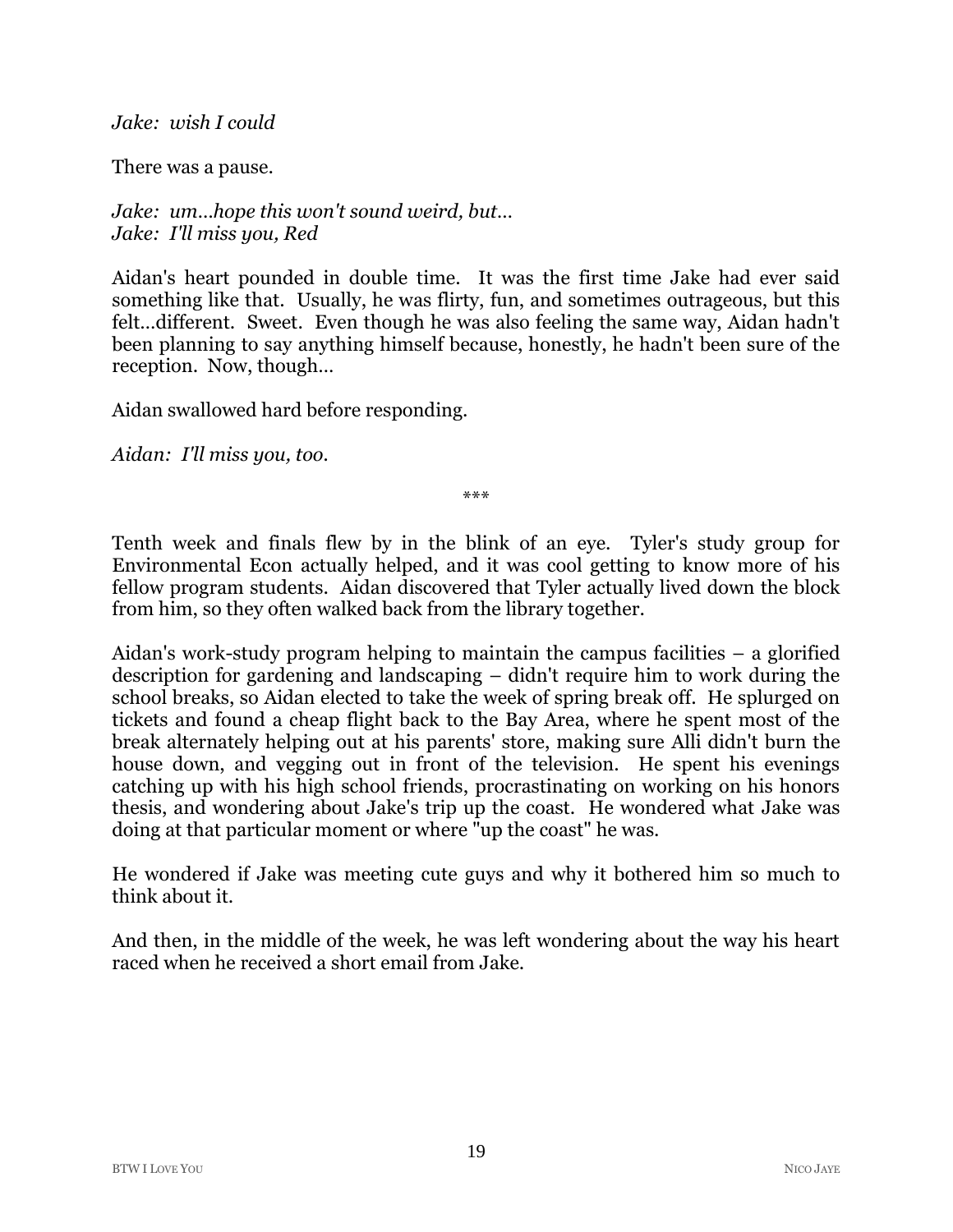*To: Aidan Montgomery From: Jake Everett Subject: (no subject) Attachments: (1)*

*just wanted to say hi so… hi :)*

*saw this on the beach and thought of you*

Aidan opened the attachment, and his face split into a wide grin when he saw a picture of bright red coral against a grainy white sand beach.

## Chapter Three

Spring quarter started up, and by week four, Aidan and Jake were back to their once or twice-weekly chats. Aidan really liked Jake, but he didn't know what to do about it. He didn't know if there was anything he *could* do about it.

Especially not from halfway around the world.

It's not like Jake was his boyfriend or anything, and Kai was already teasing Aidan for talking about him all the time. It's just that…so many things reminded him of Jake now. When he was in class and his prof turned around to list something on the whiteboard, he'd remember Jake's description of his bird-like poli sci professor who needed to stand on a footstool to reach high enough to write on the board. When he went out to eat with his friends, he'd want to tell Jake about the amazing paneer masala he'd just had or, even though Jake loved spicy food, recommend to him that he should stay away from the five alarm fried chicken because it had practically burned Aidan's tongue off. He blushed to think of the outrageously flirty thing Jake might say then about whether Aidan's tongue would need some TLC.

Most concerning of all, though?

When Aidan was just out and about doing everyday things, he'd wonder if Jake was online at that moment and if he was missing a chance to chat with him. Was he missing out? Was Jake there? He knew he was hopeless, and the guys had pretty much agreed with that assessment through implication. The thing is, Aidan didn't know what to do with himself or with the Jake situation.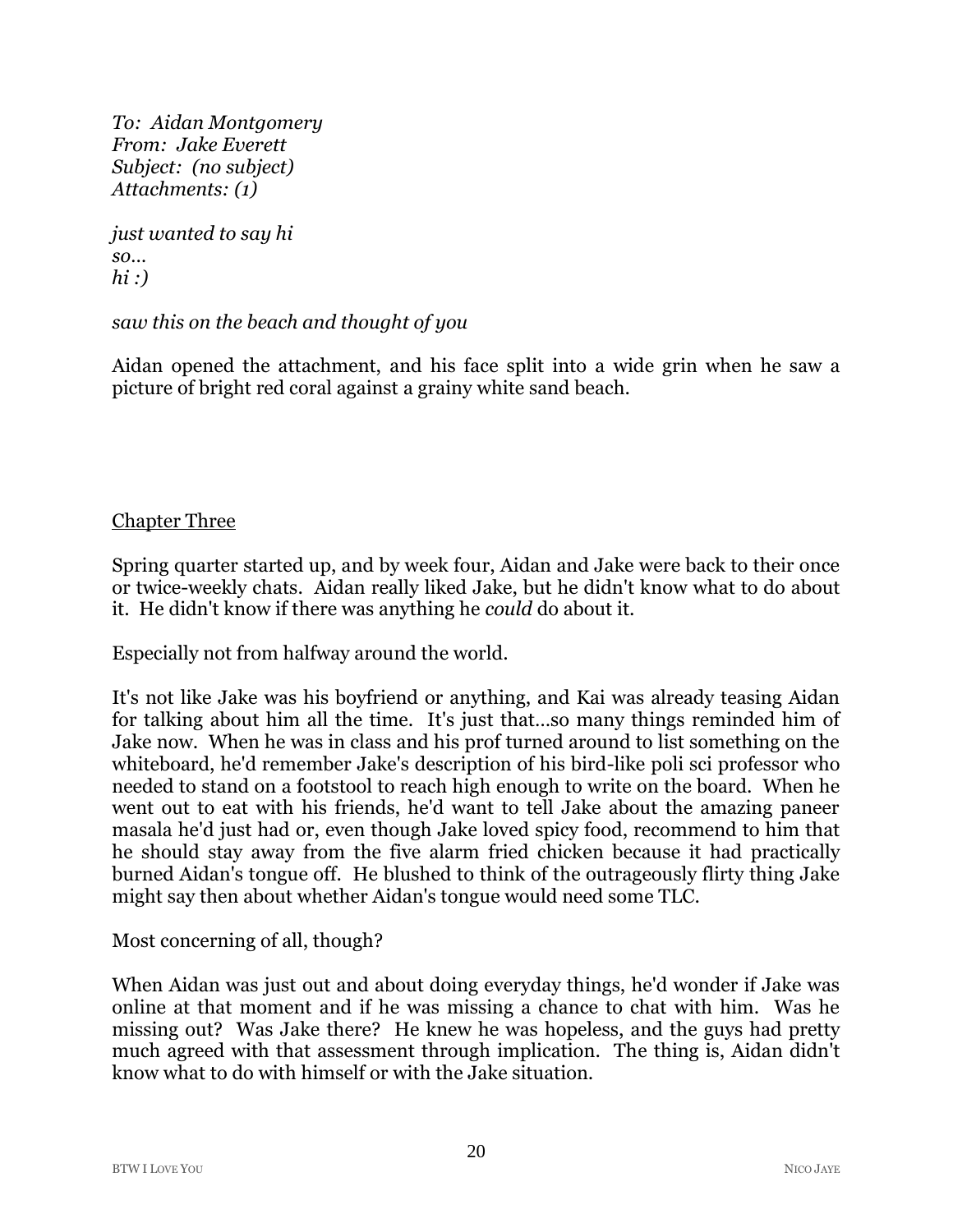So maybe that's why he said yes when, in early May and just after midterms were over, Tyler asked him out.

They were in the same Chemical Oceanography lab section that quarter and were walking back from class together when it happened.

"You went to New York last Christmas? That's so great! My…uh, friend Jake is from there," Aidan said with a blush. He tripped suddenly on the uneven sidewalk.

Tyler grabbed his arm and kept him from falling. "You okay?" At Aidan's nod, he smiled and let go. "Yeah, it was really amazing. I mean, it was a family vacay, so not all fun and games. Still, for my first time there, it was pretty cool. We went skating in Rockefeller Plaza, we caught a taping of Letterman, and there was snow on the ground and everything."

"Yeah, Jake said things never close, and you can get food delivered at two in the morning. Sounds like heaven for us night owls," Aidan said with a quirk of his lips as he remembered that conversation.

Tyler was silent for a moment as they crossed the street. "So uh…this Jake guy? You talk about him a lot," Tyler said slowly.

Aidan flushed. "Oh, he's just…he's a friend," he ultimately said because…well, he knew that was the bare truth.

"So he's not, um, your boyfriend or something?"

Aidan glanced up at Tyler, who stood a couple inches taller than his own five-eleven. "Nah…uh, he's not. I don't have a boyfriend," Aidan said as he wondered why Tyler was even asking about that stuff. Gawd, he hoped Tyler wasn't gonna try to set him up with someone or something equally awkward like that.

"Then do you want to go out with me some time? Like, on a date?" Tyler's words came out in a rush. His ears turned pink as he smiled at Aidan, and the sunlight reflected brightly off his honey blond hair.

Aidan's mouth fell open. "Uh…what? Like, with you?" Aidan cleared his throat. "I mean, I didn't even know you were…" He trailed off indistinctly, suddenly uncomfortable.

Tyler ran a hand through his hair and gave him a brief smile. "Yeah, well. I don't really advertise it, but yeah. I am."

Aidan was at a loss for words as he processed the new information. "Oh… Okay," he said slowly.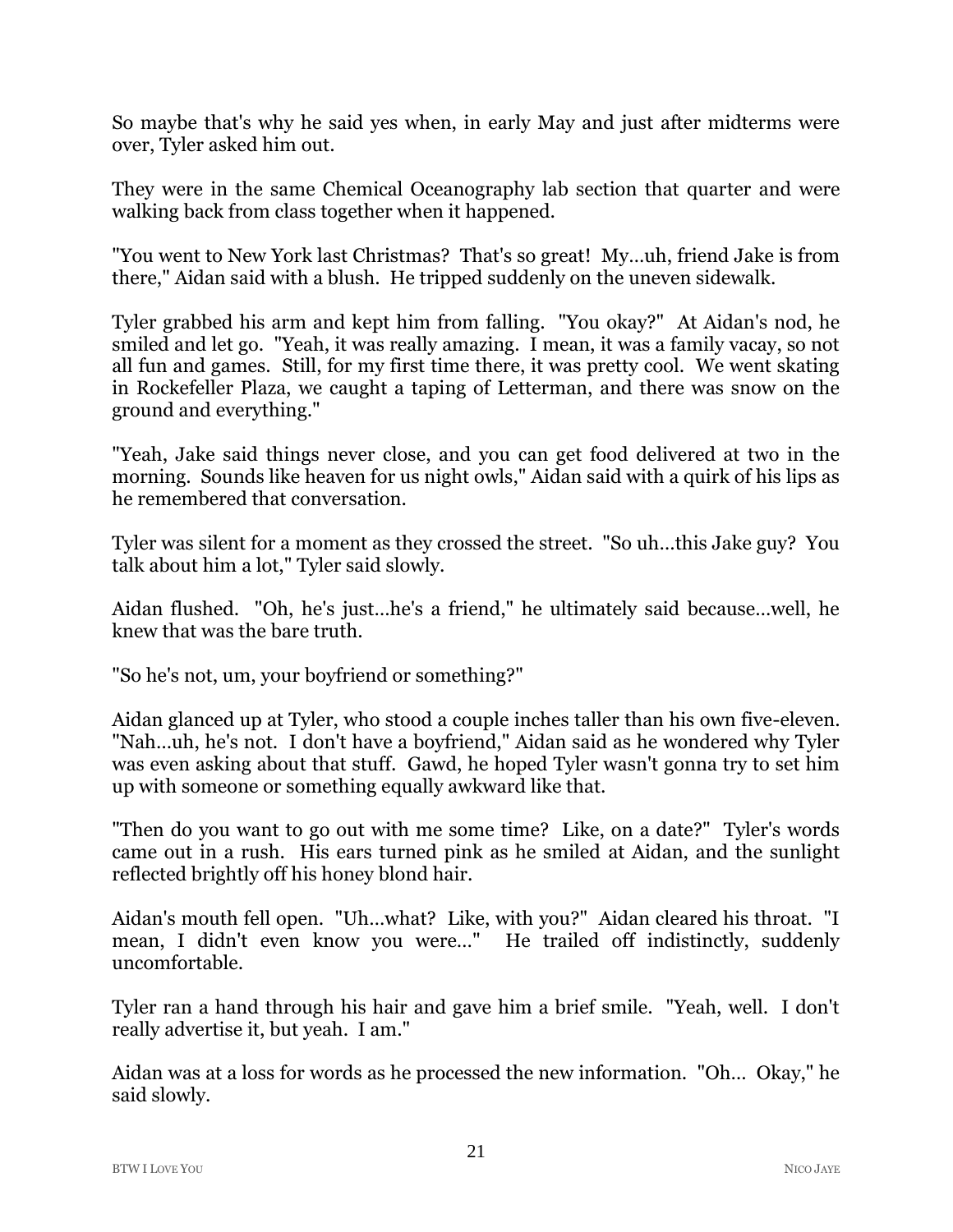Tyler lifted his brows. "Okay as in…?"

Aidan blinked rapidly as his mind underwent a paradigm shift. Tyler was smart and attractive. And here. As in, physically here in the same time zone as he was. No matter how much he might wish Jake were here, he simply wasn't, and it's not like this online…thing with Jake was a relationship or something. Was it?

Thinking back to what Kai and the guys had been saying for a while about vines – and internet lines – Aidan met Tyler's gaze. His eyes weren't a shining grey, but they were a pleasant enough hazel. *Maybe I should give him a shot?* Aidan took a breath and tried on a hesitant smile. "Uh, okay as in yes. What did you have in mind?"

By then, they'd reached Aidan's apartment complex and were stopped outside the security gate. Tyler's smile was wide when he suggested they do dinner this Saturday and then see a movie.

Aidan agreed, and, as the security gate swung shut behind him, he scolded himself for thinking first of the potential online time he'd be missing with Jake.

\*\*\*

The loud report of machine guns and car explosions on the action movie's soundtrack was thunderous, and by the time they left the theater, Aidan was afraid his ears might never hear the same again.

"Sorry about that," Tyler said again with a sheepish smile as he pulled into a parking spot on their street. "That theater usually plays better stuff than blow-'em-up movies."

Aidan shrugged easily. "Nah, it's okay. Didn't really need that left eardrum, anyway," he joked as he got out of the car.

Tyler winced as he locked up the small Toyota. "Ouch. I'll do better next time, promise," he said with a smile.

Aidan returned the smile on automatic, but didn't say anything as they walked towards his complex. Tyler was nice and all, but Aidan honestly wasn't sure if there should be a next time. Their date had been okay, and they'd found something to talk about at dinner so that there weren't too many silent voids. However, Aidan had found his thoughts too often straying elsewhere.

Towards the southern hemisphere, in fact.

*Maybe that's why you should give this thing with Tyler a chance, then. Do you*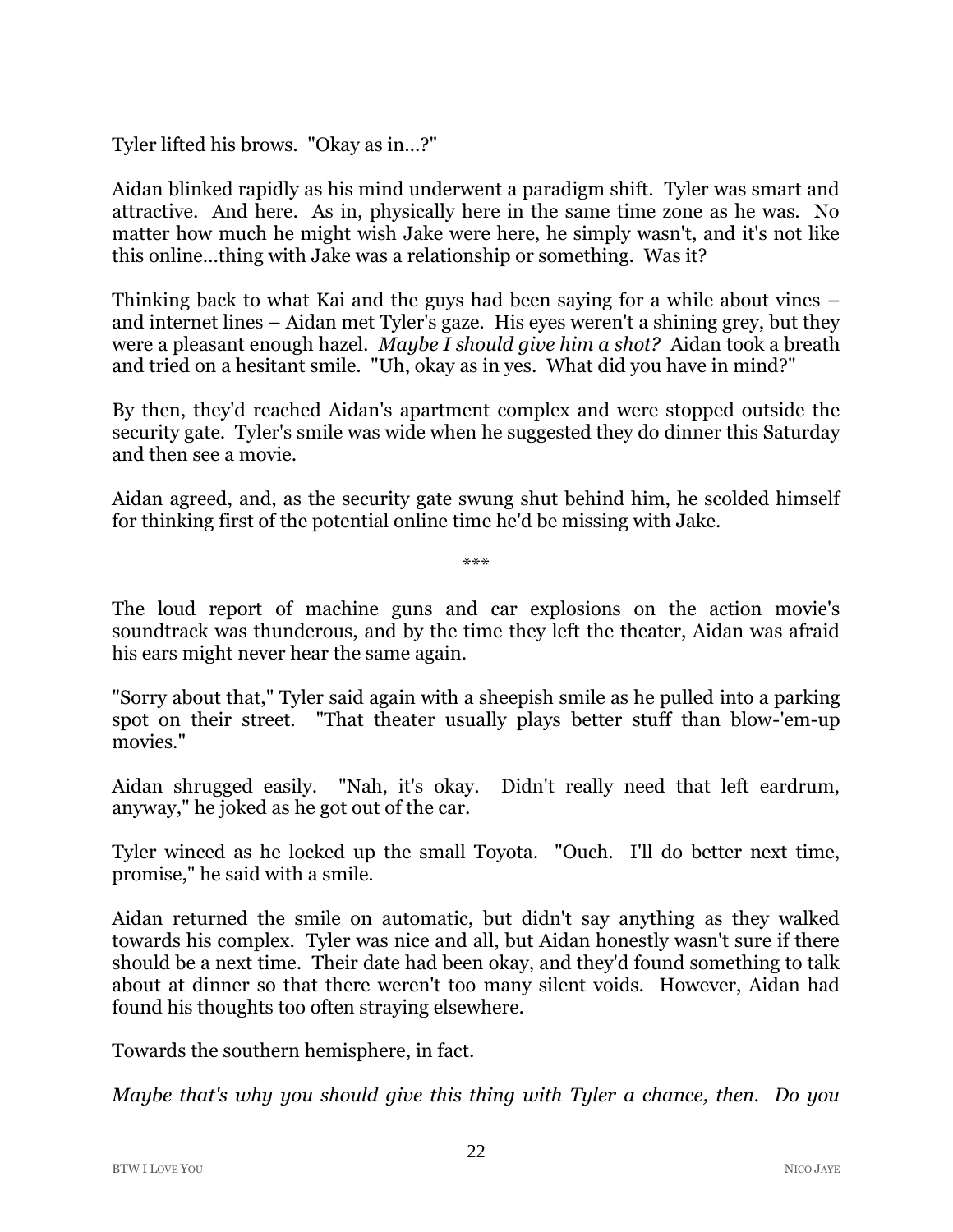*really want to be hung up on a guy eight thousand miles away?* Aidan could hear Kai lecturing him as clearly as if his roommate were standing right there.

They reached his complex, and Aidan turned towards Tyler. "Thanks for taking me out," he said with a polite smile. Tyler was a good guy; Aidan just wasn't sure if he was good for him.

Tyler's lips quirked up. "I had a nice time," he said. Tyler searched his gaze for a moment, and then, with a quick smile, leaned in.

The press of Tyler's lips to his came as a shock, and Aidan was hit with warring emotions. His analytical brain registered that the lips ghosting over his own were firm and slightly dry. Objectively, it was a decent kiss with medium pressure and, after a moment, the hint of a tongue flicking across his bottom lip. Aidan didn't part his lips, though, or allow the kiss to deepen because subjectively, he knew he should be feeling more.

Or he should be feeling something, at least.

Ever since the debacle with film student Eric of the mercurial mood swings, Aidan hadn't really dated anyone. Honestly, it had just been him and his hand for the last year, and they'd been in a holding pattern all through junior year thus far.

Translation? As a college student with – *ahem* – needs, he should be ripe for the plucking. Figuratively speaking. However, while the feeling of the kiss was pleasant enough, there was no spark. He felt more anticipation in looking forward to his chats with Jake than he did in this physical moment with Tyler, lips pressed against his. He felt more pleasure in chatting movies or trading everyday banter with Jake or even taking on more serious topics with him like Jake's parents' split or his own responsibilities at home.

And that terrified Aidan.

Tyler took a step back, and Aidan watched him silently, his brain scrambling to process this new information. Tyler's gaze was searching as he sent Aidan a halfsmile. "I'll see you in class on Monday."

Over the debate echoing in his ears, Aidan cleared his throat. Gathering his bearings, he summoned up a smile. "G'night."

Somehow, after that, he made it up to his room before the panic set in.

His mind was racing as it tried to grasp what his heart was telling him.

He'd just gone on a perfectly decent date with an attractive, smart, and really sweet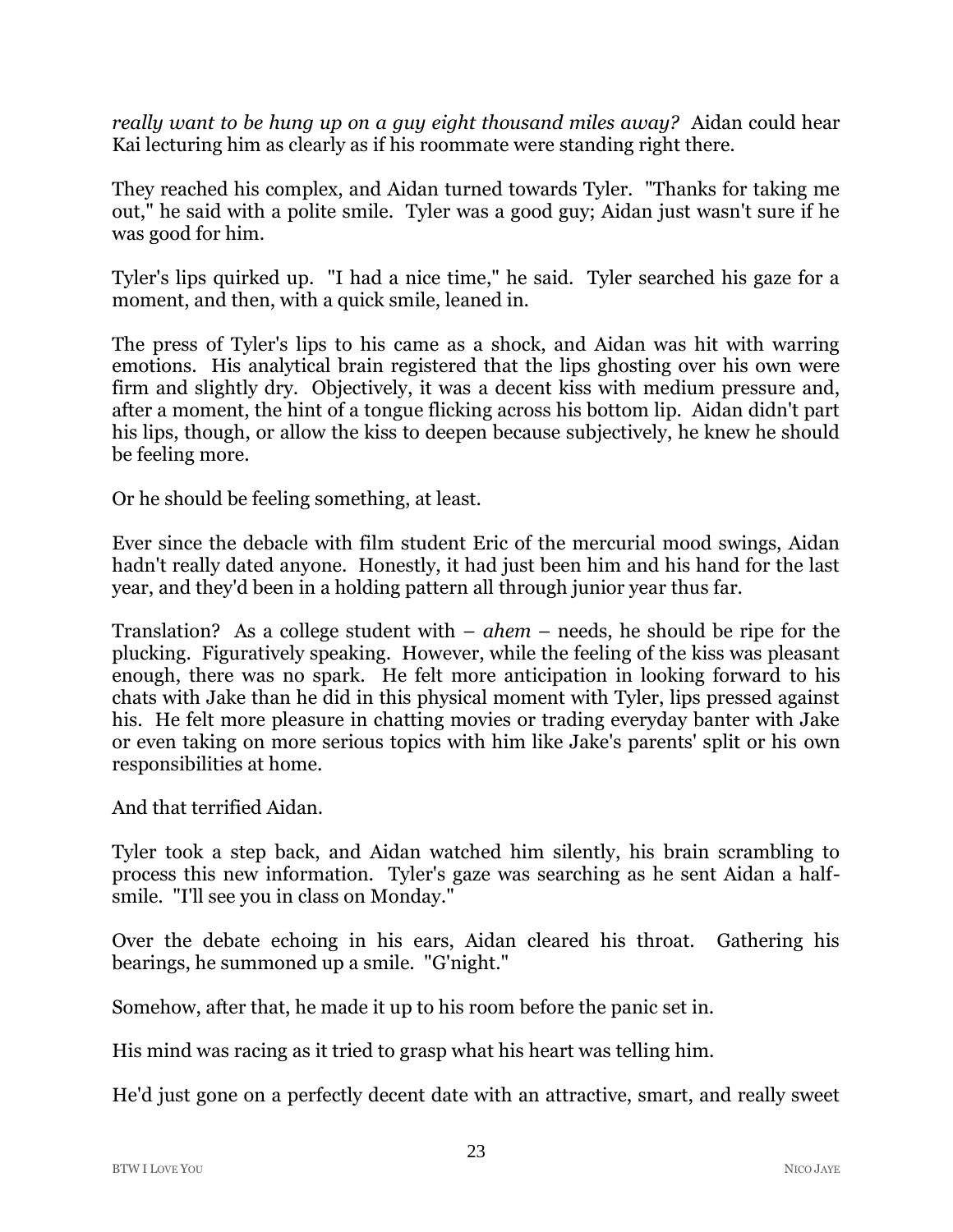guy. He should've enjoyed it immensely, but instead, he had been comparing it to time he spent with Jake. Time spent online with another person, not even in Jake's physical presence.

And that scared him because holy shit.

Was it impossible now to enjoy other guys? Had he built this thing up with Jake – this undefined, ephemeral, non-relationship thing – into something other guys would never live up to?

How could he have let himself get pulled in this deep?

Because what Aidan's heart was telling him was that he was halfway in love with Jake, and it scared him shitless because (1) Jake was eight thousand miles away; (2) despite their flirtiness, they'd never talked about anything like this; and (3) above all, Aidan had absolutely no fucking clue what he was supposed to do about it.

Chapter Four

*Aidan: Hey there, stranger. Aidan: Long time, no talk. Jake: hi Red! Jake: haven't seen you around in a while. missed you last week. Aidan: Yeah, been busy. Werky McWerkerson and all that. Jake: aww, I know what you mean Jake: my bro was complaining to me about his homework Jake: and I was all "just wait til you're in college" Jake: I didn't tell him that college has its pluses, too Jake: like you also meet the most interesting and attractive people there Jake: ;) Aidan: ha Aidan: Actually, I kinda wanted to ask you about something. Jake: oh yeah? what's up?*

Aidan took a deep breath. Then he leapt off the cliff.

*Aidan: So…I kinda went on a date last night. Aidan: Actually, scratch that. I did. I went on a date last night. Aidan: And it was with a really interesting and attractive guy. Aidan: And it should have been amazing. Aidan: But it wasn't.*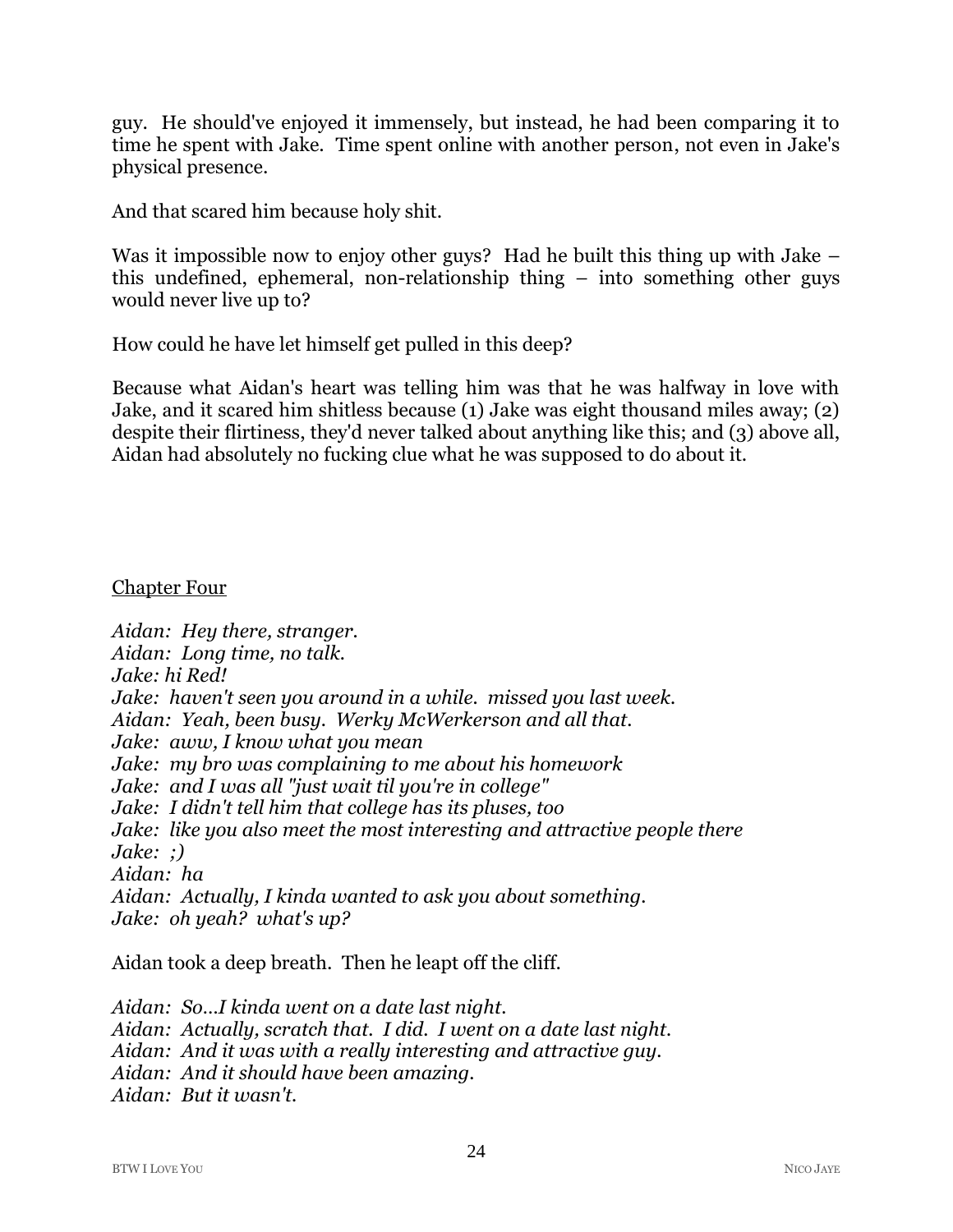There was a long pause on the other side. Aidan chewed on his lip as he waited. For all of their flirtiness and confidences exchanged, he and Jake never talked about dating. It was like an unspoken rule that what happened on each side of the world stayed on that side of the world.

*Jake: ok*

*Jake: I'm sorry it didn't go so well… Jake: but if we're being completely honest, I'm kind of glad it didn't*

Aidan blinked a few times at that response before reaching forward to type his own. He took another deep breath to settle his nerves.

*Aidan: Okay…see, so that's what I wanted to talk about. I don't think I can handle this…thing. Whatever it is.*

*Aidan: See, we're being completely honest here, right?*

*Aidan: I really really like you. Like…really like you.*

*Aidan: And I don't know if I can keep doing this.*

*Aidan: I should be able to go out on a date and have a good time and like someone else. But I can't. And it's not your fault. I know it's not. You didn't ask me to feel like this or anything, but I do. And it just really sucks to know that you could be going out on dates, having a good time, liking someone else and all of that stuff, too. And that's your thing, and there's nothing I can really do. I just feel shitty when I think about it.*

*Aidan: So I think maybe I need to take a break from you. Because I just…really really like you. And yeah…I just need to get over that.*

*Aidan: Sorry, I know this is way more info than you probably ever needed to know, but I wanted to tell you I don't think I'll be around to chat or…whatever for a while. Maybe a long while.*

Aidan held his breath when there was a long pause. His eyes went wide when he saw how much he'd written, but once he'd started, he hadn't been able to stop.

The chat window showed "Jake is typing…" a few times. And then stopped. And then started up again.

And Aidan's heart started, stopped, and started up again in time with each changed signal.

Finally, there came a response, and when Aidan read it, his heart pounded again in double time.

*Jake: Red. Aidan. I don't want you to go. And there's no need for you to go, I swear. I feel the same way – about everything and about you. Seriously, you almost gave me a heart attack when you just mentioned your date. I could try not*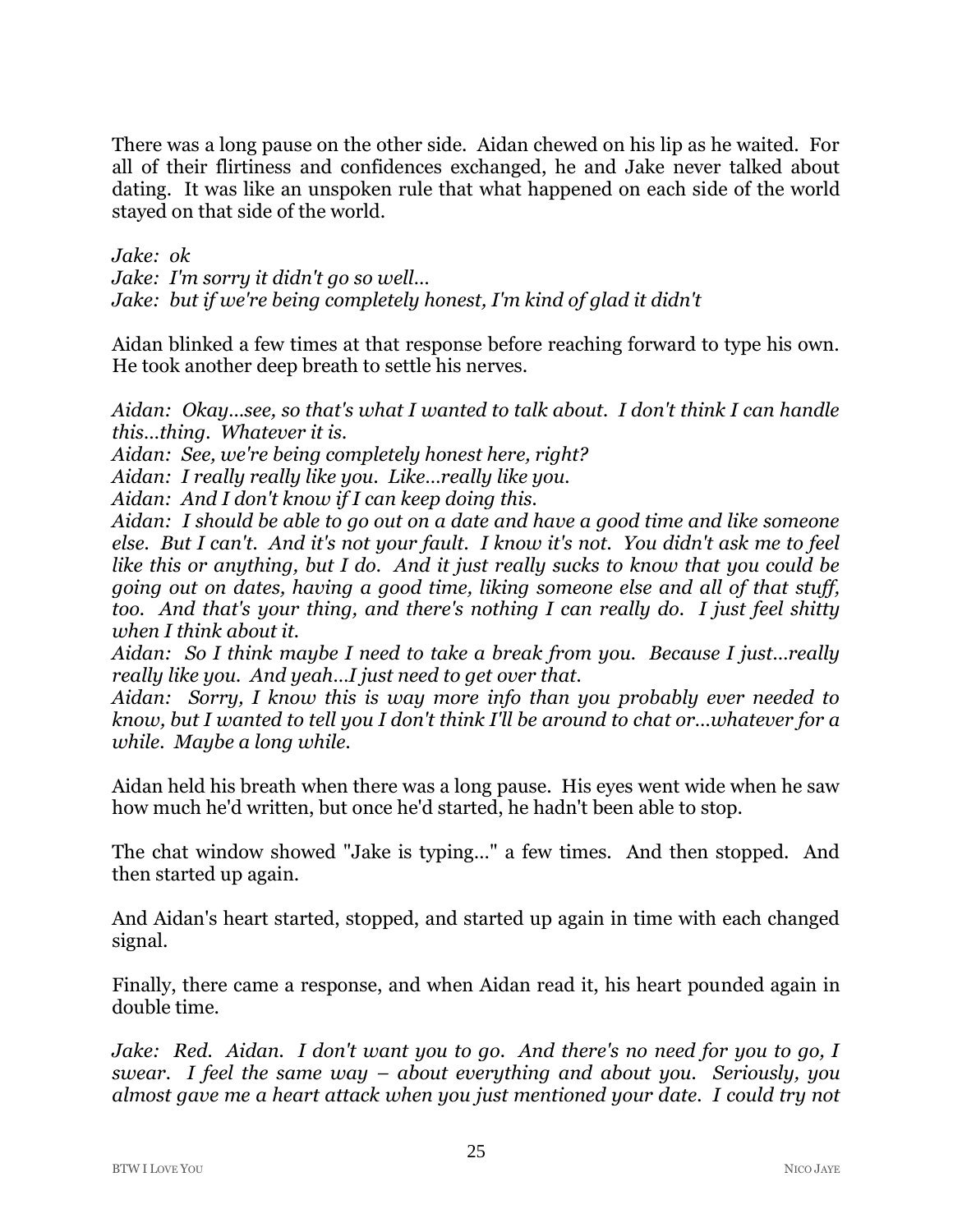*to feel jealous or anything, but I want that. I want to have a reason and a right to feel jealous of this guy. I never said anything before b/c it's kind of crazy and I didn't want to tie you down or hold you back or whatever. The distance, the timing – I'm not coming back to LA until January, you know. Everything is pretty crazy about our situation. But you're really special and we're smart people. And I think we can make it work. I know I want to try. Jake: Can you Skype? We need to talk FTF.*

Aidan swallowed hard before typing "okay." He went to shut his bedroom door and reached to turn on his speakers. He noticed his hands were shaking a little. They didn't Skype all that often because Jake was in a dorm room with two roommates at his exchange university in Australia. Mostly they emailed and chatted on IM.

Aidan opened up Skype and, with a few clicks, there he was.

Jake.

His dark hair was still short and cropped close, and his grey eyes were deep and fathomless when Jake gazed back at him. The background lighting was low as his lips curved up in a half-smile.

"Hi, Red."

Aidan blinked a few times, suddenly a strange combination of hopeful and nauseous over how much he'd bared himself to Jake. He felt naked and exposed – and not in a good way. He swallowed twice before speaking.

"Hey, Jake," he said, glad his voice didn't sound too shaky. Aidan offered him a hesitant smile. "Um, what about your roommates?" he asked, stalling.

"I threatened bodily harm if they didn't leave."

Surprised, Aidan chuckled at that, and Jake's expression softened.

"So, in case you need to hear it, I figured I could say it out loud." Jake cleared his throat and looked straight at him. "I really really like you, too," Jake said, his lips quirking up.

Aidan felt relief wash over him. "That's good. I didn't really want to run away, but I felt I kinda had to. Self-preservation and all," Aidan added truthfully, figuring he'd already leapt off the Jake cliff at this point.

"Well, you don't have to. We can figure this out." Jake paused for a moment, then rubbed his chin, its firm curve showing a slight five o'clock shadow. "You… You do want to try, right?" Jake asked.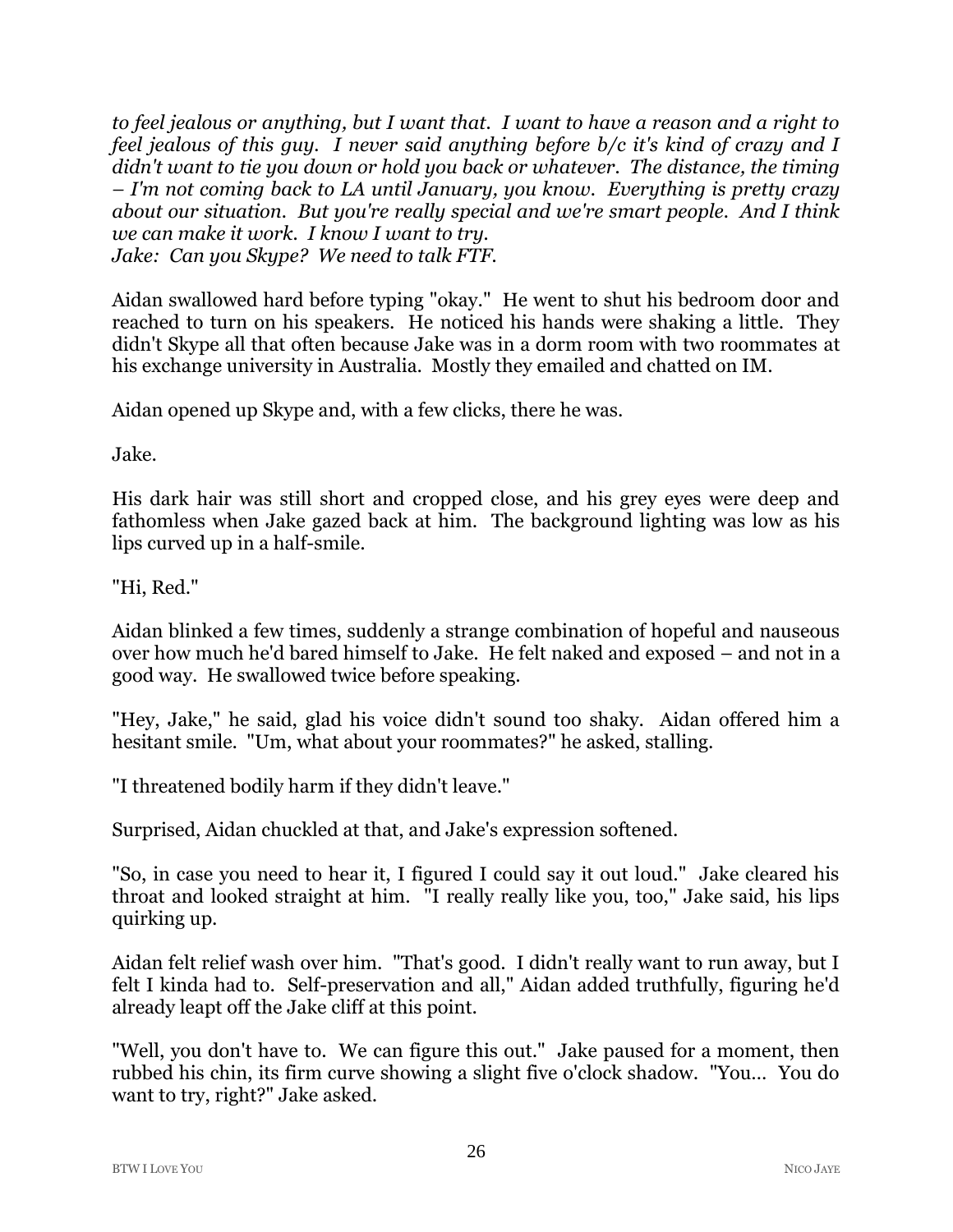"I think so," Aidan said, his heart pounding.

"So do I," Jake said, his voice firm and his gaze warm from behind his thick dark lashes.

They shared a speaking glance, and Aidan saw so much in Jake's gaze – the plea to trust Jake at this distance and the vulnerability in his trusting Aidan to do the same. Aidan nodded, answering the silent question with a shy smile, and an answering smile spread across Jake's face.

"Okay."

"Okay."

They grinned at each other for another moment. There was a pause, and when Jake spoke next, his voice was deeper. "So…what're you up to this Friday night?" he said with a half-smile and a playful waggle of his brows.

Aidan chuckled at that, the swing of emotions in the last hour enough to make him feel giddy and lightheaded. "I don't know…finding time to spend it with my…boyfriend?" he said, his tone hopeful and his heart in his throat.

Jake's smile was breathtaking. "I like the sound of that."

\*\*\*

When Tyler mentioned going out the next weekend, Aidan blushed and told him that he was seeing someone now. Tyler wasn't too devastated by the news and hadn't looked all that surprised when he found out who it was. He mentioned staying friends and keeping up with their study group, to which Aidan agreed.

Aidan felt a little bad about it because Tyler really was a good guy, and honestly, he also could never regret having gone out with him in the first place because, in his own way, Tyler had led Aidan to Jake. That said, Aidan was a tiny bit relieved that the quarter was drawing to a close and Tyler would be graduating this year. No matter that he was still a good guy and they were still on friendly terms – in those early days, it still felt a little weird to know Tyler had been interested in him in that way.

Over the summer, Aidan stayed on campus to earn some extra cash by working through the break. He was also able to take a couple of classes during the summer session that usually filled up too quickly in the regular school year. The campus was generally less crowded during the summer, and LA itself seemed to take a breather from its bustling pace.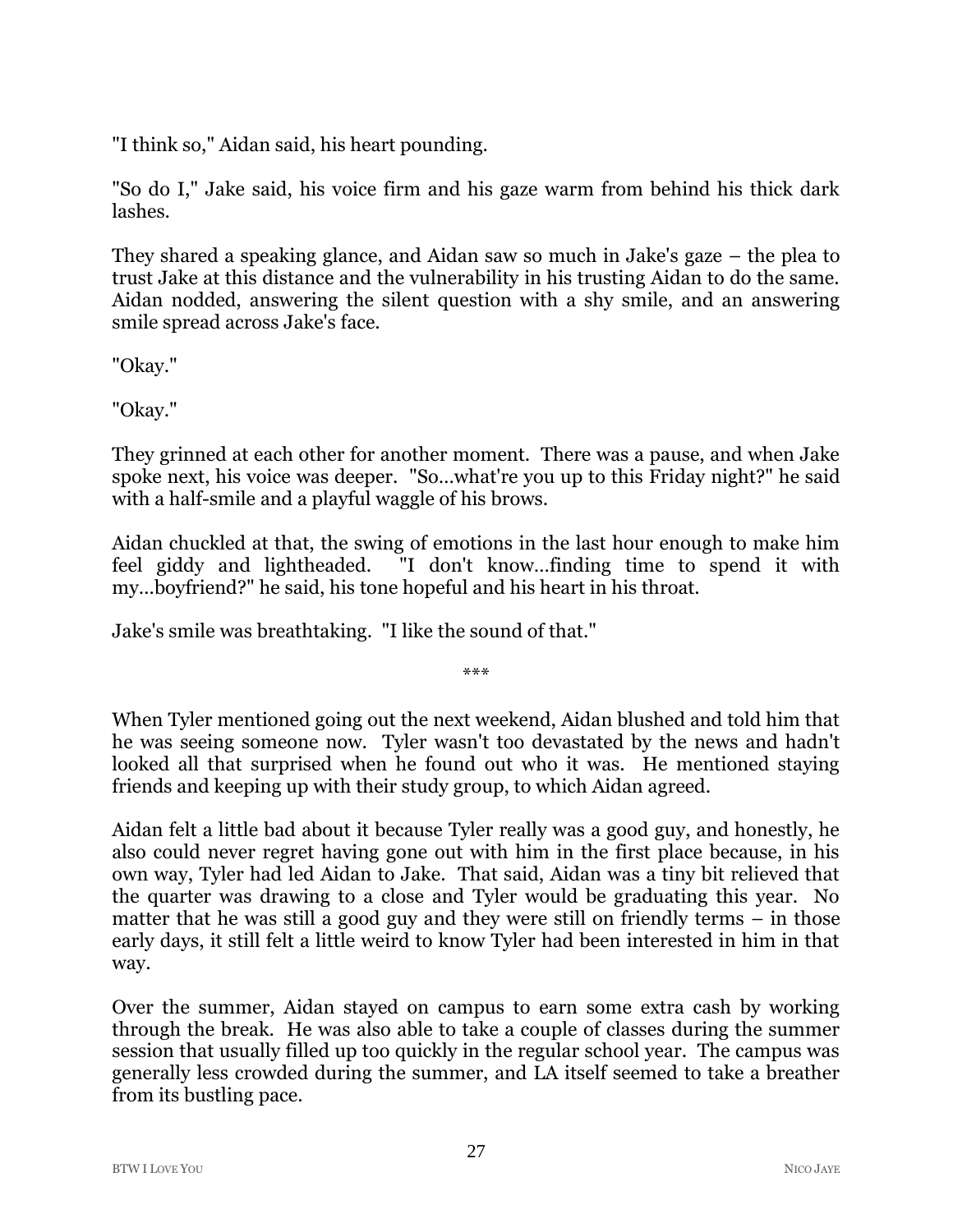And he was able to talk to Jake regularly all throughout.

Ever since that night, Aidan no longer had to guess about whether Jake was on IM or if he'd be around later that day. In addition to still catching each other occasionally on Gchat, they had a standing twice-weekly Skype date: Friday morning LA/Friday night Australia and Saturday night LA/Sunday afternoon Australia. They occasionally had to switch their dates around because of their schedules, but even then, Aidan was grateful simply not to have to second guess Jake's whereabouts all the time. A weight he hadn't been consciously aware of lifted from his chest, and that was amazing. Well, not as amazing as it would be if Jake was there with him, but it was about as good as they were going to get with an ocean between them.

In addition to their growing closer and discovering more about each other, that summer, Aidan also came to learn a few things about himself, among them (1) he should remember to lock his door before their Skype dates; (2) he found pierced nipples surprisingly erotic; and (3) he could no longer claim that he still had his figurative cherry when it came to cybering.

Aidan had never done anything like that before. He'd always thought the idea of it seemed a little weird, but with Jake, it actually seemed…well, pretty normal. Aidan supposed it was because they'd exposed so much of their personal thoughts that baring himself physically felt like a natural progression. It just felt good to share that part of himself with Jake. Actually, it felt really damned good most of the time.

And if that pattern continued well into the fall quarter, then who was he to mess with a damned good thing?

# Chapter Five

"Are you seriously going to count down the days like that?" Kai's voice drifted over his shoulder as Aidan drew an X across December 3<sup>rd</sup> on his wall calendar.

"Yup," Aidan said as he popped the cap back onto his pen. He tossed it back into his pen mug and turned around to grin shamelessly at his roommate.

Kai just rolled his eyes. "You know that's taking it to a whole new level of dorkiness, right?"

"Yeah, but I can't help it. I'm South Campus, and we embrace the dorkdom." Aidan couldn't help pointing out one more thing that Kai was sure to appreciate. His face flamed a little at how forward this would sound, but he decided to play his trump card. "Besides, think of it as a countdown until I finally get some. From something that's not…er…self-initiated, y'know."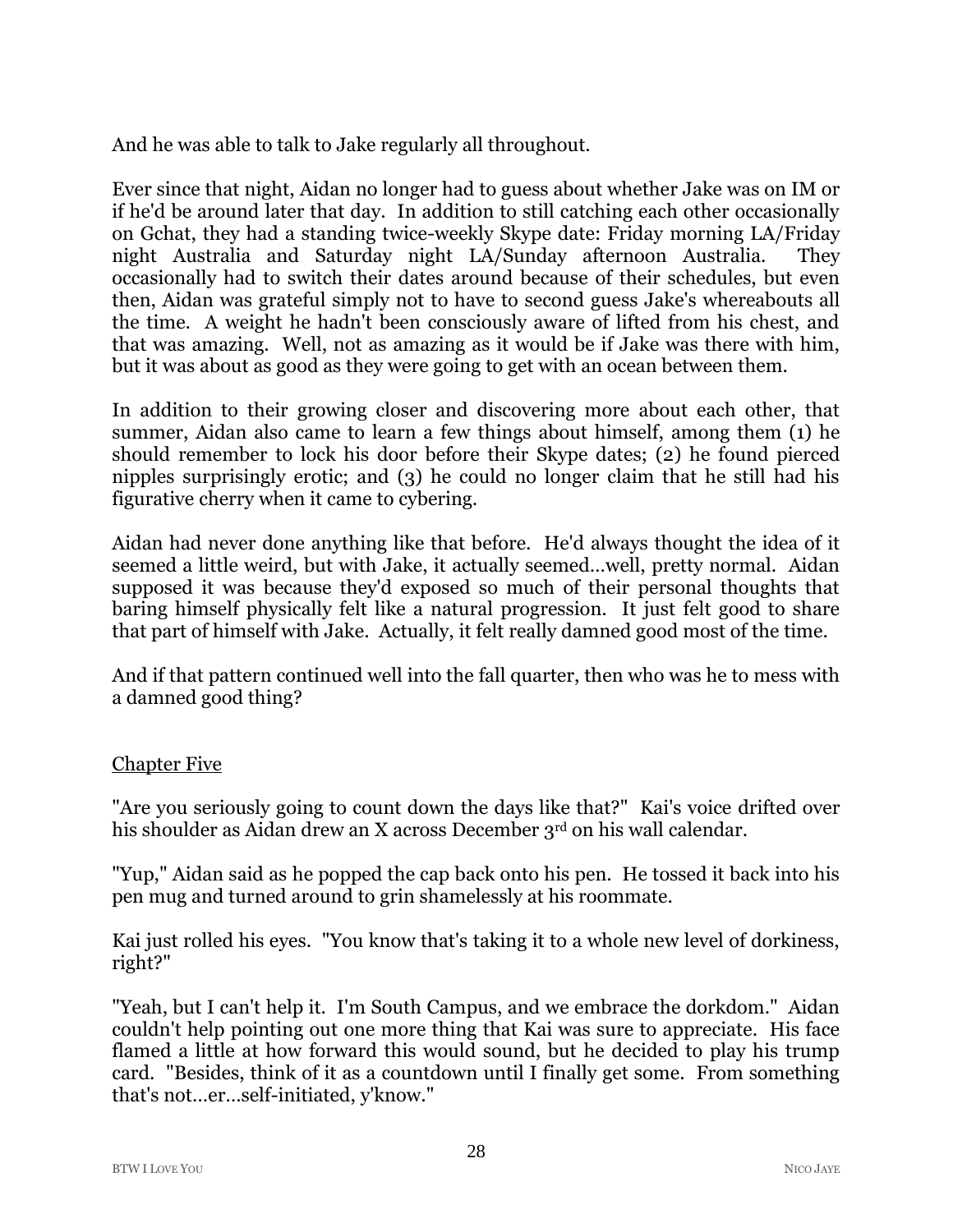Kai eyes went wide, and his lips curved up in that trademarked evil grin. He finally nodded. "Ahhhhh. Yeah, that would definitely be reason to celebrate." His phone chirped, and he pulled it out of his pocket to check the message. "Hey, Jane says she's downstairs. You're still coming on the *Targét* run, right?" He pronounced the word with an exaggerated French accent.

"Yup," Aidan said, walking out while doing his phone-wallet-keys check. When he felt the small lump of his wallet in his back pocket, he couldn't help the little thrill of happiness that shot through him at the memory it produced. He headed downstairs and said hi to Jane as he got into the car. After strapping on his seatbelt, he settled into the backseat and thought back to that day.

When the box had arrived at their apartment three weeks ago just before his birthday, Aidan's eyes had gone wide at the postmark. Jake had sent the package all the way from Australia.

Aidan had cut open the top of the box and pulled out the sheet of paper inside. It was ordinary white printer paper, but on it, someone had drawn an array of pink roses and written a message in a carefree scrawl.

### *Happy birthday, Red!*

*Sending you some flowers that will make it across the Pacific in one piece. Also sending a little something nice for my favorite nice boy…who's also my favorite naughty boy, too. Can't wait for January. -Jake*

Aidan blushed when he read that. Jake had teased him the first time things had turned a little…physical in their Skype dates. Feigning surprise that evening, Jake had gasped and said, "And I thought nice boys weren't supposed to ask about those things."

Of course, he'd ruined his façade of faux shock when his gaze had turned heated and he'd stripped off his shirt, revealing a defined chest and those delicate silver bars piercing his light brown nipples.

Aidan's mouth had gone dry at the sight. To say Aidan had been surprised by the hardware would be an understatement. To say he'd been turned on…yeah, major understatement there, too.

Before he could become distracted by the memory, Aidan had turned his attention back to the package. Underneath a few layers of bubble wrap, he found a box, and inside that box, he found a smooth leather billfold in an unusual burgundy color. It was classic and stylish and would be the perfect replacement for his ratty old wallet, which he'd admittedly had since his sophomore year of high school. In fact, as he'd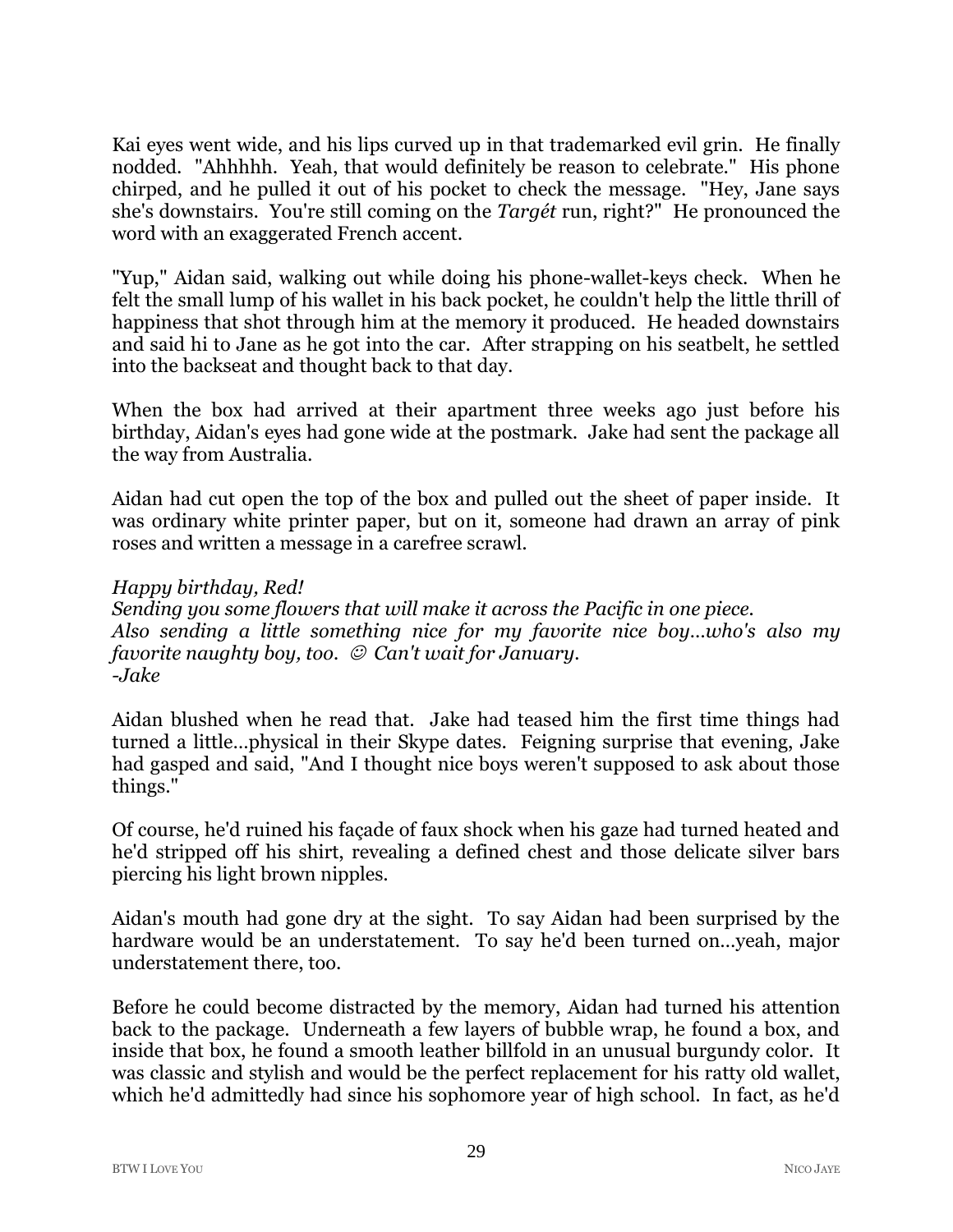once told Jake in one of their numerous random chats, it was still intact thanks to some small miracle and an unhealthy amount of duct tape.

As he reclined in the backseat of Jane's little white Civic with Jay-Z's "Empire State of Mind" blaring from the stereo, Aidan smiled to himself as he thought about that thoughtful gift. And as he thought about Jake, whom this song reminded him of.

"Oh god, he's got that goofy look again," Kai groaned from the front seat.

Jane flicked her gaze up at the rearview mirror, her eyes mostly shielded by sunglasses, before leaning forward to check for traffic at the intersection. "Yeah, been seeing that a lot these days. And this guy's worth putting your dating life on hold during these prime college years?"

Aidan furrowed his brows. "It's not on hold. I *am* dating him. We're just in different places geographically right now," he explained for the umpteenth time. "Besides, he's coming back to LA in a month. And if he's this amazing from half a world away…" Aidan smiled secretively as he let his words trail off.

Kai twisted around in the car seat to look over his shoulder. His brow was creased with concern. "Babe, we just care about you. Really, with all this time you put into it and the way he makes you feel right now… I just hope he's everything you expect and more." His gaze sought understanding as it met Aidan's.

Aidan's lips quirked up in a small smile. "I think it'll be okay," he murmured, even though the comment stuck in his mind.

Jane, who was now searching for the freeway exit, clearly didn't hear Aidan's response, and her comments seemed to piggyback off Kai's words. "Yeah, no kidding. You guys remember that old guy I met on OKCupid last month? His pic must've been at least ten years and forty pounds ago," she said with a wrinkle of her nose.

With a last quick smile at Aidan, Kai faced forward and launched into a tale of a friend's Grindr meetup gone comically wrong.

As Aidan looked out the window at the passing city streets, he chewed on his lip while letting his thoughts wander. Kai, Bryan, and some of his other friends had been making cautious comments to him for a while now about being careful about his expectations. However, as he insisted, it's not as though he didn't know what to expect with Jake. They chatted often, they had their weekly dates, and he'd seen and heard Jake through Skype for months.

Aidan blushed and felt heat race through him at the memories. Actually, he'd seen and heard quite a bit of Jake, to be honest.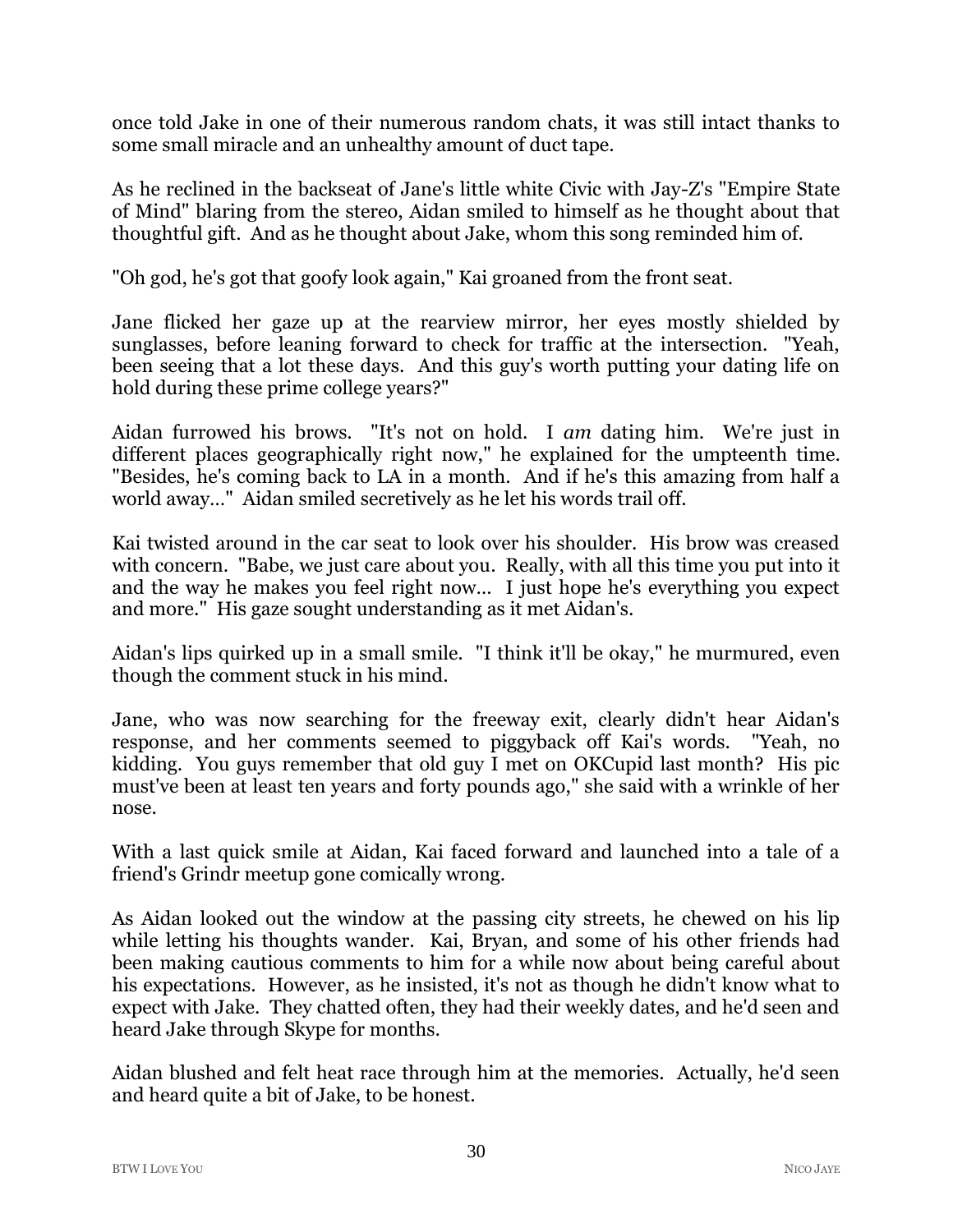He knew everything he needed to know about Jake. He was smart, funny, thoughtful, and sexy as hell with his slow grin, wickedly glittering eyes, and washboard abs.

The guys were crazy. He knew what to expect.

Right?

\*\*\*

He had no idea what to expect.

Aidan reached into his dresser drawer to pull out a shirt, then considered the one he was already holding in his left hand. He finally decided to go with his original choice: his "lucky" shirt, a.k.a. the one that he wore to important things that needed to go well. It had served him well all through finals season since starting college, when it had been loose as a freshman trying to look a little more grown up. Now that four years had passed, he filled it out more, the cotton skimming over his leanly muscled frame. Even though the edges of the cuffs were starting to show a little wear, the sky blue rugby shirt with the navy band across the chest was comfortable and familiar.

And right now he needed comfortable and familiar because Jake was supposed to pick him up in fifteen minutes.

They were meeting in person for the first time, let alone going on their first "IRL" date. He would finally see Jake's gorgeous face without the filter of computers, Internet connections, and time zone calculations.

And he was way more nervous than he cared to admit. In fact, he had hardly slept last night because of nerves…eagerness…anticipation. Whatever word you wanted to label it as.

Aidan pulled the shirt over his head, leaving it untucked over his dark wash jeans. He looped a brown leather belt around his waist and bent to tie on his matching brown Timberland boots. They'd been a splurge two years ago, but, as an Environmental Science student, he'd already had plenty of opportunities to use them out in the field. Taking a look in the mirror, he reached for the hair gel to try to tame his still-damp curls.

What if Jake didn't like what he saw?

It's not like Aidan had lied about his five feet eleven inches, and he certainly hadn't been able to hide his looks and – Aidan blushed – body when they were Skyping.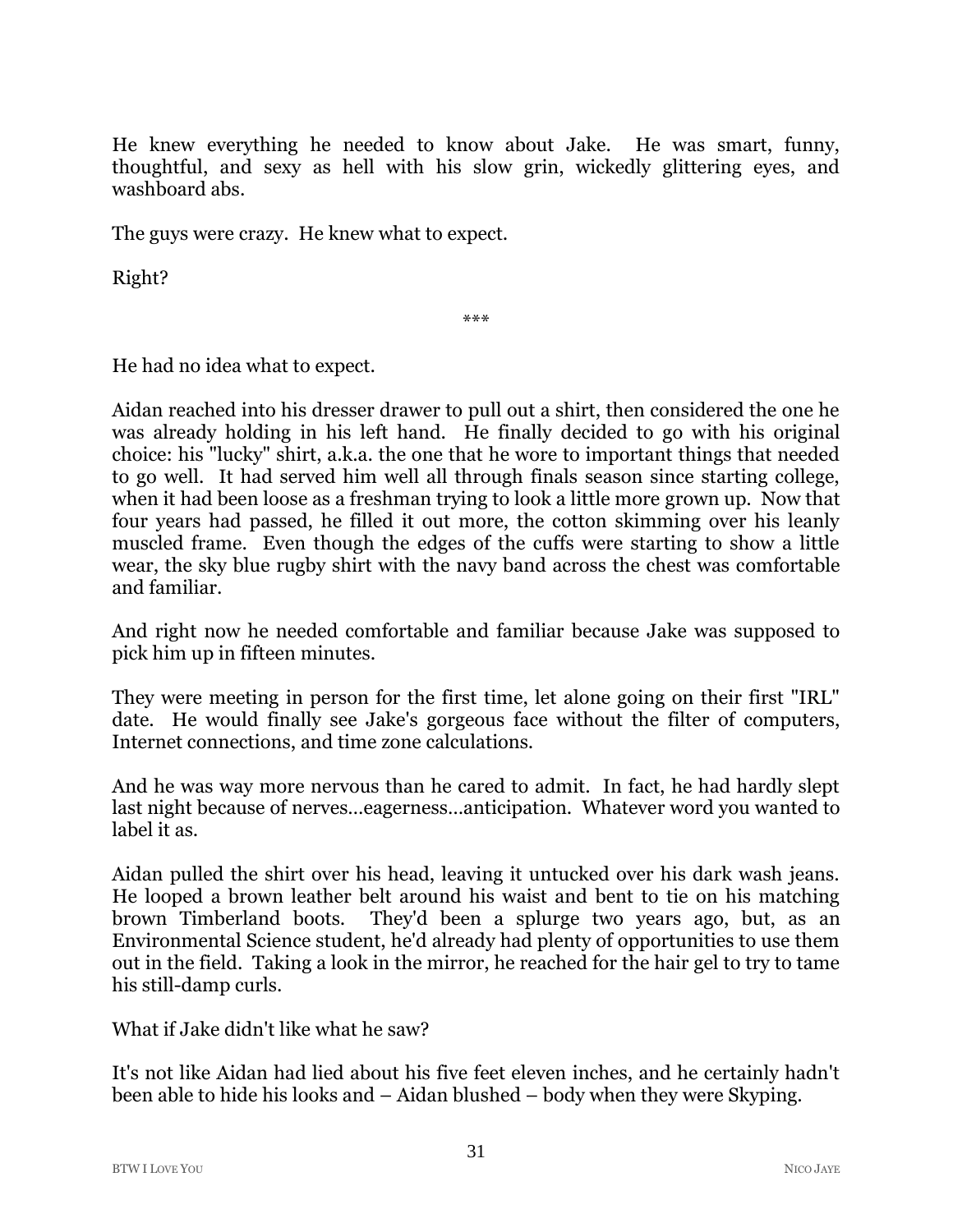But…it was still an unknown element.

So much was left unknown, now that Aidan thought about it.

What if they just didn't mesh?

They definitely meshed well in conversation, and that had to count for something, Aidan argued with himself. That had to count for a lot, actually.

It's just that he'd grown so used to their routine, and things were really…well, comfortable. On the one hand, he was dying to see Jake, but on the other, what if the guys were right? What if his expectations were completely out of line?

He and Jake had been talking about their long-awaited meeting for quite some time. Jake had returned from Australia right before the holidays, but flew directly to New York to spend Christmas with his family. Once he got back to LA from the East Coast, though, they would spend the next day…together.

And that day was finally here.

Jake had teased him about greeting him with a kiss even before they'd exchanged words. It brought to mind the dramatics of classic Hollywood, and a tiny part of Aidan had been excited and thrilled by the idea that Jake wanted him that badly.

Now that the moment was upon him, though, Aidan didn't know what he'd do. For all he knew, he might trip on his way to greeting Jake and take them both out before they'd even had a chance to say hi.

His phone buzzed.

*Come downstairs, Red – your chariot awaits :)*

Aidan took a bracing breath.

*Here we go.*

#### Chapter Six

The one on the left looked a little like a penguin.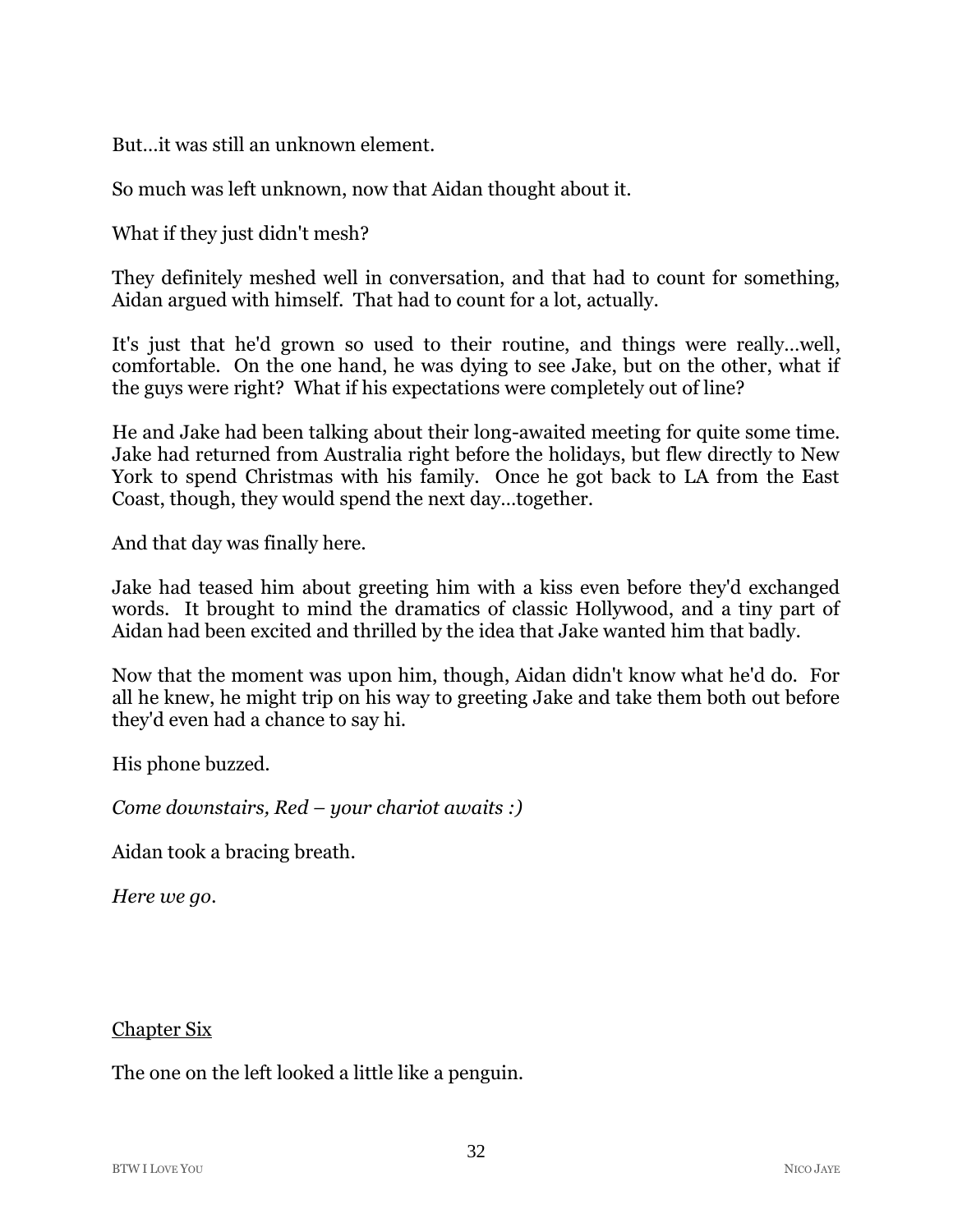They were lying on the grass at the Getty Center. After a tour of the galleries and a lively discussion about the unique architectural aspects of the buildings themselves, he and Jake had headed out into the gardens to look at the view of the sprawling city around them and to take a breather on the plush lawn. As they reclined on the beautifully manicured grass, the sky above them was a pale blue, and the mild Los Angeles winter had provided them with some curious cloud shapes to ponder. Aidan watched the penguin drift by and considered how else he might embarrass himself today.

He'd already done more than enough to rank in the top ten of embarrassing days, but he was pretty sure that, with enough time, he had enough nerves to cap off the day by reaching that infamous number one spot, which currently was burned in his memory by a fifth grade play, a cotton ball sheep, and a pipe cleaner tree costume gone absurdly awry.

To start the day, he'd gone downstairs to see a gleaming silver Porsche Cayenne pulled up to his apartment building. As he looked down the street, the driver's side door opened, and Jake emerged. Aidan's eyes popped; Jake had said he had a silver SUV, but he'd failed to mention that it was a freaking Porsche. Aidan stopped in his tracks right outside the security gate. *I'm so ridiculously out of my league here*, he thought as he made eye contact with Jake.

Jake, who was looking like something out of an Abercrombie catalogue, complete with silver-framed aviator shades, dark jeans, and a casual-cool ribbed grey V-neck sweater with a peek of a white T-shirt underneath. Jake, who was pulling his shades off and whose dark, deep gaze was shining in his direction. Jake, who was smiling that heart-stopping smile of his, which Aidan was finally seeing in person and face to face.

Jake, whose heart-stopping smile was directed at him.

Aidan wasn't sure if the smile he tried on then was wobbly, but it definitely felt unsure. Just like he did now that he saw Jake. Jake who drove a Porsche and whose six-feet-one frame looked like he'd stepped off the side of a billboard.

# *Oh god, what am I doing?*

Jake approached him with his arms wide, and it looked for a moment like he might fulfill that no-greeting-just-kiss-me-now promise he'd teased about earlier. Aidan couldn't say if that were the case or not because, quite embarrassingly, he chickened out and leaned to the side, instead giving Jake a hug. "Hi," Aidan murmured shyly as he turned his face into Jake's neck. Jake smelled like clean laundry over the cool scent of the ocean, and Aidan felt himself falling even though he knew that wasn't the smart thing to do.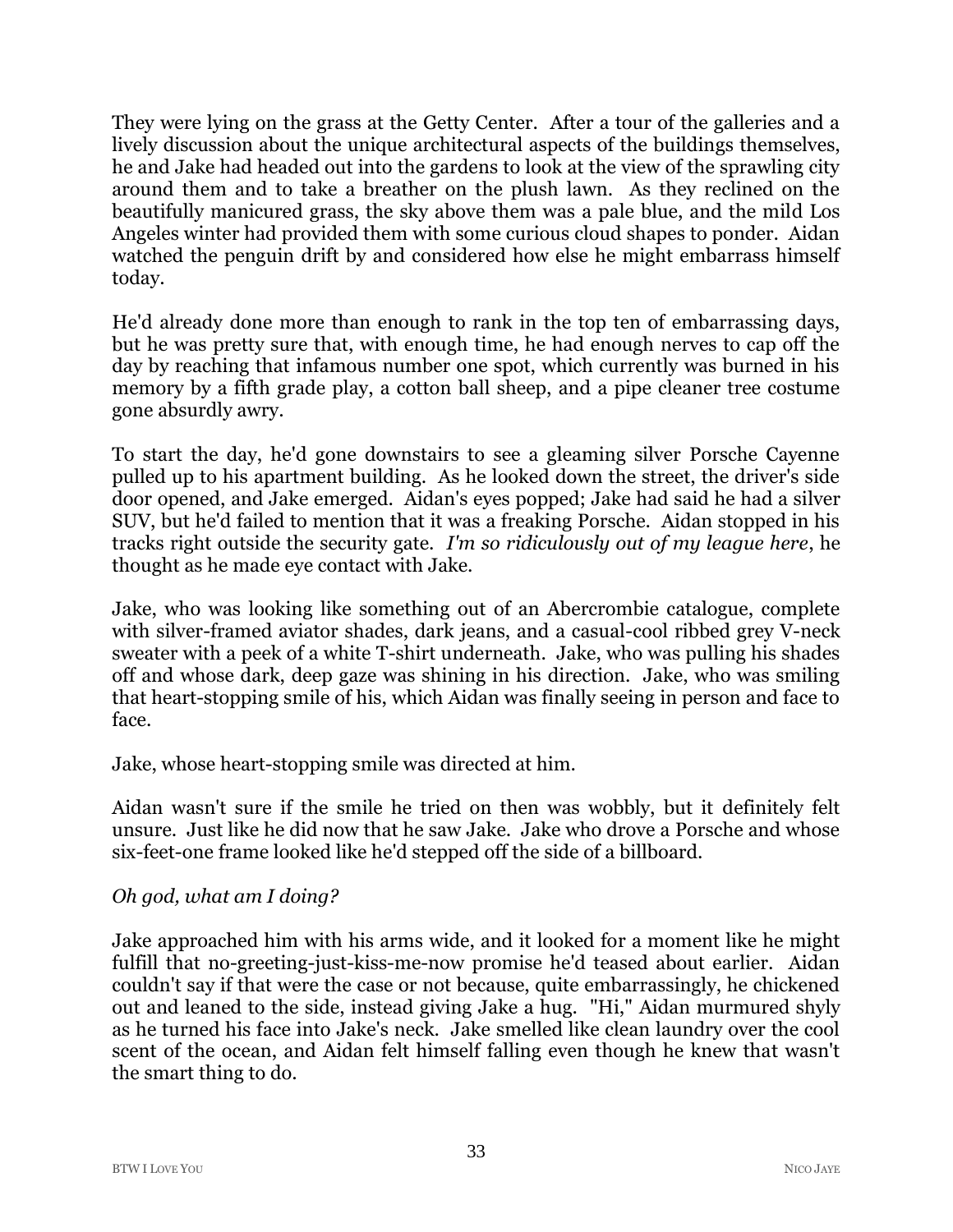Smothering a yawn that came courtesy of his near-sleepless night, Aidan watched the penguin cloud drift out of sight as he thought back to that moment. He was kicking himself for being such a wimp and turning away like a goddamned blushing virgin earlier. It's not like he had a chastity belt chained to his crotch or something. It's just…he'd never been in that position before, and he definitely had never kissed or made out with someone upon meeting them. Even in his few WeHo outings with friends, he'd never done anything that reckless.

Then again, nobody had ever been so incredibly thoughtful as to bring him a gift like Jake's, either.

After getting into – *Aidan swallowed hard at the memory* – Jake's Porsche, Jake had reached into the backseat and brought out a small baby blue ceramic pot with healthy green leaves sprouting from the small plant nestled within it. A little white bow was tied around the pot just below the lip. The delicate plant looked slightly out of place in the hands of a man with a piece of metal sticking through his ear.

Jake's gaze sparkled as he held the plant out to Aidan. "This is for you. I figured rather than flowers, you might like a little something to add to your windowsill garden."

Aidan's jaw dropped, and he slowly reached for the plant. Despite his clear interest in environmental issues, nobody had ever brought him flowers, let alone a living and growing specimen. "Thank you," Aidan said, otherwise at a loss for words.

"It's a basil plant, so you can even use the leaves when you're cooking," Jake added with a smile. Then he faced forward, turned the key in the ignition, and shifted into gear like he hadn't just rocked Aidan's world.

And he continued to blow Aidan away all throughout lunch with his intelligence, quick wit, and ready smile. Jake had laughed appreciatively at some of the geek humor jokes that Aidan cracked, and the conversation had flowed between them.

It had flowed between them in between the instances when Aidan spilled water all over the table (twice), kicked Jake under the table, and sent the salt shaker skidding with an errant gesture, that is.

Aidan bit his lip as he watched a cloud pass by in the form of a thought bubble. His clumsiness wasn't usually this hopeless, but it seemed to flourish the more he realized Jake was pretty damned special and Aidan…well, Aidan could only hope he would ever be able to learn the rules, let alone play in the same league.

His gaze darted to the side to take in Jake's profile with its sharp blade of a nose, the defined chin and jawline, and the outline of his dark sweep of lashes. Jake glanced over, and, seeing Aidan's gaze on him, shifted to face Aidan.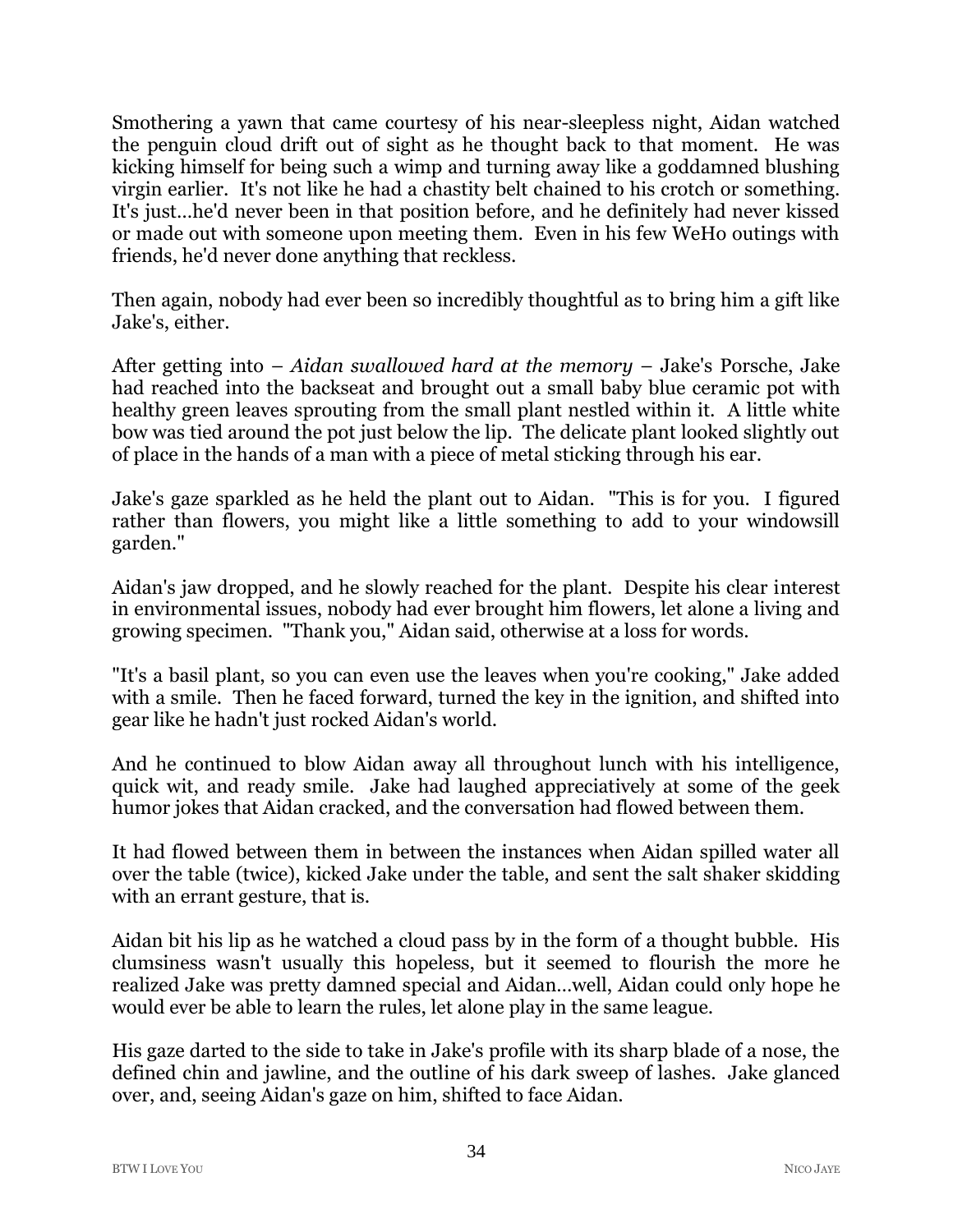"What's wrong?" Jake asked softly.

"Nothing… I…" Aidan faltered, debating whether to say anything. He didn't even know if there really was anything to say in the first place.

"Talk to me, Red. It's just me."

Aidan bit his lip. Better to talk now and get answers than let things go unsaid. "But, see… That's the thing. I know it's you, but you're just so much more…*you* than I expected. And the you that I see and hear and talk to right now is amazing, but then I get worried that I'm not…me enough. Or just not enough in general. Or that the me I am isn't enough. If that even makes sense," Aidan mumbled, his face flaming hot because he knew he must've bungled that explanation and sounded pathetic in the process. Rather than see any pity that might cloud Jake's gaze, Aidan closed his eyes and awaited his judgment.

He was startled when he felt gentle fingers graze against his jaw. Blinking his eyes open, Aidan found Jake's face close to his, his grey gaze warm and affectionate.

"Red, I'll let you in on a little secret," Jake said softly, the corners of his lips curled up in a faint smile. "I think you're pretty special, and I've had a few months to figure that one out for myself. No matter what, I'm still gonna be the same guy you talked to all those nights, and you're gonna be the one I couldn't wait to see every weekend, too. Sure, meeting you, seeing you…touching you is different than what we're used to," Jake said as he reached up to brush Aidan's loose curls back from his brow. "But different isn't bad. In this case, different is kind of fantastic," Jake added as his fingers trailed down the side of Aidan's face to cup his jaw. "I think we could have something really great between us," Jake said with a smile that made Aidan catch his breath. "I think we already might have it…"

Jake's gaze searched his before his lips curved up in a dazzling smile. Aidan's heart hammered in his chest, and his lids fluttered shut as Jake slowly closed the distance between them.

The gentle brush of Jake's lips against his was an awakening.

The earthy scent of the grass beneath them, the slight chill of the breeze that surrounded them, and the rustling sound of the trees in the distance all faded as Aidan's senses zeroed in on his connection with Jake. Jake's lips caressed his, and, when their mouths opened at the same time and their tongues came together in a soft touch, Aidan nearly shivered at the sensations that coursed through his body.

It just felt so unbelievably right.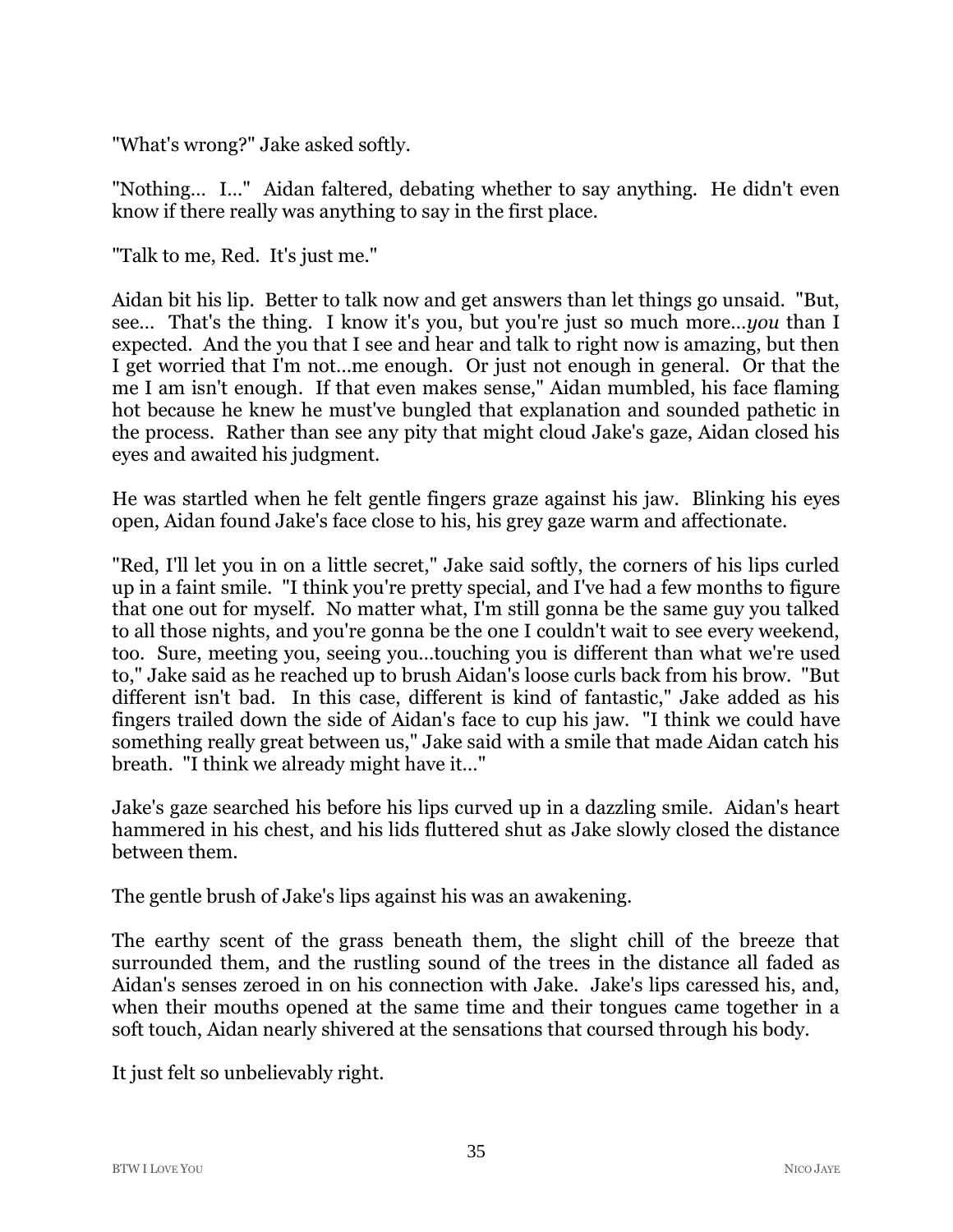Even though Jake might drive a ridiculously expensive car and look like some Hollister model, he was still the man with whom Aidan had shared confidences, secrets, and intimacies all these months. Aidan realized that so much of what he'd been worried about since this morning was superficial, and like Jake said, they already knew the important stuff and what truly mattered about each other. They had great chemistry and could talk about anything – that is, when Aidan wasn't hung up on the superficial stuff and letting his nerves and clumsiness get the better of him. Aidan knew he needed to man up and take that leap of faith; after all, it was clear that Jake – gorgeous, smart, perfect Jake – was already prepared to do so.

Aidan pulled Jake closer with newly confident hands and shifted towards him, curling into the kiss. He felt Jake's lips curve into a smile against his mouth before Jake pressed closer, his kiss deepening. Jake's body felt incredible against his, and the soft brush of his fingers caused the nape of Aidan's neck to tingle.

Aidan couldn't say how long they indulged in this kiss – this astonishing, earthshattering first kiss – but he was pretty sure it was anywhere from eight minutes to eight days. All he knew was that when they finally parted and he was able to blink open his eyes, they were both breathless.

Jake's eyes were bright with incipient desire when he finally broke the silence. His hand traced Aidan's jawline before dipping down to skim his side and settling at his waist. "You feel so good. Honestly, I've been waiting forever just to hold you."

Honesty – that's what had brought them here, and that's what Aidan needed to remember he should always bring to the table. He and Jake had already shared so much through the powers of modern technology; now they just needed to translate that connection to the physical, real world.

Aidan swallowed hard and nodded. Honesty. He could do that. "I kind of can't believe that you're here."

Jake's lips quirked. "I hope that's a good thing."

Aidan smiled back in response. "It's a really good thing."

Jake's eyes crinkled at the corners when he returned the smile. "Good."

"Good," Aidan repeated, feeling silly, but not caring.

After a moment, Aidan leaned forward and pressed a light kiss to Jake's lips.

Jake smiled again. "What was that for?" he murmured, his gaze dipping to Aidan's lips before lifting once more.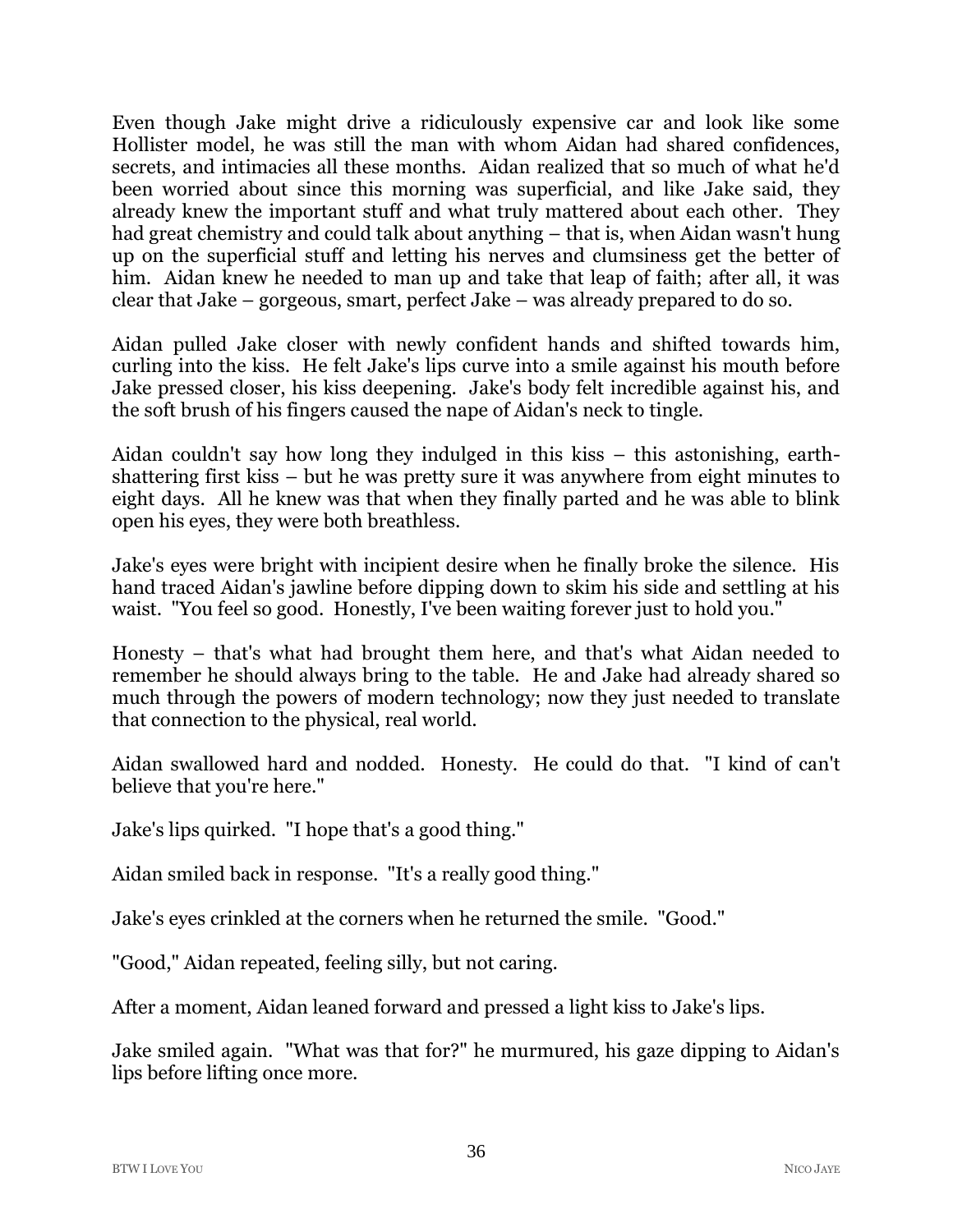"No reason. Just because I can. And, considering how we've spent the last six months halfway around the world, the fact that I can is pretty incredible, actually."

Jake searched his gaze, then leaned forward to press a soft kiss of his own to Aidan's lips.

Aidan smiled when their lips parted. "Let me guess. Just because you can?"

Jake's chuckle vibrated against Aidan's side. "Just because I can and just because you feel so good."

Jake snuggled a little closer, his knee brushing against Aidan's leg. He pressed another lingering kiss against Aidan's lips, and when Jake drew back, Aidan lifted his head with him as he sought those lips that he hadn't had enough of yet. Jake smiled against Aidan's mouth before speaking. "This might sound a little crazy, but do you want to go back to my place? I would love to just hold you, but I thought it might be nice to do it without the damp grass and curious bystanders. I swear nothing has to happen, but I just...I really like holding you close and having you nearby." Jake paused for a moment. "But if you'd rather not, then I…I'll understand," he added hastily with a quick smile.

As Aidan had just begun to take note of the chill of the grass through his shirt, he could see the appeal of moving location. That and, well, Jake's body pressed against his, along with the hardness that was nudging against his own, made for a pretty convincing argument. Aidan smiled mischievously. "And what if something were to happen…?"

Jake's eyes went wide, and he coughed a little. When his eyes met Aidan's, there was heat lingering within that dark grey gaze. He appeared flustered as he tried to respond. "Well, I… Ah, I mean…"

Aidan leaned forward again to press another quick kiss to Jake's lips. Just because he could. "I'm just messing with you," Aidan said with a teasing quirk of his lips. "I think going back to your place is a great idea."

As Jake's gaze lit up and he raised his hand to brush over Aidan's curls tenderly, Aidan understood that this is what leaps of faith were about, and sometimes you just had to take them. You really couldn't hope to win the prize if you didn't put anything on the line.

And he thought that, with Jake as the prize, he just might be ready for that.

\*\*\*

Jake's place was enormous.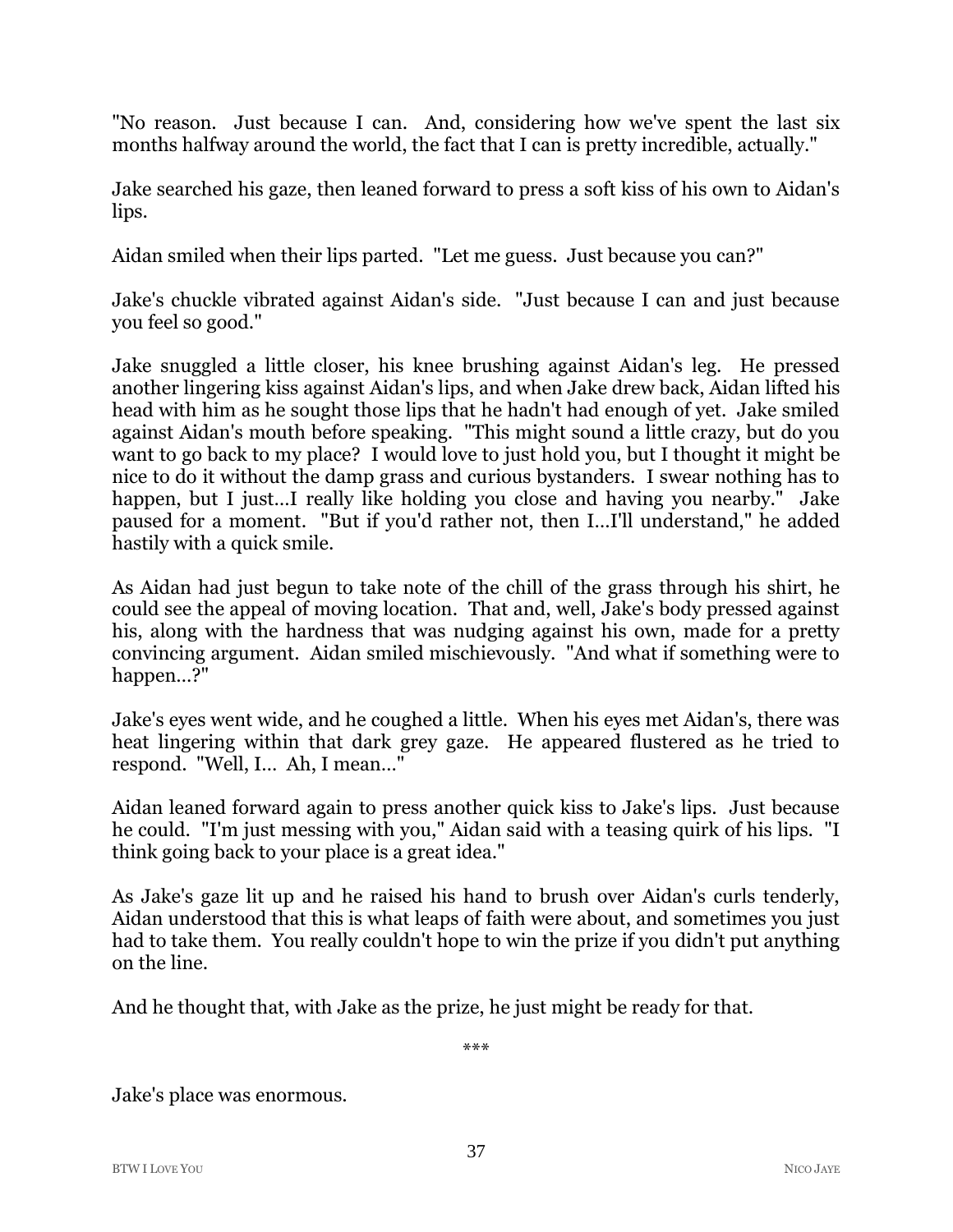He lived in a one bedroom flat in Brentwood, and from Aidan's view out of the picture windows of Jake's twenty-second floor apartment, he could make out the waters of the Pacific off in the distance as it sparkled in the mid-afternoon sun. Jake's furniture – from the taupe colored leather sectional to the cream microsuede recliner in the corner – looked incredibly comfortable, but it was a far cry from Aidan and Kai's Craigslist-acquired and hand-me-down furnishings. Aidan scrunched his sock-covered toes nervously against the plush charcoal area rug and began to feel niggles of doubt as to his leap of faith, despite his earlier intentions otherwise.

Even though Aidan heard Jake approach from behind him, he still jumped a little when he felt Jake's hand on his shoulder.

"Everything all right?" Jake wore a concerned smile as he offered Aidan a tall glass of water.

"Thanks." Aidan miscalculated the distance and banged his knuckles against the glass, causing a little of the clear liquid to slosh over the side. "I'm so sorry," he said as he grabbed the glass and swiped at the water on the sides with his other hand.

"No worries," Jake said with an easygoing shrug. "You okay, though? You seem a little jumpy."

"I'm okay," Aidan said quickly. Then he remembered his decision that honesty with Jake really was the best policy and what had brought them this far in their relationship already. So…if he wanted to know, he may as well just say something. He pivoted a little and looked up at Jake. "Well…actually, uh, your place is really nice," he said, semi-stalling as he lifted the glass to his mouth before setting it down on the window ledge.

"Thanks," Jake said with a curious quirk of his lips, his steel grey eyes shining. "It's actually my mom's doing."

Aidan cocked his head. "Really?"

"Yeah, when I was moving out here from New York, my parents came together in a united front to surprise me," Jake said. Aidan remembered talking with Jake about his parents' divorce, and Jake had mentioned that there was actually no bad blood between them. Jake gestured at the posh furniture. "My mom took apartment duty, while my dad took car duty. So, yeah, the apartment kind of reflects my mom's taste, and the car was totally my dad's idea. Think my mom wants to rent out the place when I finish up with school." Jake took a sip from his glass of water and smiled before setting it down on a side table. "Almost four years later and I still can't believe it, but I'm not gonna complain. Honestly, as long as it's a roof over my head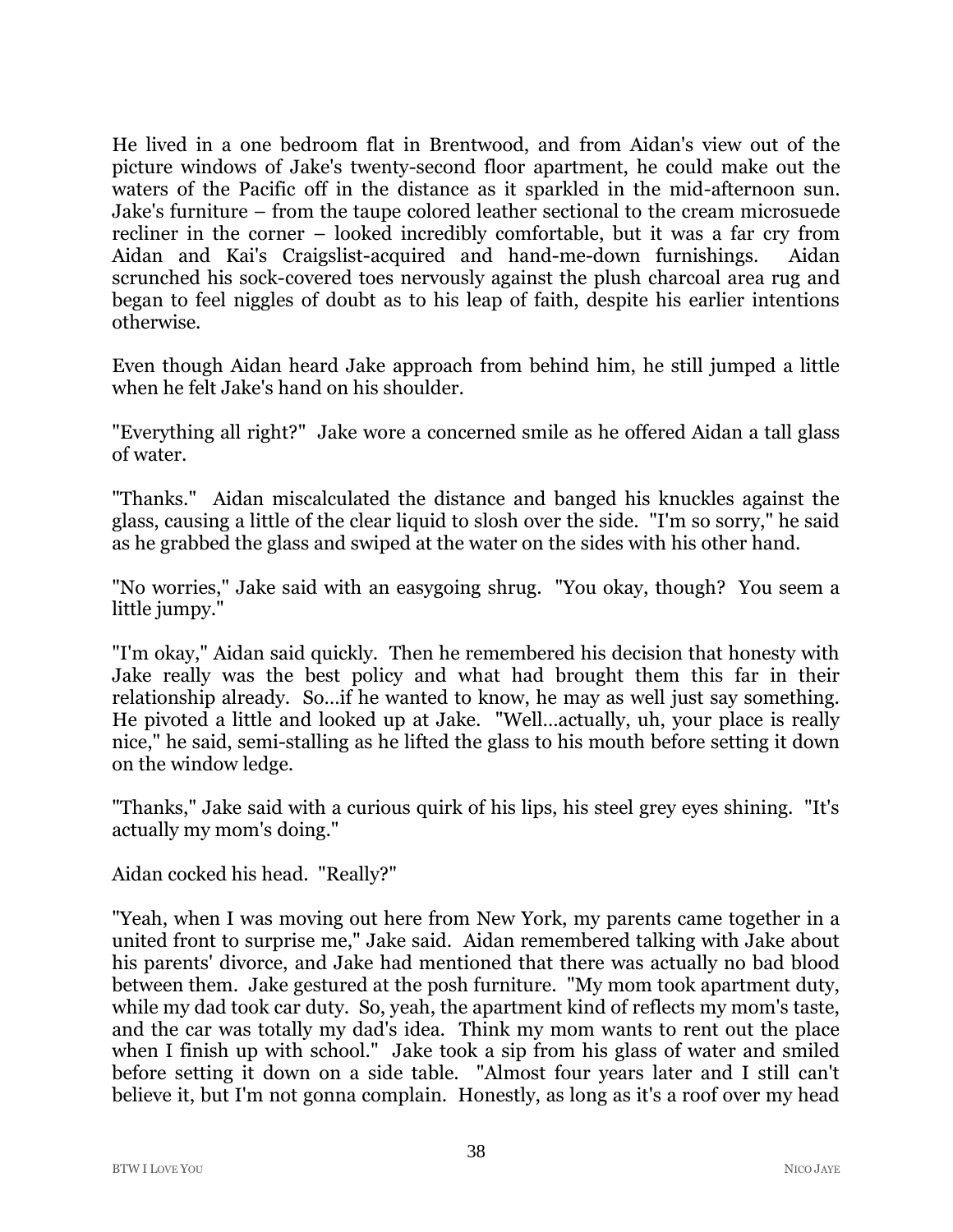and a set of wheels to get my butt to campus, I'm happy."

It was easier for Aidan to return the smile this time. Oddly, he felt a little better about things just from having the explanation for Jake's seemingly-splashy lifestyle, which was so at odds with the down-to-earth impression he'd had of Jake. Upon hearing Jake's last comment, Aidan breathed a little easier knowing that he hadn't been completely off the mark.

They turned to face into the living room at the same time, and the corner of Jake's lips ticked upwards. His arm hooked around Aidan's waist, and Aidan felt a little shiver of pleasure run up his spine once Jake's warm palm made contact with his side. Jake pulled him in a little closer, and his breath feathered against Aidan's ear as he spoke. "Wanna watch a movie or listen to music or something? I don't really care what we do; I just like that you're here." Jake's lips quirked up as he met Aidan's gaze.

Aidan swallowed hard and mustered up a little courage to ask for what he really wanted. "What happened to holding you close?"

Jake's eyes shone silver-grey, and his mouth curved into a warm smile. "We can do that, too."

"I think I'd like that." Aidan glanced up with a shy smile. "I didn't get much sleep last night," he confessed. "Nerves, I guess."

"No reason to be nervous. It's just me," Jake said with a disarming smile. He bent his head to brush a kiss against Aidan's lips, then reached for Aidan's hand. "C'mon, let's get comfortable. Actually, my sleep schedule's been wack with all of my time zone hopping, so this is perfect. Naps, my dear Red, are highly underrated," he said with a charming grin as he led the way down the hall.

And moments later, as Aidan settled onto the queen-sized bed in his inside spoon position while wearing his T-shirt, boxers, and a pair of borrowed sweats, he had to agree that naps were, indeed, highly underrated. Especially when they were accompanied by the feeling of being held close to Jake with the weight of Jake's arm curled around his waist and his fresh ocean scent on the pillow.

\*\*\*

Aidan blinked a few times as he came awake.

The faint light filtering in through the half-drawn curtains suggested it was early evening, and dusk was falling. He guessed it was around six p.m., and his dreamless sleep suggested he'd slept better in the last couple hours than he had in the last few days. With a quirk of his lips, he wondered if that happy fact was thanks to the man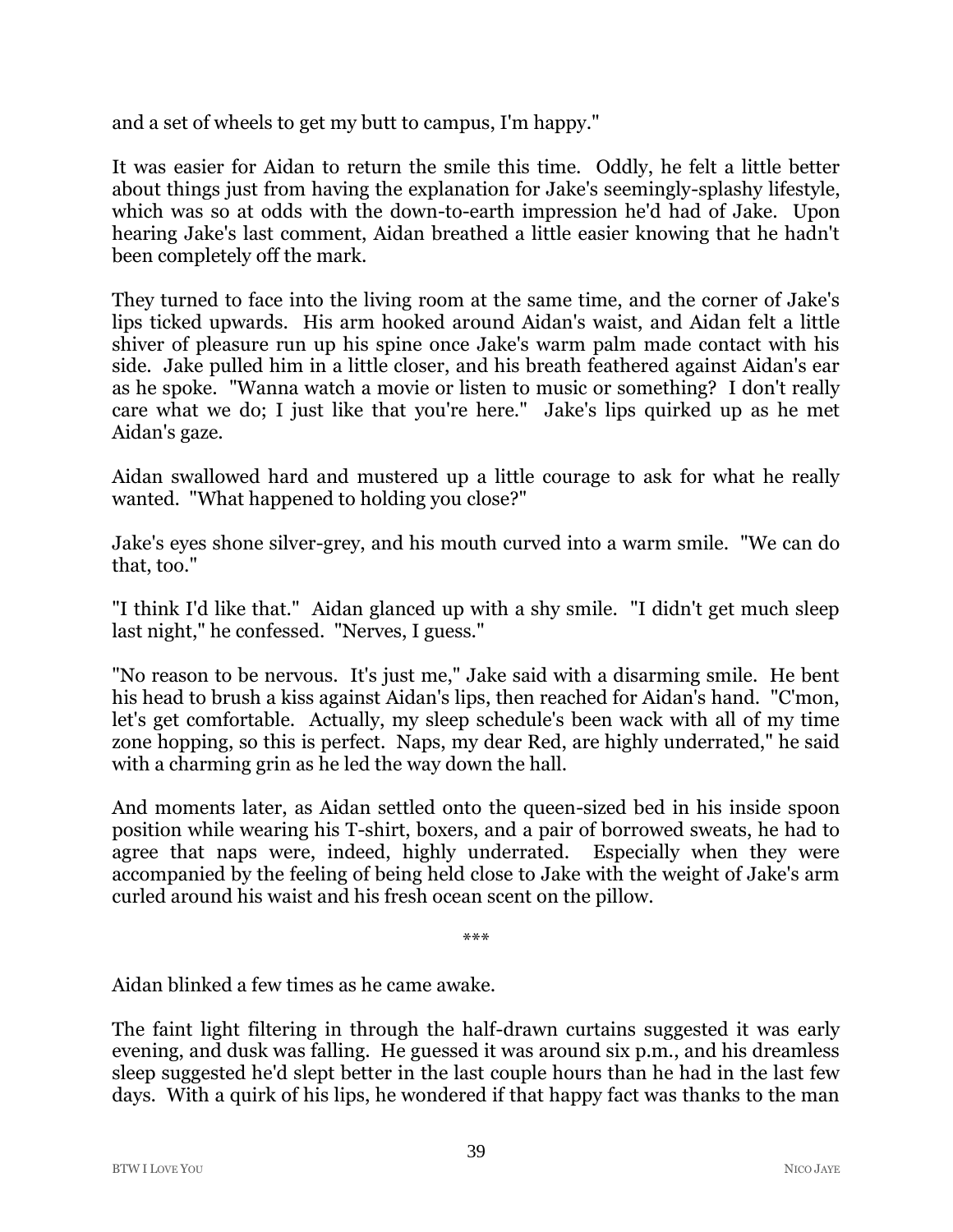behind him.

Jake's presence beside him had been so thoroughly satisfying. Aidan had felt safe and protected. With Jake's arm a soft and gentle reminder of his nearness as he'd fallen into slumber, Aidan had felt…cherished. It was almost a miracle that a man like Jake – with his model-worthy looks and his counterculture piercings – would be into a vanilla kinda guy like him, but that's what had happened. Aidan had to remind himself again that, as he'd been telling his friends for months, they did already know each other, and they knew what really counted. He needed to stop letting those other things color his judgment, which had long ago already found such kinship with Jake – his humor, his wit, his kindness – through less conventional means.

And, in the spirit of leaps of faith, Aidan was finally ready to believe and trust in that.

Aidan tried not to wake Jake up as he shifted slowly under the weight of his arm to face the other man. Jake's lashes were a thick dark fringe against his high cheekbones, and they flickered a moment before slowly lifting. That dark grey gaze watched him closely, and the corner of Jake's lips lifted.

Those lips…

They drew Aidan's attention, and he traced the full curve and its soft Cupid's bow with his eyes, wishing, as he often had when they'd had their Skype dates, that he could trace it with his tongue.

Then he realized that he could.

Aidan's gaze flicked upwards before returning to Jake's mouth. Without a word, Aidan reached up to cup the back of Jake's neck, and he saw Jake's lips part as he closed the distance between them. Aidan's eyes closed at the touch of Jake's lips to his.

The kiss began as a slow exploration of gentle lips and searching tongues. Aidan curled his fingers into the short soft hairs at the nape of Jake's neck and felt that muscular arm circle around him as Jake pulled him tight against his firm body. Feeling that delicious warmth – so close between the thin layers of his T-shirt and Jake's cotton tank – caused Aidan's heart to race.

Hungry for more, Aidan pressed closer, sucking gently on Jake's tongue as his leg slid over Jake's to curl around his thighs. Jake gripped his waist and silently urged him farther. Aidan went with it, and with their lips still locked, still caressing, still devouring, he found himself straddling Jake's lean hips, his ass pressed against a thickening hardness.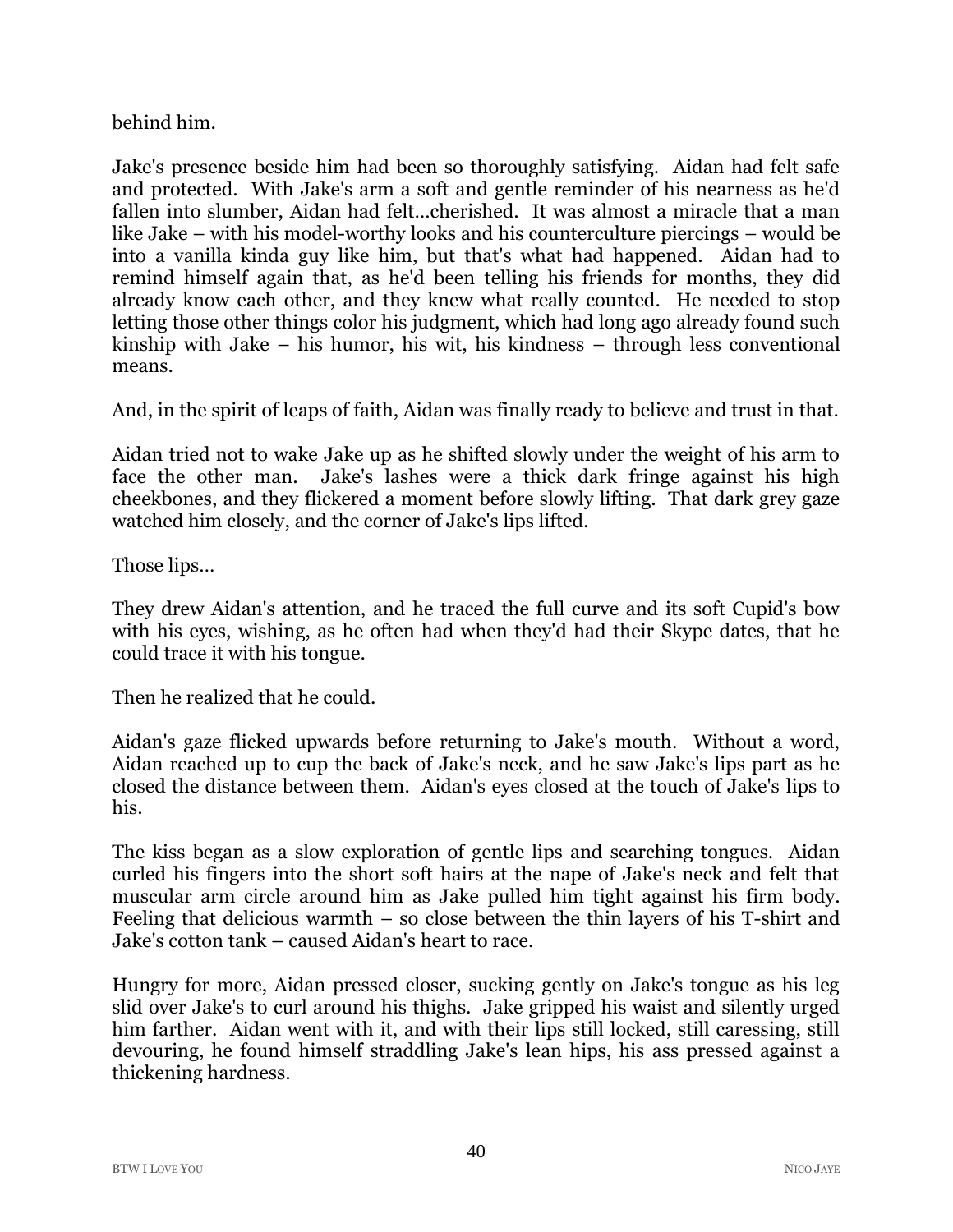Aidan rocked back, and Jake broke the kiss with a gasp. Jake's eyes opened, and that half-lidded gaze held banked fires that turned the cool grey to molten steel. "So good," Jake groaned.

"Oh god, you too," Aidan said as his hands explored Jake's chest.

Levering himself upwards, Aidan rocked back again and again and felt that gratifyingly hard cock rubbing against his ass. Aidan sat up, putting more pressure against Jake's erection, and trailed his hands down and under the hem of Jake's shirt. Jake watched with a heated gaze and rolled his hips upwards ever so subtly, pressing his dick right up against Aidan. As Aidan explored the smooth skin of Jake's abs, he felt his own cock thicken under the now-oppressive weight of his borrowed sweats.

Clothes. They needed to come off. Now.

Aidan reached behind to grab the neckline of his T-shirt and pulled it over his head in one smooth motion. Aidan had just a moment to catch the hungry expression on Jake's face before he reached for Jake's shirt to peel it off him. Once that tanned skin was revealed to his eager gaze, Aidan's hands immediately went to the silver bars that glinted faintly in the dusky light.

He stroked across them with the pads of his thumbs. The cool metal was a sensual counterpoint to the firm warm skin that it ran through. "These are so hot. You're gorgeous," Aidan murmured, flicking his gaze upwards to Jake's face.

Jake wet his lips with his tongue, and his voice was a rasp when he spoke. "Suck on them."

That sounded like a great idea. Aidan scooted down a little more until he could bend and reach that light brown peak. As he latched on with his lips, he felt Jake's hands tunnel under the waistband of his pants and boxers. Aidan moaned around the metal-embedded nub as Jake grabbed his ass in a firm grip. Moving to the other nipple and supporting himself with one elbow on the bed, Aidan reached down with his other hand to pull his pants and boxers off. When it became clear he wouldn't be able to do it one-handed, he broke contact with Jake's flesh.

"Pants," Aidan said breathlessly. "We need to lose the pants."

Okay, so it wasn't the most eloquent or romantic statement, but considering the amount of blood that had been redirected to the area south of the border, Aidan felt lucky he could string the words together in the first place.

Aidan shoved the sheets and blankets aside, and, after a moment, they emerged naked from a tangle of legs and clothes. He returned to straddling Jake's hips, and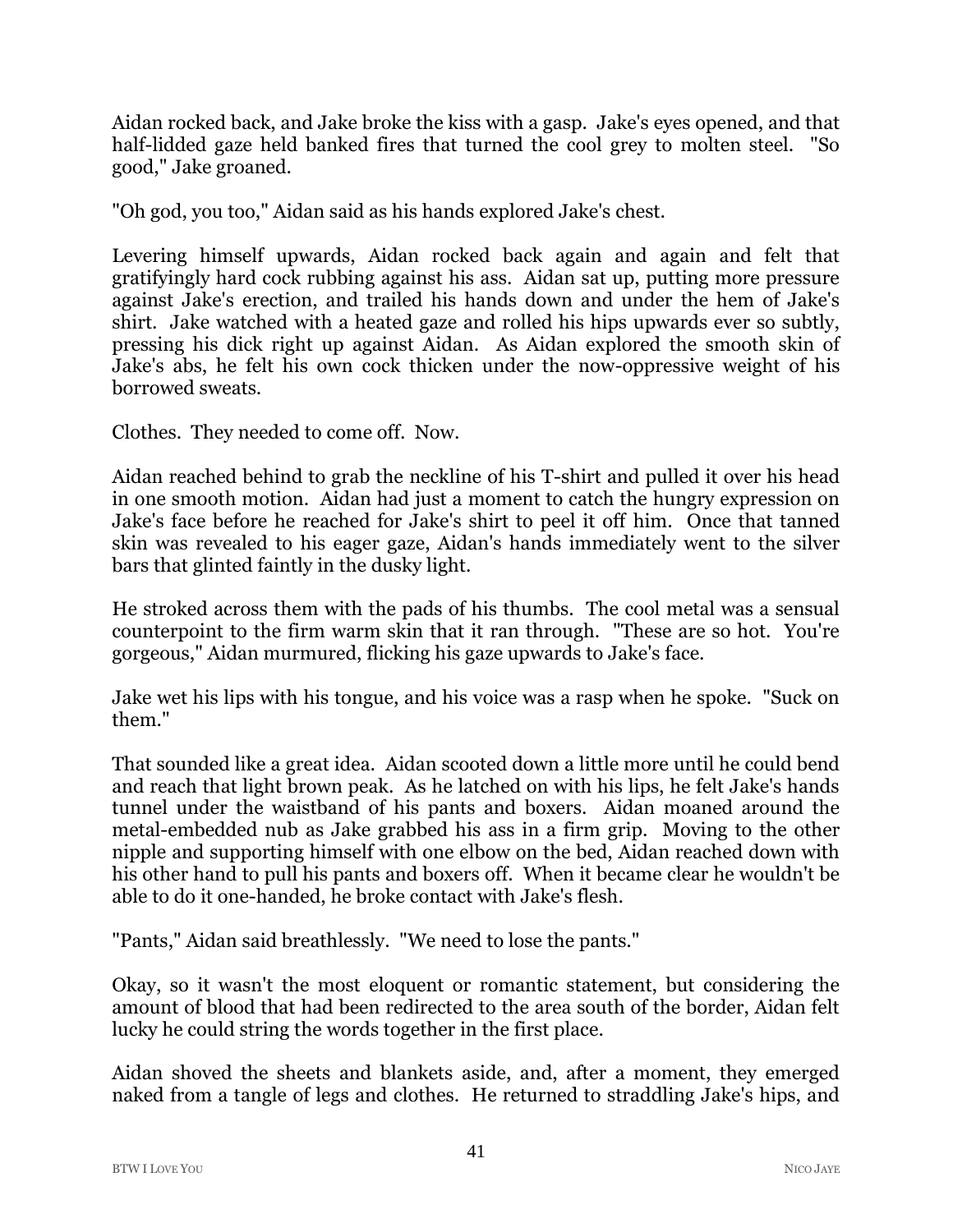when they made cock-on-cock contact, Jake's groan matched his own. Aidan watched their two cocks sliding against each other and thought he might come just from the sight of that deep pink shaft pressing against his own.

Jake's cock was the perfect complement to Aidan's seven-and-a-half inches. The deep pink color matched his own almost to a shade, and that firm flesh slid inexorably against his own in an intimate caress as though made for that very purpose. That wide head with the slit already leaking a shiny bead of precum made Aidan's mouth water.

Jake licked his palm before reaching for them. His hand was warm and moist as it took their two cocks in a firm grip. He pressed their flesh together in a tight fist before stroking once from base to tip. "Fuck, that's good," Jake groaned.

In response, Aidan experimented with a few shallow thrusts into that fist, his hips finding a smooth rhythm. With a murmur of approval, Jake began moving his hips to rub his own cock against Aidan's, and they were soon thrusting together into that heated grip.

Aidan planted his hands on Jake's waist, and his eyes lifted to meet Jake's smoky grey gaze. A rush of warmth flooded his veins that had nothing to do with the attention his cock was currently receiving. Even though there was hard – very hard – tangible proof pressed against his flesh, he still could hardly believe that Jake was here with him – that they were here, together, sharing the same air and breath and moment.

Considering the odds that had been stacked against them – from the distance to the prolonged separation to his own insecurities – this moment was a small miracle.

Aidan's hands slid up to smooth over Jake's chest, his palms skimming over those metal barbells before moving up to grip Jake's shoulders. He continued to ride Jake's fist with that slow, sinuous roll of his hips like they had all the time in the world.

Because, with Jake back in the same country, the same city, the same bed, they actually did.

Aidan leaned down to capture Jake's lips in a lingering kiss. Their mouths met, and it felt only natural to part his lips and welcome Jake's tongue into him. Aidan reached down with one hand and gently cupped Jake's balls in his palm. Their weight was heavy and insistent.

Aidan felt more than heard Jake's soft gasp. Jake's chest rumbled against his as he murmured against his lips. "A little harder and you're gonna make me come."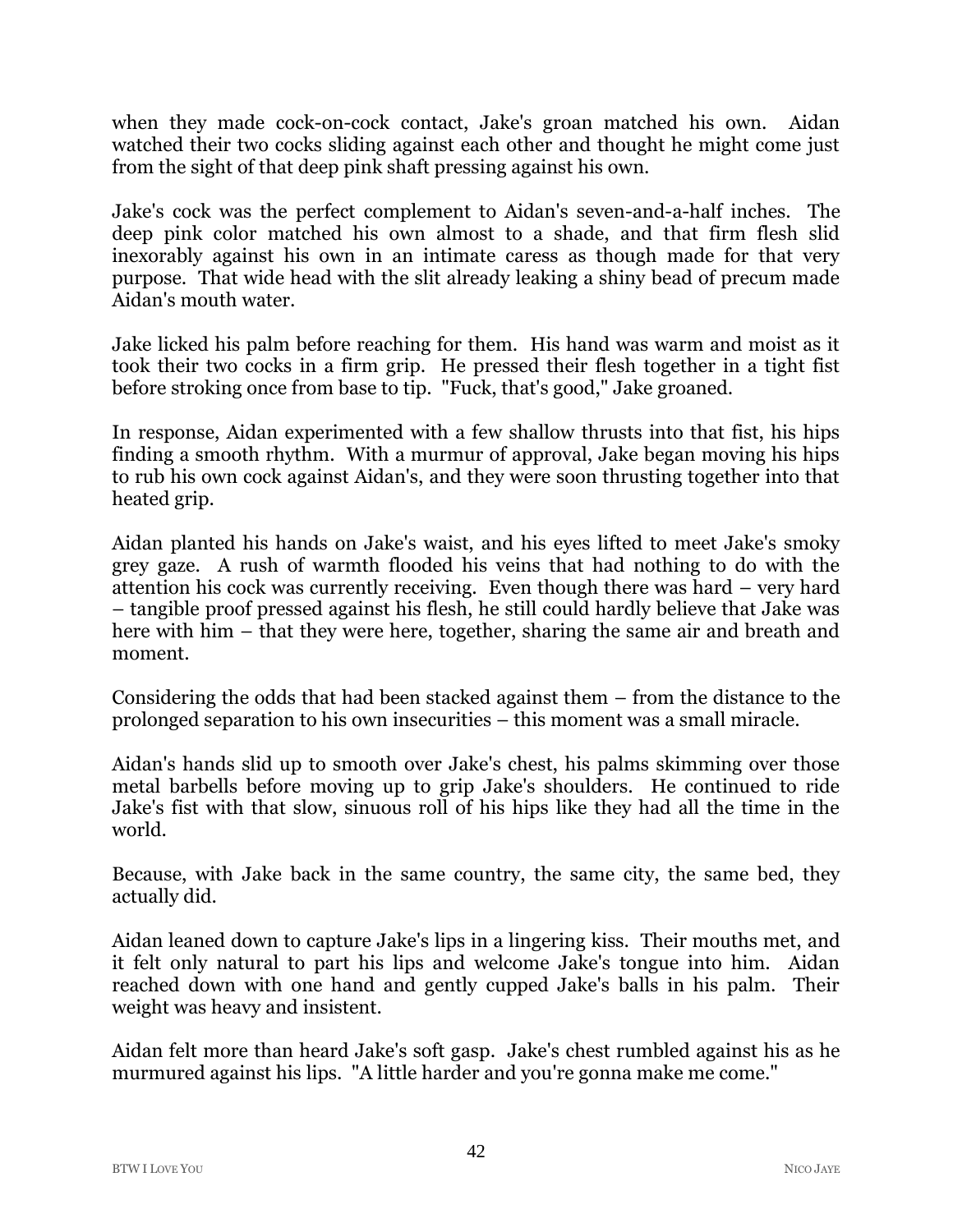And oh god. Aidan may have seen it in 2D before through the glow of his laptop screen, but, as this day had been testament to, seeing and being with Jake amplified the experience of his perfection a hundredfold.

Aidan squeezed a little harder. He was desperate to see Jake come…in person…in the flesh.

With his hand still gripping Jake's sac, Aidan pulled back to watch, his hips stilling as he savored Jake's movement against him. Aidan's gaze alternated between the press of their two cocks and the intense look in Jake's eyes as he reached his finish. Jake's grip was firm as he milked their two cocks with strong strokes. His smoky grey gaze was fixated on Aidan's face, and his breath came in short gasps as his stroking and thrusting quickened.

Aidan felt the exact moment when Jake began to come.

That fiery hot flesh jerked against Aidan's sensitive cock, and those lightly furred balls tightened in his hand. Thick white cum spurted out of the tip of Jake's beautiful cock to land on Jake's hand and belly, and Jake's stroking fist smoothed the hot liquid up and down over their shafts. Jake's eyes squeezed shut as he released a long groan. Aidan drank in the sight of Jake losing himself in the pleasure.

He was incredible. And he fueled the fire in Aidan's blood.

After a moment, Aidan began to thrust anew into that hot grip. "Oh my god, oh my god," Aidan panted.

Jake's eyes slid open, and he looked up at Aidan with pure heat in his gaze. He reached for Aidan's hips and urged him higher. "C'mere, Red. Let me finish you."

Aidan needed a second to figure that one out, but he quickly understood and even more quickly moved higher with Jake's hands guiding him home. With his knees by Jake's shoulders, Aidan had just managed to balance himself with a hand on the sleigh bed's dark cherry headboard when he felt a moist heat engulf the head of his cock.

His eyes rolled back in his head.

"Ohhhhhhhhhhh," Aidan moaned. He dropped his head back briefly before his chin dipped forward to meet his chest, his entire body focusing on the sensations swiftly shooting through him. It wouldn't take much more to make him come. Aidan's gaze was hazy with the unbearable pleasure when he finally looked down.

Jake was watching him, and when his gaze met Aidan's, his eyes lit up with wicked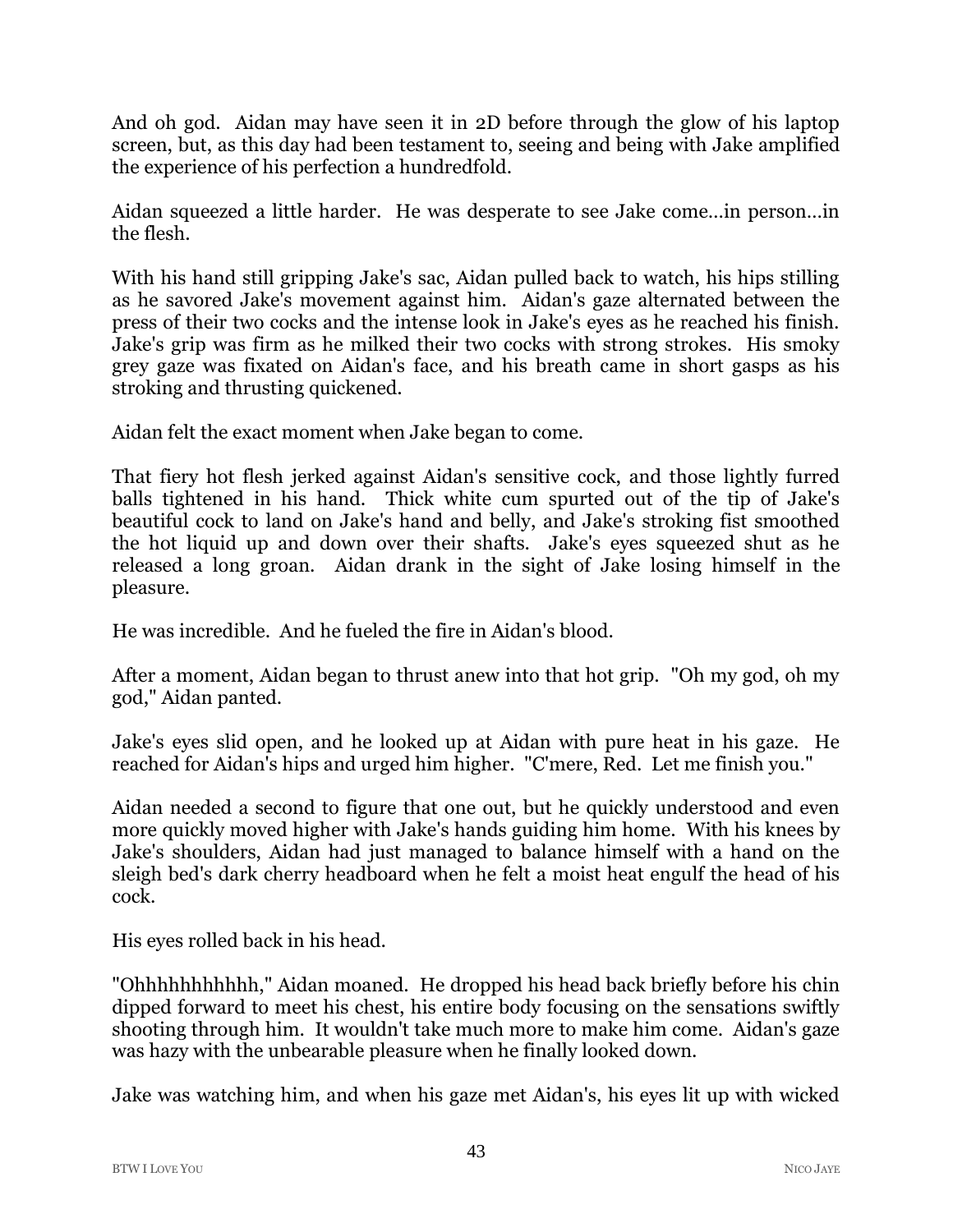intent. Aidan felt Jake's hands on his ass as they pressed him forward. Jake's sucking was relentless, and his head bobbed rhythmically as he worked Aidan's cock. Jake adjusted his grip on Aidan's ass, and one hand delved between Aidan's rounded cheeks. Jake's fingertips brushed tantalizingly…thrillingly…against the sensitive skin surrounding his hole. Aidan gasped.

"Mmm hmmmm…" Jake's affirmation vibrated down Aidan's shaft.

And that, along with the sight of Jake's lips stretched around his flesh…and the feel of Jake's tongue sliding along the ridge of his cockhead, was really all it took. Aidan might have felt embarrassed by how quickly he came if it didn't feel so goddamned good.

"Coming… I'm coming…" He barely had time to say the words before he felt his balls tighten and his cock erupt. He squeezed his eyes shut at the physical agonybliss of his completion. His orgasm unfurled from his core like a banner, announcing his pleasure with a choir consisting of his groans and moans. Aidan gripped the headboard with both hands and tried not to fly away as the climax went on and on.

He hadn't come like that…well, ever.

When Aidan was finally back on earth, he came to with the awareness of delicate licks and laps that polished and cleaned his ultra-sensitive cockhead. He glanced down at Jake and almost felt like he might need to come again when he saw that pink tongue taking gentle sweeps over his cock. Jake's gaze met his, and a smile of satisfaction spread across Jake's face.

With a murmur, Aidan shifted his body to the side to lie on the bed, and Jake reached for him, pulling him close. They shared a soft kiss, and Aidan found the lingering taste of his seed on Jake's lips surprisingly satisfying.

Like it was a reminder that he was a part of Jake now.

And as their lips parted on that kiss that felt so full of promise for the future, Aidan hoped that he could find a way to be a part of Jake always.

Chapter Seven

Today was the day.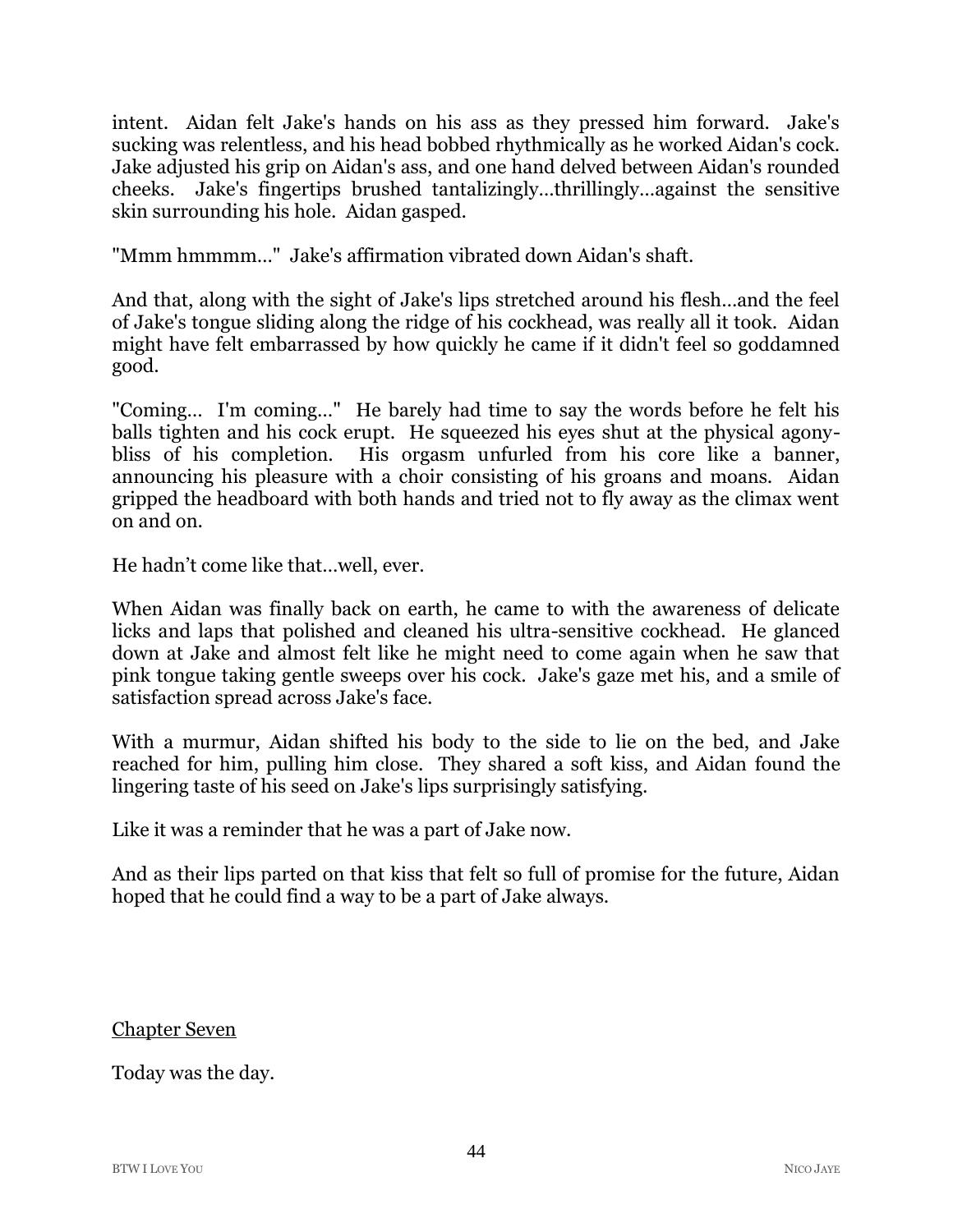Aidan was incredibly nervous, but he felt like it was the right time. They were celebrating their three-slash-ten month anniversary, and the last three-slash-ten months had been the best time of his life.

Once Aidan took that leap of faith and embraced the changes in their relationship that would take them from online to in person, everything fell into place. They saw each other multiple times each week, and whether they were going out or just studying together, it was incredible just spending time with Jake. Just being with him suffused Aidan with a feeling of warmth and completeness that he finally – finally – was ready to recognize and call…love.

He'd never been in love before.

As soon as Aidan recognized that feeling for what it was, he knew that what he'd had with Eric in sophomore year – well, it bore no comparison to what he had with Jake. He'd never come close to saying the words to Eric, and the emotions he'd felt with him had shifted and varied so often with Eric's moods that Aidan had never felt on firm ground. He realized that what positive feelings he had felt were likely a sense of relief when Eric's mood would reflect caring and passion rather than sarcasm and angst. With Jake, Aidan could know where he stood without having to question it.

Sure, Jake hadn't said the L word yet, but Aidan was pretty sure that Jake's gestures and actions meant he was feeling the same way. And after Jake had done so much to soothe and calm Aidan's doubts and fears when they'd first met, Aidan thought he might be the one to take that leap of faith and say it first this time.

He wouldn't let himself think about what he'd do if Jake didn't say anything back.

All throughout dinner, Aidan tried to pick the right time to say it. It felt like something monumental and important, considering it was the first time he'd be saying those words to someone.

Afterwards, as they were walking along the Santa Monica pier, the sun cast long shadows as it set behind the waters of the Pacific on the horizon. The flowers by the boardwalk were in their first bloom, and the springtime air felt perfect for hope…for beginnings…for love.

Aidan ran his thumb over Jake's knuckles and glanced up at him. Jake met his gaze and smiled as they stopped at the side of the walkway. Aidan leaned his back against the sturdy post of the wooden pier and looked up at Jake.

This. With the glowing sunset and the light ocean breeze sifting through their hair, this was the moment.

With their fingers still laced, Jake's other hand came up to rest on the scarred wood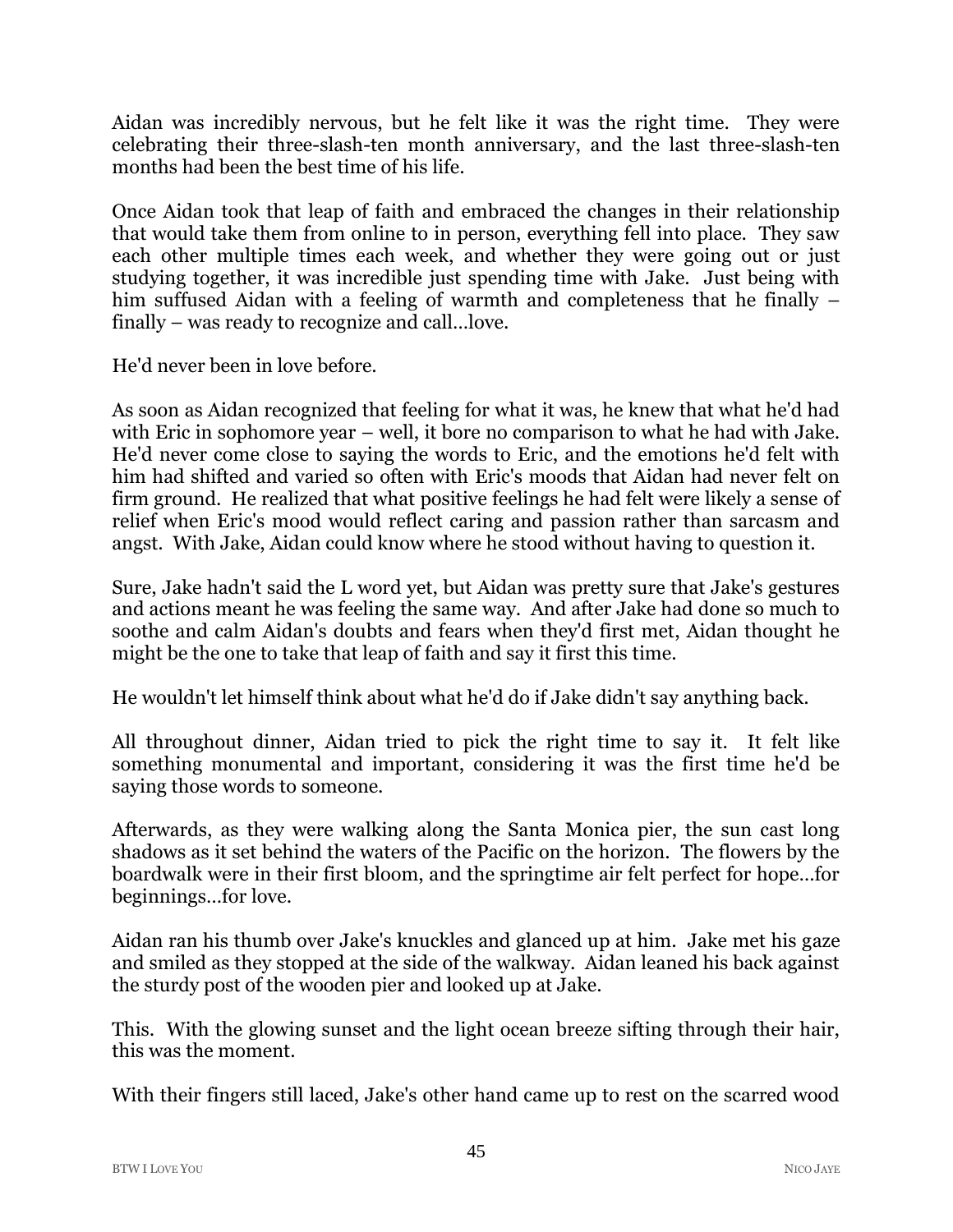beside Aidan.

His heart racing, Aidan wet his lips with his tongue and took a deep breath.

"So I have some good news, Red."

Aidan stopped short from saying what he'd planned on saying and cocked his head to the side. "What's that?"

"I got that job at PoliBlogs!" Jake's enthusiasm nearly vibrated the air. "The stuff they do there is so cutting edge, and oh man – I'll get a chance to work with Millie Cointreau! She's like…the godmother of social media activism. I can't wait to dive right in."

Aidan's eyes went wide. That job was Jake's number one choice, and Aidan knew there had been fierce competition for the position. Jake had been through a phone interview, then three different rounds of in-person meetings. "That's so amazing!" Aidan grinned. "I knew you could do it. I just knew it."

Jake nodded, his eyes bright with excitement as he returned the smile. "And you know what that means? I'm staying in LA, too." Jake lifted his hand to trace a knuckle over Aidan's jaw. "Which means more time with you," Jake added softly.

Aidan, who'd just heard last week that he had been accepted into a fellowship program at a water treatment facility nearby, could hardly believe it. A whole summer together – actually, a whole after-college together. He'd tried not to think about what would happen after graduation. He'd known Jake was applying for jobs in SoCal, but he hadn't wanted to pin his hopes on that possibility given the tight job market. Now, though? The fact that Aidan knew with certainty they'd be in the same city indefinitely excited him to no end.

His eyes shining, Aidan looked up into Jake's deep grey gaze…which was closing the distance between them. Jake's gaze was heated as he murmured, "And more time to do this, Red."

The lips that met his were firm, familiar, and wonderful, and the kiss itself was thorough and demanding. As Aidan felt himself getting swept away on the Santa Monica pier, he set aside what he'd been planning to say for another time so that they could share in this physical celebration of Jake's wonderful news.

The right time would come. He knew it would.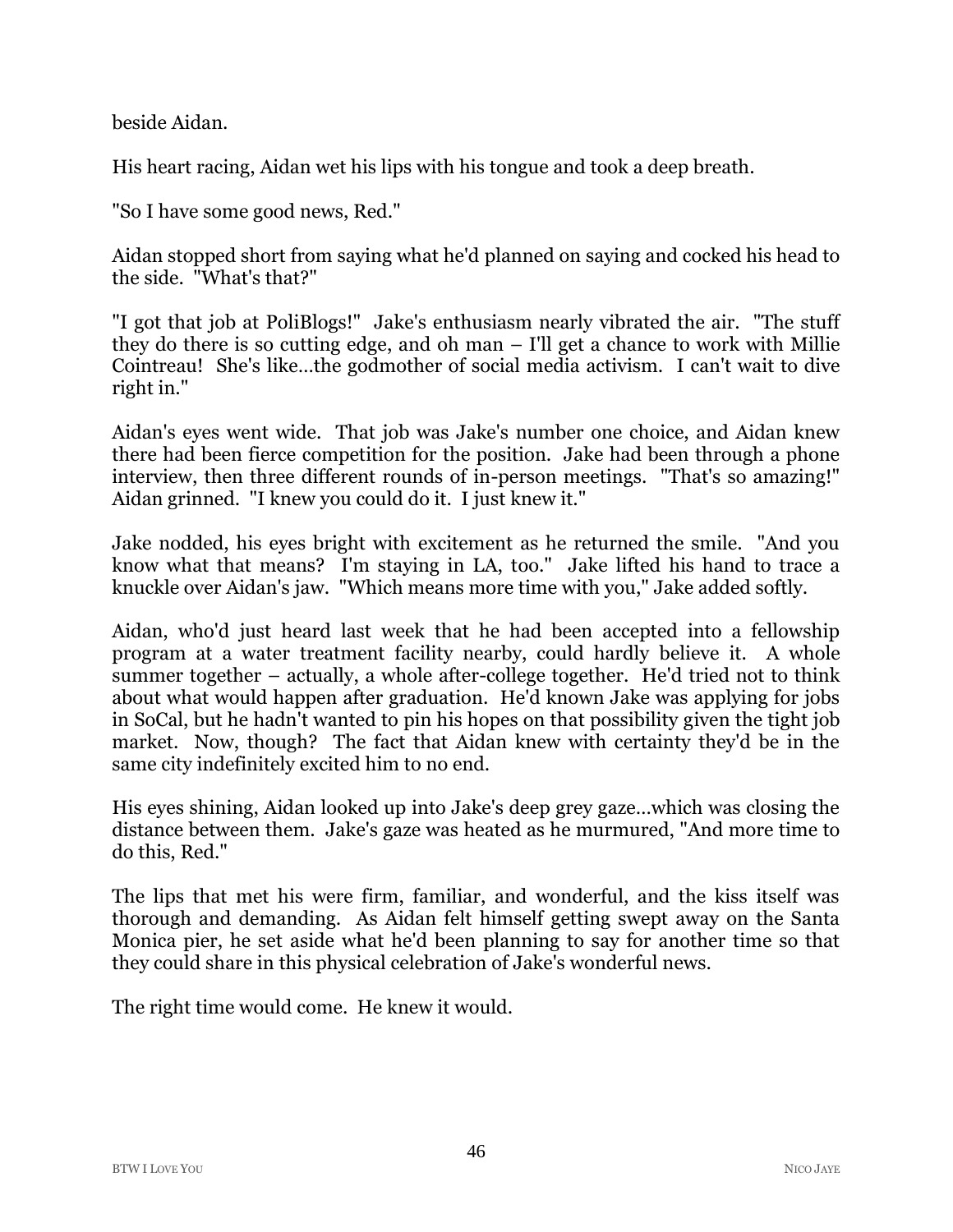### Chapter Eight

The soft breeze kept the air a perfect temperature for a lazy afternoon in the sun. The Pacific Ocean glittered a crystal blue as Aidan looked out over the horizon from his vantage point on the beach. They had been in Cabo San Lucas for two nights and would be here for another two, and already he felt cleansed of the stress of finals and schoolwork. It was his first time outside of the U.S., and it had been a magical experience thanks to Jake.

With Jake's encouragement, Aidan had gone snorkeling for the first time, and he had been amazed at the world living beneath the ocean's surface. While he'd taken classes focused on the oceans in the course of his Environmental Science studies, it just blew his mind to see the colors, animals, and vegetation up close and in person. It was almost like the difference between having a relationship with Jake only through the Internet versus having one with Jake when he was here to touch…to hold…to feel.

Namely, while one was satisfying, the other was mind-blowing.

Aidan smiled to himself as his body flushed with pleasure at the memories.

"Alright, that should do it."

Aidan turned at the sound of that familiar voice and saw Jake approaching from the direction of the dive shop. Since he was already certified and knew how to talk the talk, Jake had gone to ask about scuba diving lessons while Aidan had taken the opportunity to take some pictures of the gorgeous blue waters.

Aidan greeted him with a grin and a quick kiss. "Everything good?"

"Yep, they'll be ready for us tomorrow morning." Jake returned the kiss…only it wasn't nearly as quick.

Those soft lips lingered on his, and, after a long while, Aidan broke away, breathless. "What time is our dinner reservation again?"

The wicked look that spread across Jake's face suggested he knew exactly what Aidan was thinking. "Late enough," Jake said with a glint in his eye as he grabbed Aidan's hand.

With pleasure pooling in his belly, Aidan followed Jake along the path through the tall grass that separated the beach from their resort. Life was just so goddamned satisfying right now that he could hardly believe it. If he hadn't logged onto Chatroulette that night long ago…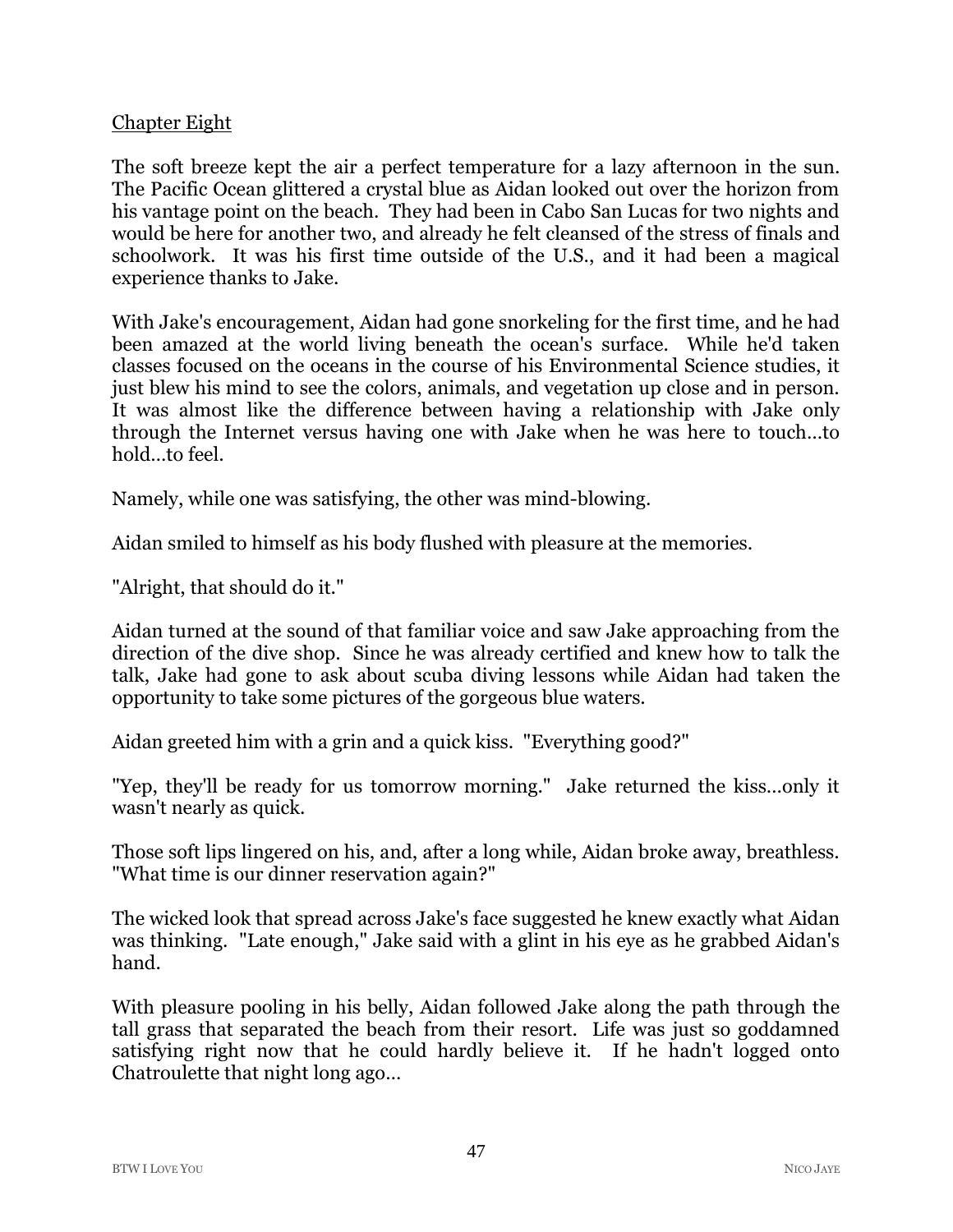Aidan couldn't even imagine his life if that were the case.

Aidan reached forward to hug Jake close from behind. At Jake's curious smile over his shoulder, Aidan kissed his cheek and buried his face in Jake's neck. "Thank you," he murmured against the warm skin. "For being so amazing and for taking a chance on a weirdo in a Batman costume."

Jake's hands hugged Aidan's arms close to his chest. "We both took a chance," Jake murmured before lifting one of Aidan's hands to kiss it. "And we both won."

Aidan thought about saying it then…that four letter word that had been on the tip of his tongue for these past couple of months…but Jake then turned in his arms, and Jake's mouth then found his own, and Aidan then lost the rest of his thoughts beyond being close, oh so close to Jake.

\*\*\*

Aidan had somehow misplaced the bones in his body. That was the only explanation for this supremely satisfied languor that filled his very being.

Their lovemaking that afternoon had been slow, intense, and passionate. It had also lasted nearly two hours, and Aidan watched by the light of the setting sun as Jake's breaths came deeply and evenly as he slept off his sex exhaustion.

Aidan's fingertips ghosted over the hair at Jake's temples as he took in his handsome features. That familiar face was just so precious.

A rush of love flooded through him as he thought back to all of those shared memories, all of those shared confidences…all of those shared moments. Aidan might not always have the courage to say it – and when he did, it wasn't always the right time – but he felt it so deeply right then that he had to.

Aidan's thumb feathered over Jake's brow as he drank in those well loved features. "I love you," Aidan whispered, his voice barely a breath.

Jake's eyes opened.

Aidan's breath caught in his throat, and his heart began to hammer as it tried to leap out of his chest.

Aidan had been so afraid all this time of what Jake would say back that he'd made up excuse after excuse not to say it. He figured Jake's sweet, loving, thoughtful actions spoke louder than words, so the fact that Jake hadn't said the L word hadn't made Aidan feel uncomfortable about being in love with Jake all this time. But Jake hadn't said it, so Aidan had kept his mouth shut. The few times he'd mustered up the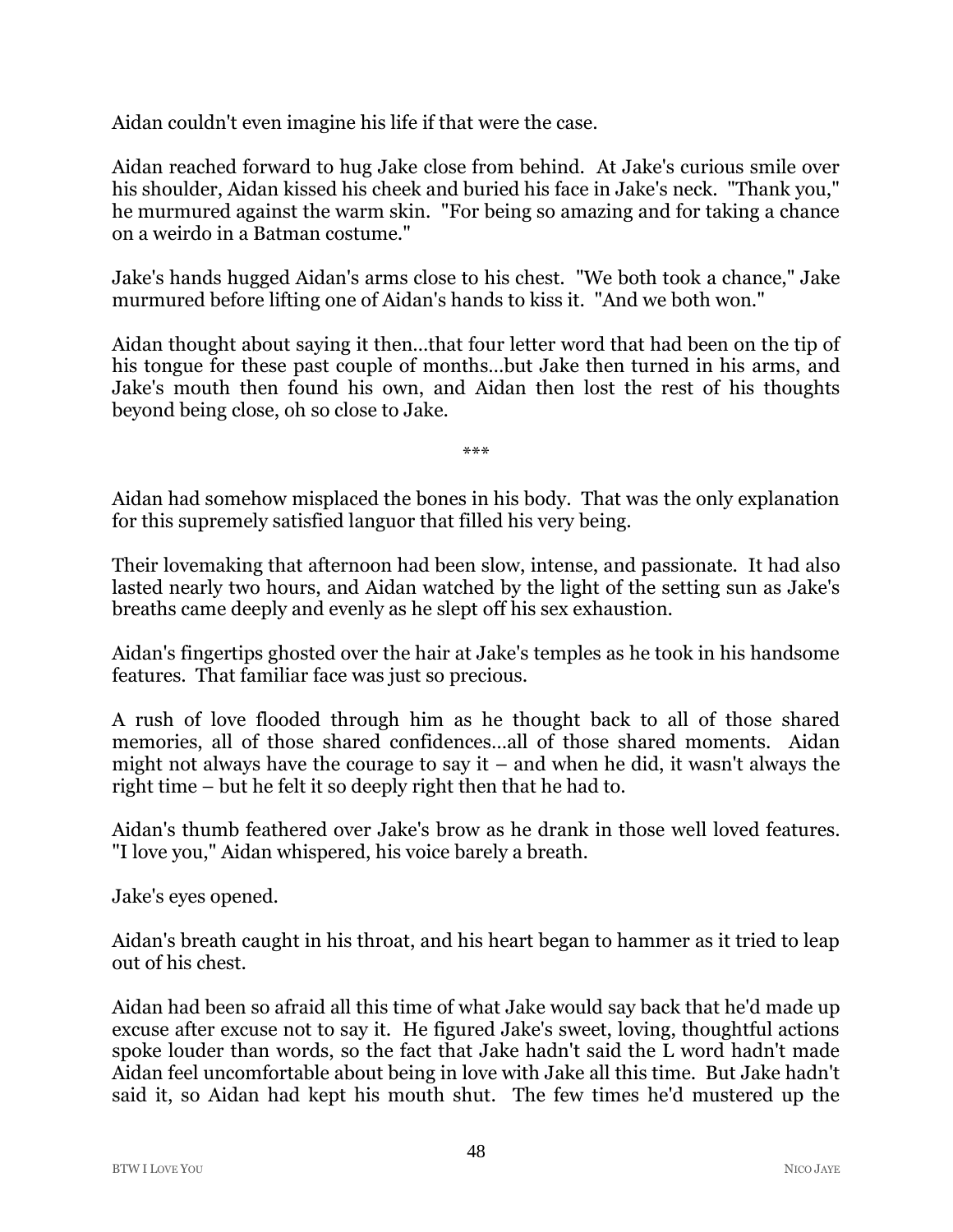courage to say it, it had never been the right time to do so.

Aidan's mouth opened and closed a couple of times as he scrambled for something…anything…

Then the corner of Jake's lips lifted in a lopsided smile.

"I love you, too."

Aidan blinked rapidly at those simple words.

Jake loved him.

Aidan was stunned to know that all he'd needed to do was say it for Jake to say it so confidently back. Could it really be that simple and that life-changing? Maybe…maybe it really was. Leaps of faith had taken him so far already with Jake, and he had never let Aidan down. It was when Aidan found the courage to take those leaps that he was able to overcome his doubts and insecurities and see the prize that he had in Jake – to see the reward that came with the risk. And so, with a deep breath, Aidan once more took that leap of faith and told himself that yes…yes, it really was that simple and life-changing.

Aidan felt a rush of love course through his veins, and his body flushed with pleasure. He didn't know what to say, especially with Jake's next words.

Lying on his back with his head pillowed on his hands, Jake offered up an easy smile. "I like it here near the ocean. I think we should find a place near the beach, like in Santa Monica or Venice."

Aidan blinked a few times as his brain processed that. "Um…we should?"

Jake met his gaze with lifted brows. "Yeah. Unless you think it'll be too touristy or something. Maybe we should stick with Brentwood and Westwood."

Aidan almost felt like the conversation was happening above his head, and he was catching only tidbits that fell down to his level. He propped himself up on his elbow as he watched Jake closely. "You…you want to live together?" Aidan asked cautiously, not daring to hope that Jake wanted to take that next step.

Jake sent him a curious look. "Well, yeah. I thought that was a done deal. We're both graduating this month, and with your job at the water treatment lab and mine at PoliBlogs, we're both staying in LA. I could've sworn we talked about this," he added with a furrow of his brows.

Aidan shook his head slowly. "No… I'm pretty sure I would've remembered that."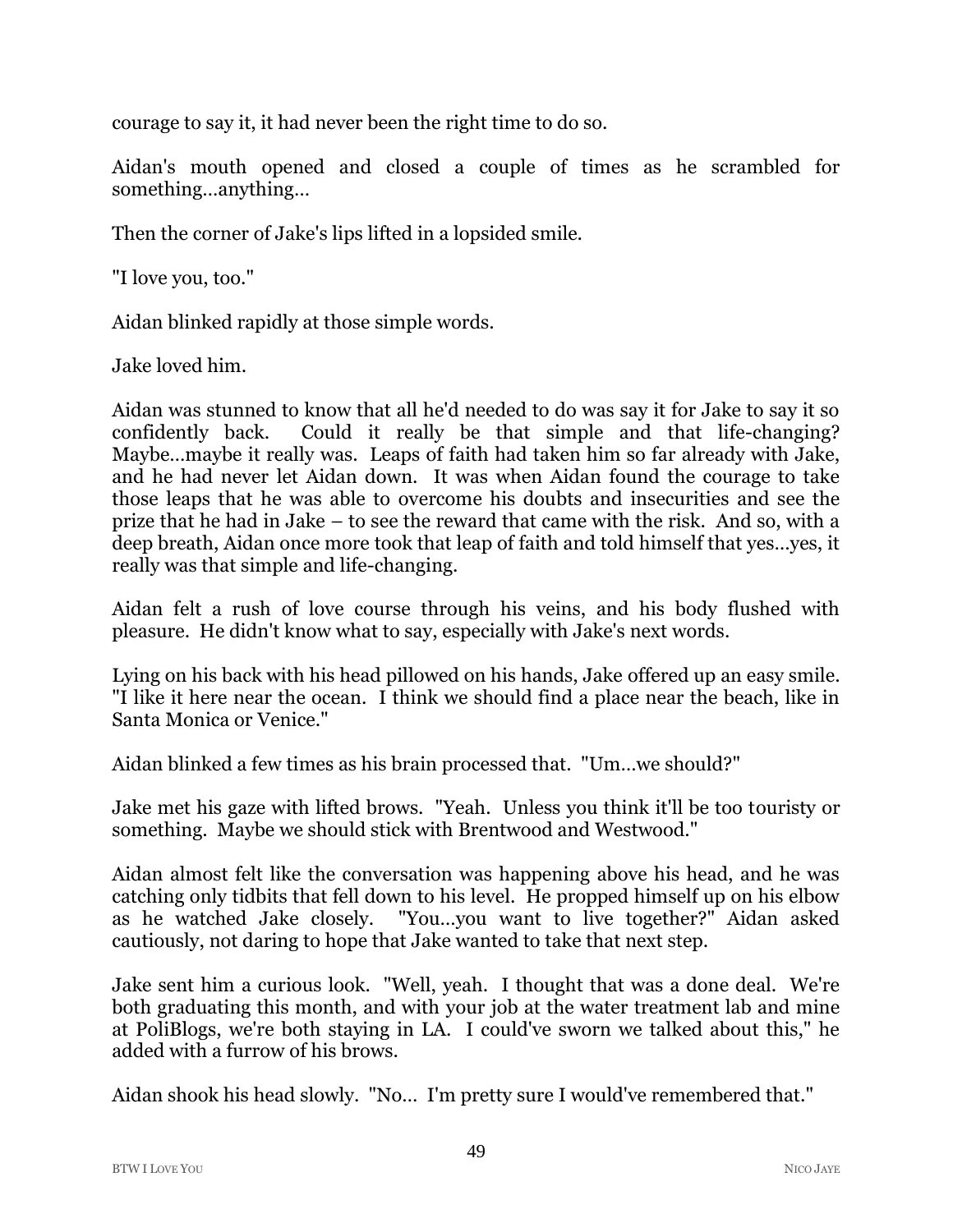"Oh," Jake said, frowning thoughtfully for a second. Then those full lips spread into that heart-stopping smile of his, and Aidan's pulse quickened. "Well, I guess we're talking about it now," Jake said with a warm look. "So, Red, do you want to move in together this summer? We can find a place to call our own and fill it with comic book prints and windowsill gardens." Jake's smile was infectious, and Aidan couldn't believe that he could soon see it on a daily basis. He couldn't wait to wake up to it every morning and fall asleep to it every night.

Aidan's lips curved up in an answering smile. "That sounds great. And a place in Santa Monica or Venice sounds great, too."

They shared a moment of perfect accord before Jake reached for Aidan and pulled him close. "Honestly, oceanside or not, I don't really care," Jake murmured. "As long as it has you."

The kiss that Jake pressed to his lips was tender, hopeful, and full of the love that they'd just spoken out loud for each other. Aidan was stunned to realize that the kiss felt no different from the first one that they'd shared on the grass of the Getty with penguin-shaped clouds floating above their heads. The implications of that revelation nearly brought a tear to his eyes as he embraced his destiny and gave thanks for leaps of faith.

And those leaps of faith continued to be rewarded every time Aidan discovered that the kisses he went on to share with Jake would still feel like that – tender, hopeful, and full of love – for many years to come.

#### THE END